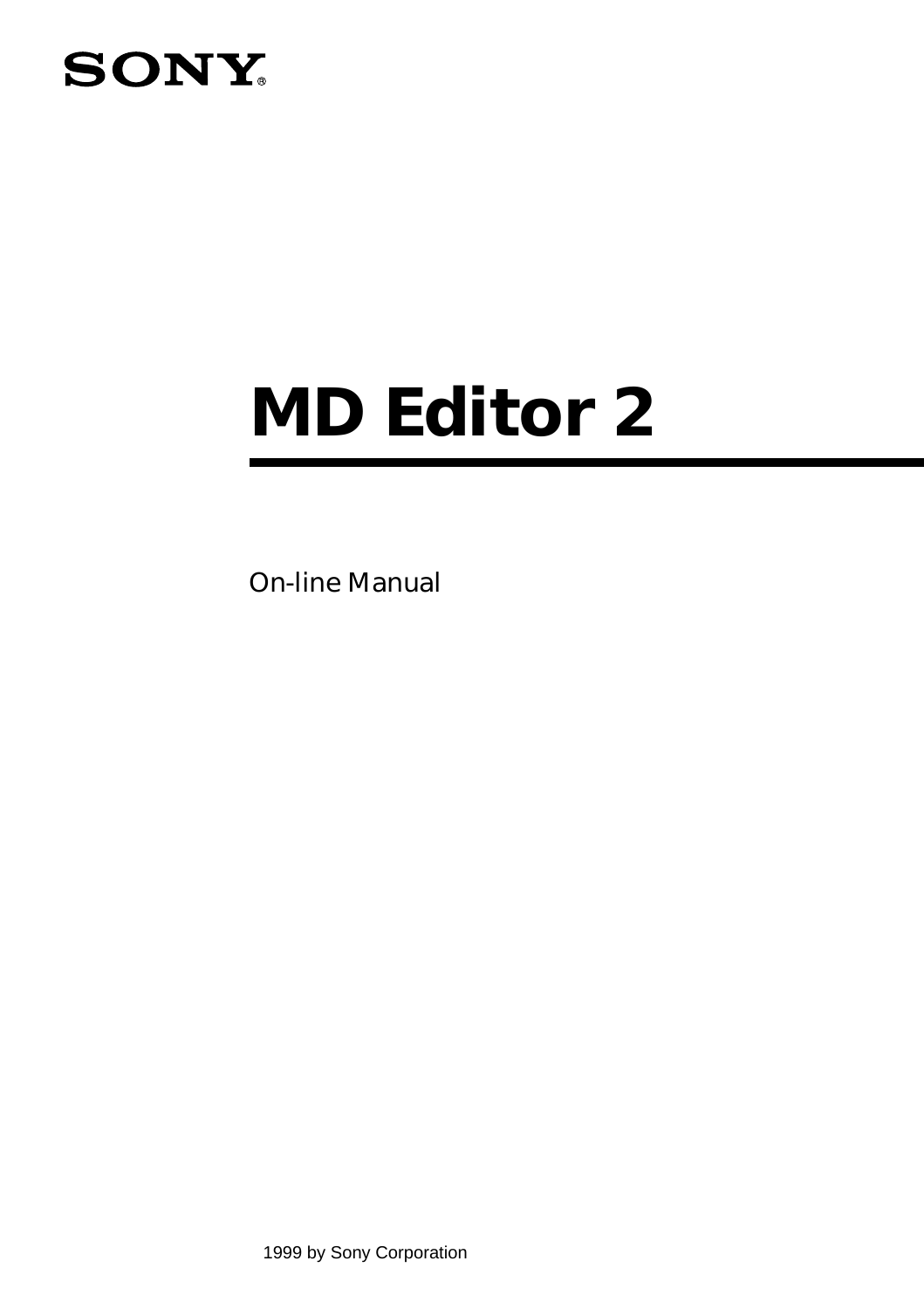- Duplication of any or all of the contents of this software and instruction manual or lending of this software to third parties without the express permission of the copyright holder is strictly prohibited by copyright law.
- Sony cannot be held liable in any way for monetary losses, lost profits or claims from third parties arising from the use of this software.
- Should any manufacturing defects occur, Sony's responsibility shall be limited solely to replacing said defective merchandise.
- This software is approved for use only with the specified equipment.
- Sony reserves the right to change software specifications without prior notice.

Program © 1999 Sony Corporation Documentation © 1999 Sony Corporation 1999 Sony Corporation All right reserved.

- MD Editor 2, PictureGear and VAIO are the registered trademarks of Sony Corporation.
- Microsoft, MS-DOS and Windows are the registered trademarks of Microsoft Corporation.
- IBM and PC/AT are the registered trademarks of International Business Machines Corporation.
- Macintosh is the registrated trademark of Apple Computer Inc.
- Adobe® and Adobe® Acrobat® Reader are the trademarks of Adobe Systems Incorporated.
- Other companies and product names are the trademarks or the registered trademarks of each company.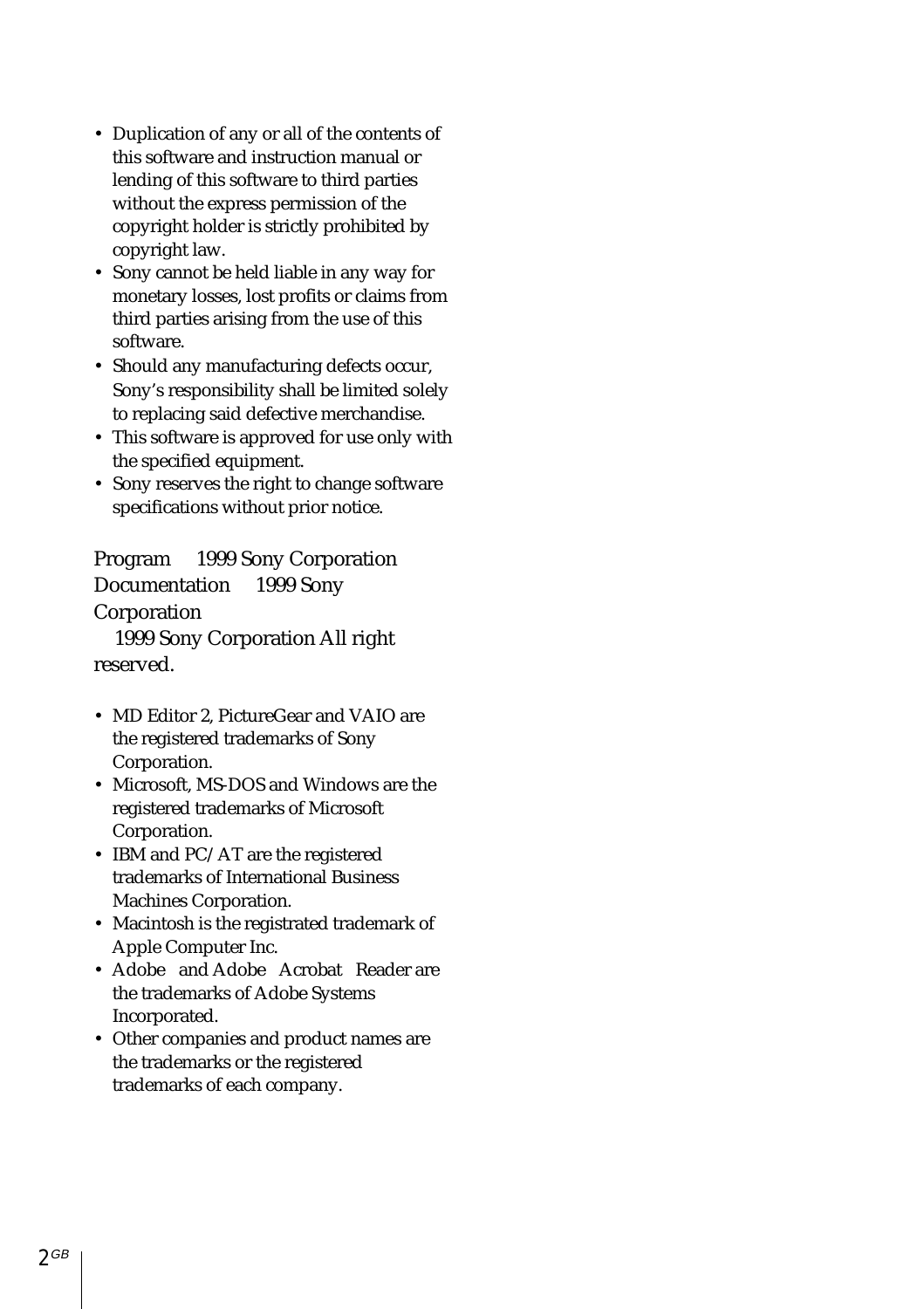# **Table of contents**

| Preparation |  |
|-------------|--|
|-------------|--|

| Installing the MD Editor 2  4       |
|-------------------------------------|
| Installing the Label Maker  5       |
| Setting up the On-line Manual 5     |
| <b>Installing the Adobe Acrobat</b> |
|                                     |
| Uninstalling the software  6        |
| Starting up the software  7         |
| Starting up the software for the    |
|                                     |
| Starting up the software for the    |
| second and subsequent               |
|                                     |
| Names and functions of screen 9     |
|                                     |
|                                     |
|                                     |
| MD Window  12                       |
|                                     |
|                                     |
|                                     |
| PC CD Window  20                    |
| CD to MD Window  22                 |
| PC CD to MD Window  22              |
| Quitting the software  23           |
|                                     |

# **Operating an MD**

| Listening to an MD            |  |
|-------------------------------|--|
| using the MD Bar  24          |  |
| Listening to an MD            |  |
| using the MD Window 24        |  |
|                               |  |
| Assigning a disc (or track)   |  |
|                               |  |
| To use the text data input by |  |
| other application  26         |  |
|                               |  |

| Recording from a CD to an MD 27 |  |
|---------------------------------|--|
| Recording from a CD             |  |
|                                 |  |
| Settings for recording          |  |
| from a CD in the                |  |
| CD-ROM drive  29                |  |
|                                 |  |
| Moving recorded tracks          |  |
| (MOVE function)  31             |  |
| Dividing recorded tracks        |  |
| (DIVIDE function)  33           |  |
| Combining recorded tracks       |  |
| (COMBINE function)  34          |  |
| Erasing a part of a track       |  |
| (A-B ERASE function)  35        |  |
| Erasing recordings              |  |
| (ERASE function)  37            |  |
|                                 |  |

## **Operating a CD**

| the CD or PC CD Bar  39 |
|-------------------------|
|                         |
| CD or PC CD Window  39  |
|                         |
|                         |

## **Creating labels**

| About the Label Maker  42            |  |
|--------------------------------------|--|
| Starting up the Label Maker  42      |  |
| Creating labels with Label Maker  43 |  |

### **Additional Information**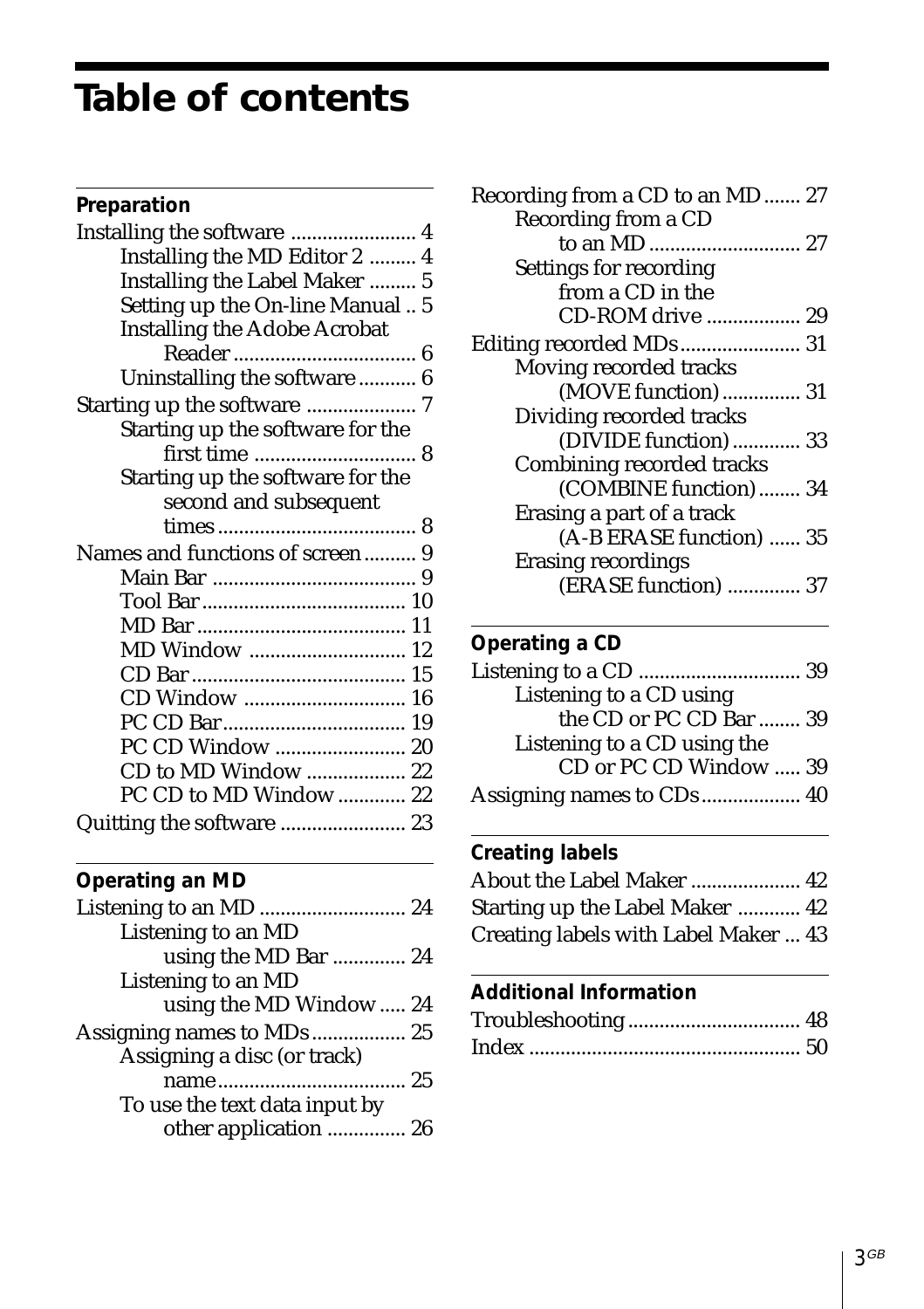# <span id="page-3-0"></span>**Installing the software**

Use this procedure to install this software onto your computer's hard disc. Set the computer to the operation mode before proceeding.

## **Installing the MD Editor 2**

**1** Insert the supplied CD-ROM into the computer. The "MD Editor2 & PictureGear Label Maker Set Up" dialog box appears.

If the dialog box does not appear, double-click "Install" in the CD-ROM folder.

| MD Editor2 & PictureGear Label Maker Set Up                                  | × |
|------------------------------------------------------------------------------|---|
| Setting up MD Editor2 and PictureGear Label Maker                            |   |
| Set up MD Editor2 first, then set up PictureGear label Maker.                |   |
| To gut set up, click EXIT.                                                   |   |
| Set up MD Editor2                                                            |   |
| Set up PictureGear Label Maker                                               |   |
| Setting up the on-line manual.                                               |   |
| Select your language first, then click the Set up the on-line manual button. |   |
| Language                                                                     |   |
|                                                                              |   |
| Set up the on-line manual                                                    |   |
| Set up Acrobat Reader ver. 4.0 [English] to refer to the on-line manual.     |   |
| Set up Acrobat Reader ver. 4.0 (English)                                     |   |
| FX11                                                                         |   |

- **2** Click "Set up MD Editor 2."
- **3** Follow the instructions that appear in the display to install the application.
- **4** Click "Finish." Control returns to the "MD Editor2 & PictureGear Label Maker Set Up" dialog box.

#### **Note**

A folder is created as a result of the installation. This folder is used by the software. Do not erase, move, or change its contents.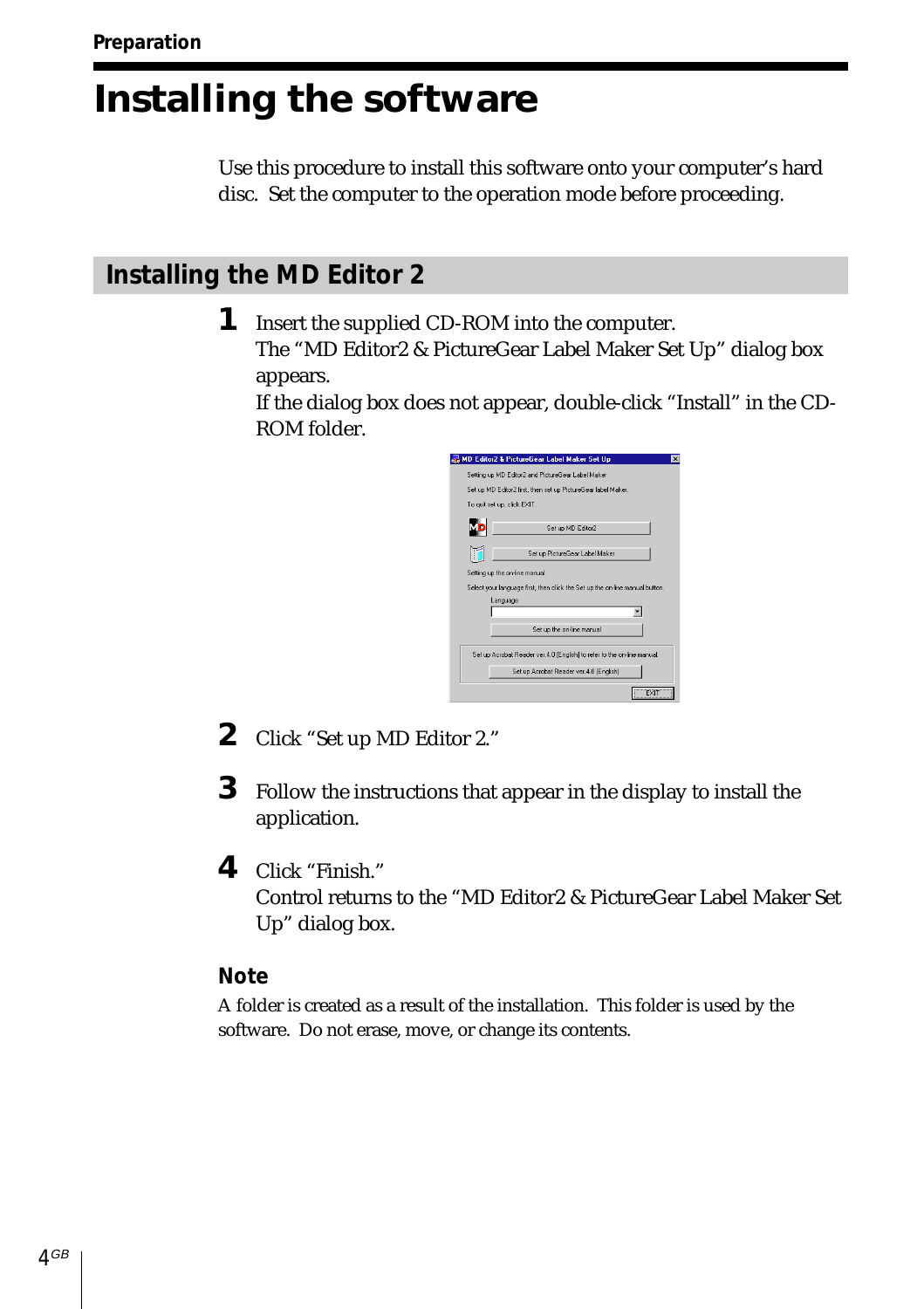# <span id="page-4-0"></span>**Installing the Label Maker**

When installing version 4.0 of PictureGear Label Maker, if an older version already exists in your computer, the older version will be overwritten by version 4.0.

- **1** Click "Set up PictureGear Label Maker" in the "MD Editor2 & PictureGear Label Maker Set Up" dialog box.
- **2** Follow the instructions that appear in the display to install the application.

#### **Note**

If you restarted your computer by selecting "Yes, I want to restart my computer now" in the dialog box that appeared at the end of the Label Maker installation, you should double-click "Install" in the CD-ROM folder to set up the on-line manual or install the Adobe Acrobat Reader.

## **Setting up the On-line Manual**

English version of on-line manual is automarically installed when you install MD Editor 2.

To install another language version, do the procedure below to overwrite the English version with the language version that you select.

- **1** Select the language in the "MD Editor2 & PictureGear Label Maker Set Up" dialog box.
- **2** Click "Set up the on-line manual."
- **3** Follow the instructions that appear in the display to set up the online manual.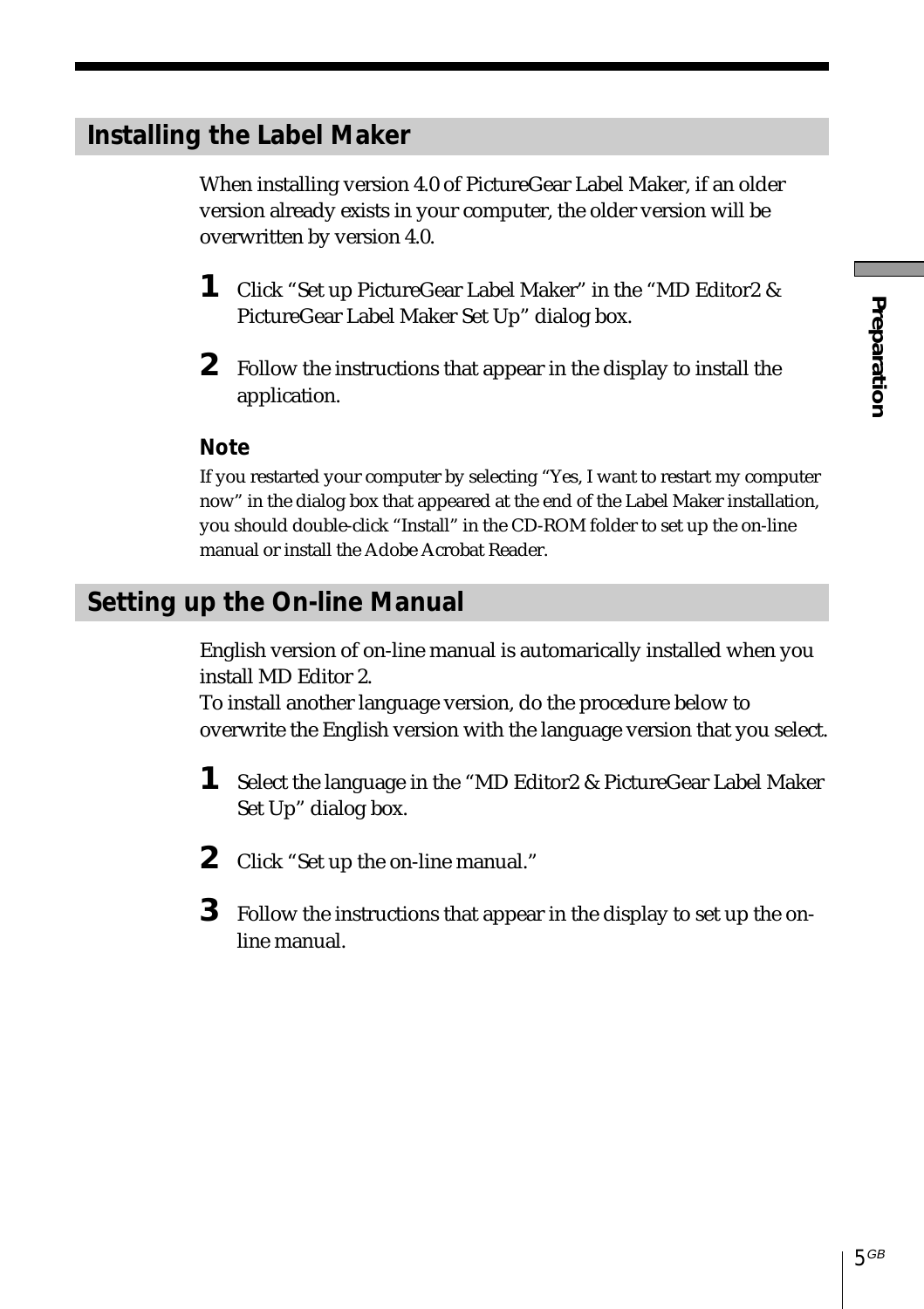## <span id="page-5-0"></span>**Installing the Adobe Acrobat Reader**

You must install the Adobe Acrobat Reader in your computer in order to open the on-line manual.

- **1** Click "Set up Adobe Acrobat Reader 4.0 [English]."
- **2** Follow the instructions that appear in the display to install the application.

After you have completed installation, click "EXIT" and remove the CD-ROM.

## **Uninstalling the software**

If you do not need the MD Editor 2, Label Maker, or Adobe Acrobat Reader, uninstall the software as follows:

- **1** Click "Start," point to "Settings," and then click "Control Panel."
- **2** Double-click "Add/Remove Programs." The "Add/Remove Programs Properties" dialog box appears.
- **3** Select and click "MD Editor 2," "PictureGear Label Maker 4.0," or "Adobe Acrobat Reader 4.0" from the program list below.
- **4** Click "Add/Remove." The "Confirm File Deletion" dialog box appears.
- **5** Click "Yes." Uninstaller starts up and the software selected in step 3 is deleted automatically.

#### **Note**

If you uninstalled the Label Maker from the computer in which the PictureGear software is already installed, it become impossible to print labels through the PictureGear as well. If this happens, uninstall the PictureGear, and then reinstall it.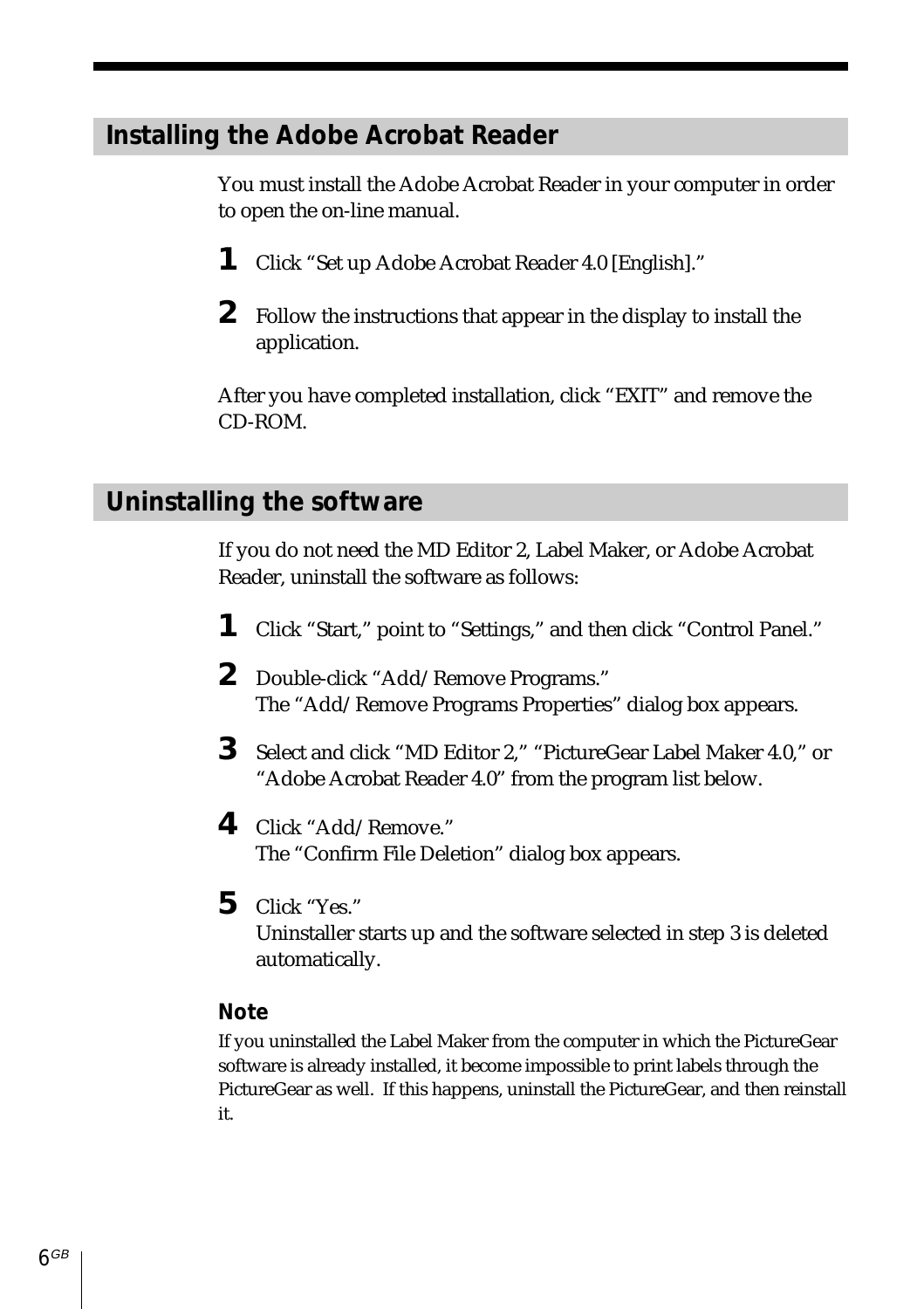# <span id="page-6-0"></span>**Starting up the software**

If the softwares listed below are already installed in your computer, do not start them up while the MD Editor 2 is active. Softwares for controlling the MD deck • MD Editor Supplied with the PCLK-MD1 personal computer connecting kit, or the MD deck MDS-PC1 which includes a personal computer connecting kit. • MD Editor (VAIO) Supplied with Sony VAIO personal computers. • Media Bar Supplied with Sony VAIO personal computers. • Media Communicator Supplied in the PCLK-PX1 and other kits for connecting an MD deck to a personal computer. Starting up the MD Editor 2 with any of these programs active will result in a malfunction.

If you are using several CD-ROM drives, you may need to select the drive to be used for playing music CDs before starting up MD Editor 2.

#### **Selecting the CD-ROM drive**

- **1** On the desk top, double-click "My Computer," double-click "Control Panel," and then double-click "Multimedia" to display the "Multimedia Properties" window.
- **2** Click the "CD Music" tab and select the CD-ROM drive to be used for music CD playback.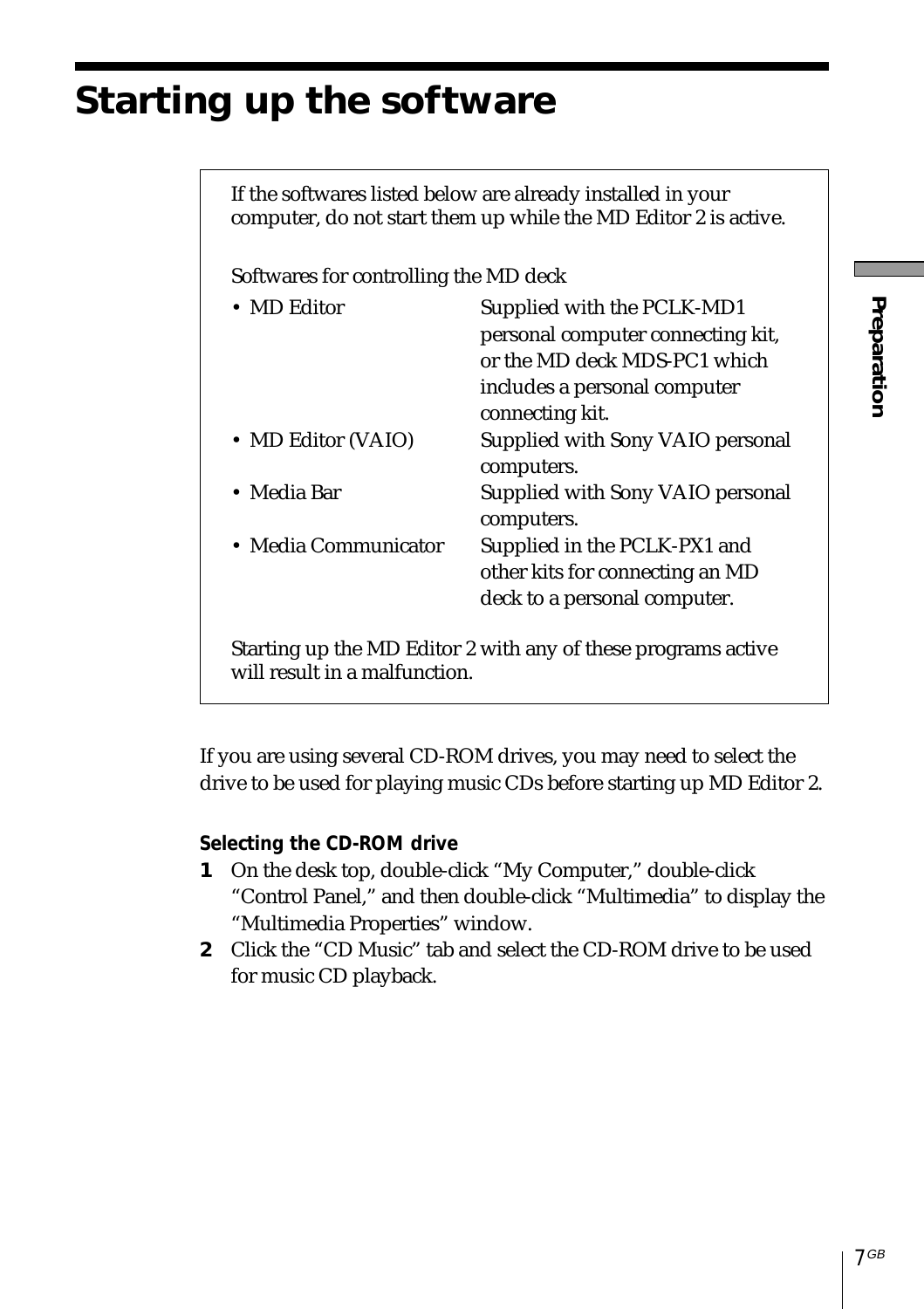# <span id="page-7-0"></span>**Starting up the software for the first time**

/ **Click "Start," point to "Programs," point to "MD Editor 2," and then click "MD Editor 2."** This software is then started and the MD Editor 2 Main Bar appears. When you start the software, the following display appears:

| <b>BONY</b> $\begin{bmatrix} \bullet & \bullet & \bullet \\ \bullet & \bullet & \bullet \end{bmatrix}$ best Selection $\begin{bmatrix} \text{Text} & \text{Term} & \text{Filter} \\ \text{100} & \text{11} & \text{Input} \end{bmatrix}$ $\begin{bmatrix} \bullet & \bullet & \bullet \\ \bullet & \bullet & \bullet \end{bmatrix}$ $\begin{bmatrix} \bullet & \bullet & \bullet \\ \bullet & \bullet & \bullet \end{bmatrix}$ $\begin{bmatrix} \bullet & \bullet & \bullet \\ \bullet & \bullet & \bullet \end{bmatrix}$ $\begin{bmatrix} \bullet & \bullet & \bullet \\ \bullet$ |  |  |  |  |
|------------------------------------------------------------------------------------------------------------------------------------------------------------------------------------------------------------------------------------------------------------------------------------------------------------------------------------------------------------------------------------------------------------------------------------------------------------------------------------------------------------------------------------------------------------------------------------|--|--|--|--|

#### **If a dialog appears instead of the Main Bar, select a serial port.**

On the serial port selection dialog box, select one of options COM1, COM2, COM3, and COM4 that is available for your computer. Also check that the MD deck is connected to the serial port you selected.

#### **Notes**

- Set up the serial port that is to be used for this kit so that it is unavailable to the other software.
- To verify that the serial ports of your computer are enabled, call the vendor of your computer.

## **Starting up the software for the second and subsequent times**

/ **Click "Start," point to "Programs," point to "MD Editor 2," and then click "MD Editor 2."**

The software is started and the MD Editor 2 Main Bar appears.

#### **Notes**

- Be sure to quit MD Editor 2 before turning off the MD deck.
- Do not use a bi-directional remote while MD Editor 2 is active.
- If an MD Editor 2-compatible component other than a CD player is connected to the MD deck through the monaural (2P) mini-plug cord, do not use any of the controls other than the volume control while the MD deck is active. Using these controls may result in a malfunction.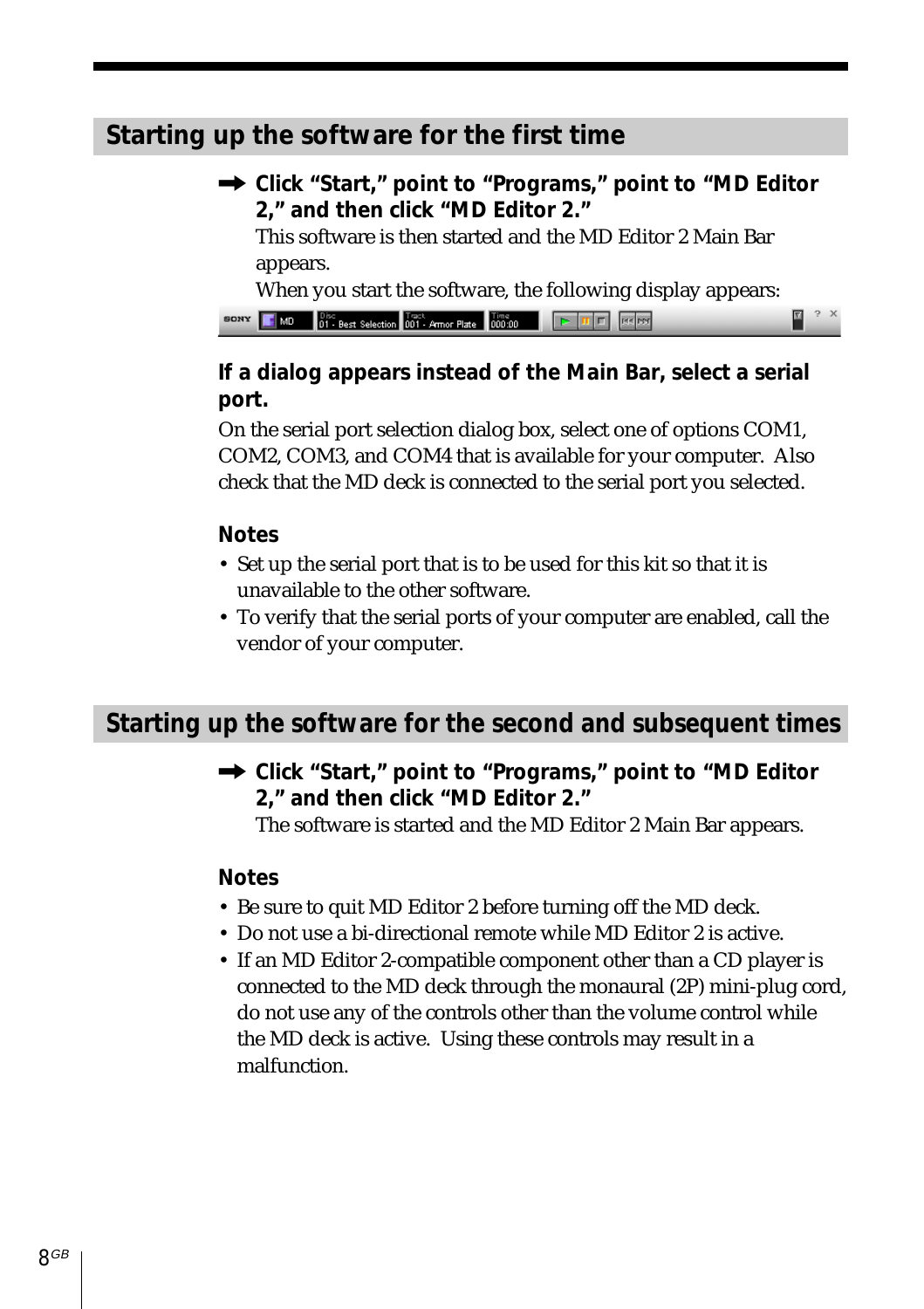# <span id="page-8-0"></span>**Names and functions of screen**

# **Main Bar**

This bar is referred to as the MD Bar (page 11) if the function that is selected on " $\boxed{2}$  Function name display" is MD, as the CD Bar (page 15) if CD is selected, and as the PC CD Bar (page 19) if CD-ROM drive of a computer is selected.

| 80 | MD     | Disc<br>01 - Best Selection 001 - Armor Plate 000:00 |  |
|----|--------|------------------------------------------------------|--|
|    | C<br>ے |                                                      |  |
|    |        |                                                      |  |

1 **SONY logo**

Drag with the left mouse button to move the Main Bar up and down.

Right-click to pop up a menu.

2 **Function name display**

Click to display and select a function. You can select one from CD, MD, and PCCD.

- 3 **Tool Bar switch** Click to show and hide the Tool Bar (page 10).
- 4 **Help button** Click to open Help.
- 5 **Exit button** Click to exit MD Editor 2.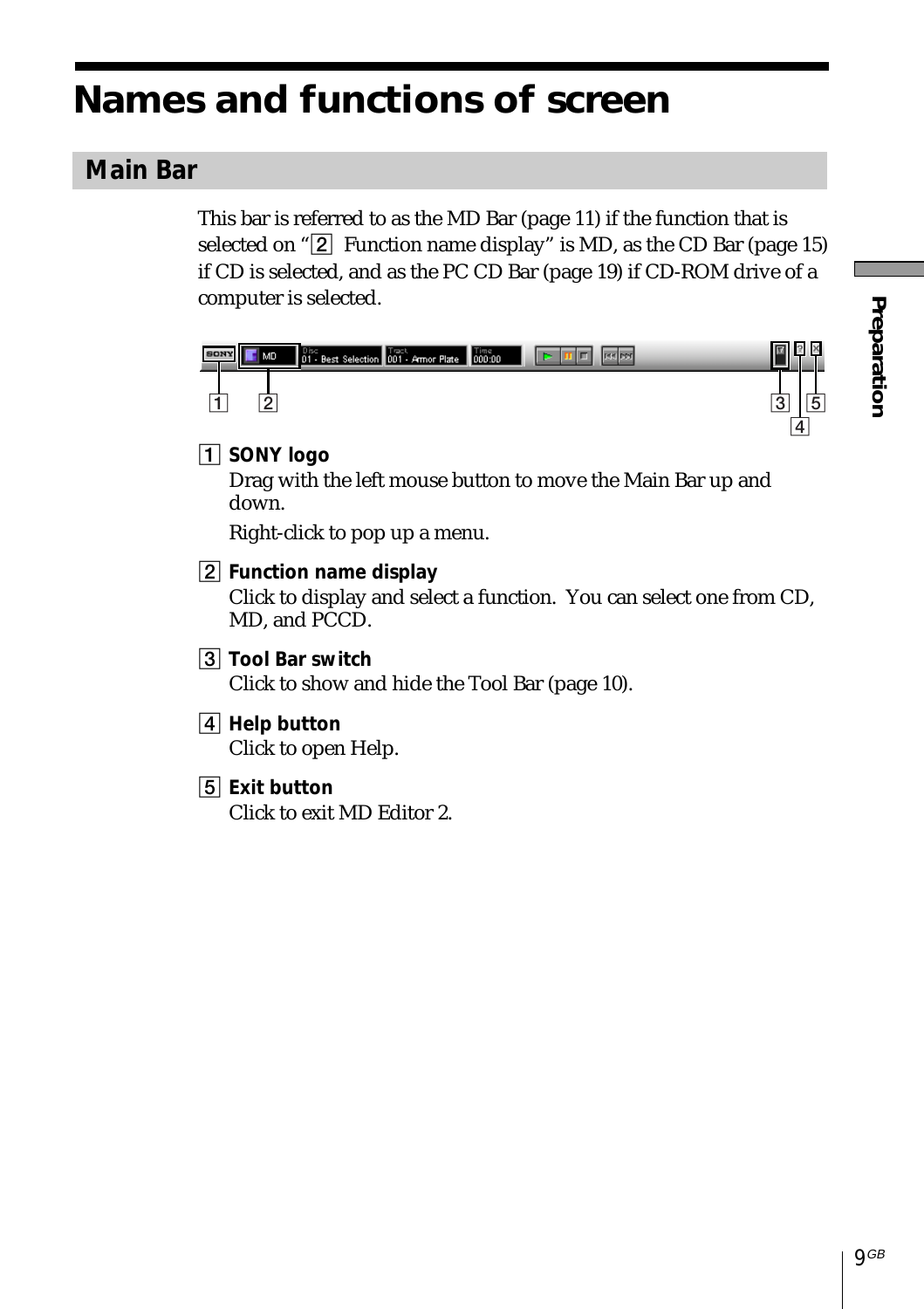# <span id="page-9-0"></span>**Tool Bar**

To show the Tool Bar, click the Tool Bar switch (page 9) on the Main Bar.

When you click an icon on the Tool Bar, the active function is switched and the corresponding window appears on the screen. Note that you can open only one Tool Bar window at a time.

| SONY<br>MD |  | Disc Dest Selection 001 - Armor Plate 000:00 |   |  | 四 | $\mathbf x$ |
|------------|--|----------------------------------------------|---|--|---|-------------|
| п          |  |                                              |   |  |   |             |
|            |  |                                              | 5 |  |   |             |

- 1 **CD icon** Click to display the CD Window (page 16).
- 2 **MD icon**

Click to display the MD Window (page 12).

- 3 **PC CD icon** Click to display the PC CD Window (page 20).
- 4 **CD to MD icon** Click to display the CD to MD Window (page 22).
- 5 **PC CD to MD icon**

Click to display the PC CD to MD Window (page 22).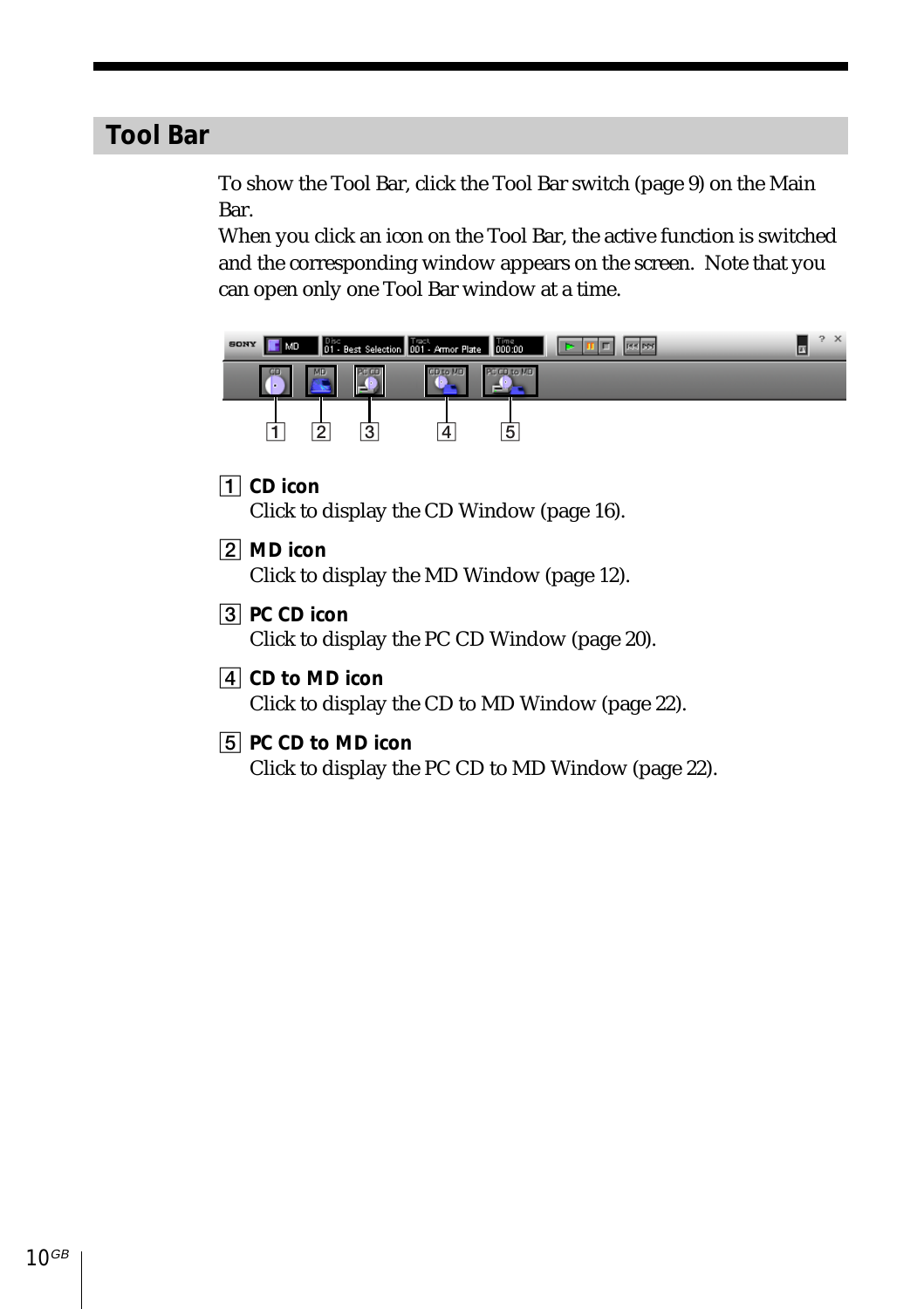# Preparation **Preparation**

# <span id="page-10-0"></span>**MD Bar**

To show the MD Bar, select MD in the Function name display (page 9) on the Main Bar. Use this bar to operate an MD in the MD deck (page 24).

| МD             | Disc Dest Selection 1901 - Armor Plate 1900:00                                      |  |                                                                  |  |
|----------------|-------------------------------------------------------------------------------------|--|------------------------------------------------------------------|--|
|                |                                                                                     |  |                                                                  |  |
|                | 1 Disc number/Disc name display                                                     |  | Shows the disc name of the MD currently inserted in the MD deck. |  |
|                | 2 Track number/Track name display<br>Click to select a track you are going to play. |  |                                                                  |  |
| 3 Time display | Shows the playback time of the current track.                                       |  |                                                                  |  |
|                | 4 MD operation button                                                               |  |                                                                  |  |
|                | : Play button                                                                       |  |                                                                  |  |
|                | : Pause button                                                                      |  |                                                                  |  |
|                | : Stop button                                                                       |  |                                                                  |  |
|                | : AMS* (PREV, NEXT) button                                                          |  |                                                                  |  |
|                |                                                                                     |  |                                                                  |  |

\* AMS = Automatic Music Sensor This function searches for the beginning of tracks.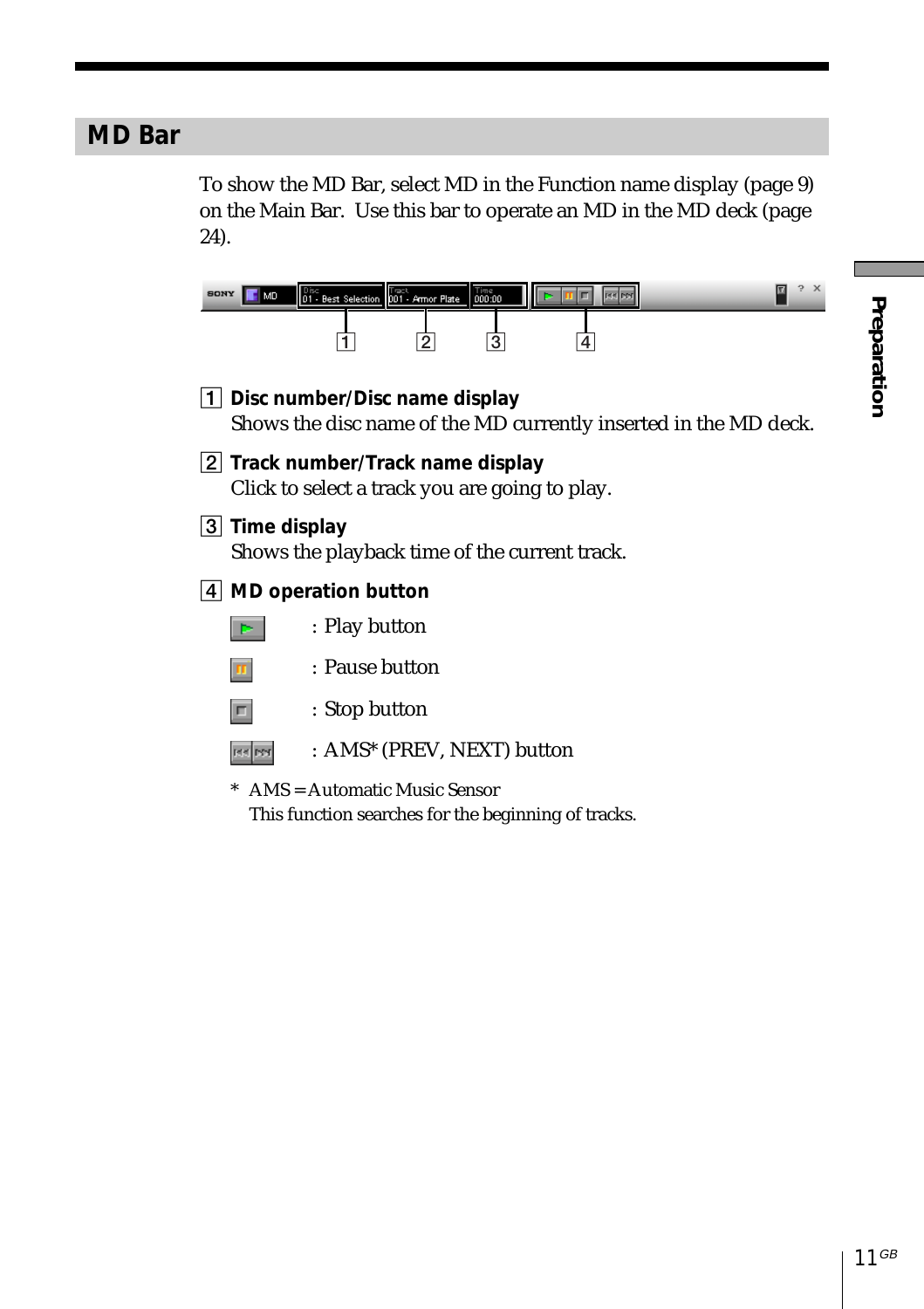# <span id="page-11-0"></span>**MD Window**

To show the MD Window, click the MD icon on the Tool Bar (page 10). Use this window to operate an MD in the MD deck (page 24).

#### **Note**

Except for the power switch, the buttons on the MD deck and the remote cannot be operated while the MD Window is open. If you attempt to use any of these buttons at this time, "REMOTE" will appear in the display.

Furthermore, if you open the MD Window while the MD deck is already playing, playback will stop.



#### 1 **Reload button**

Click to show the information about the MD currently inserted in the MD deck on the " $\boxed{3}$  Track name display" and " $\boxed{4}$  Disc information display."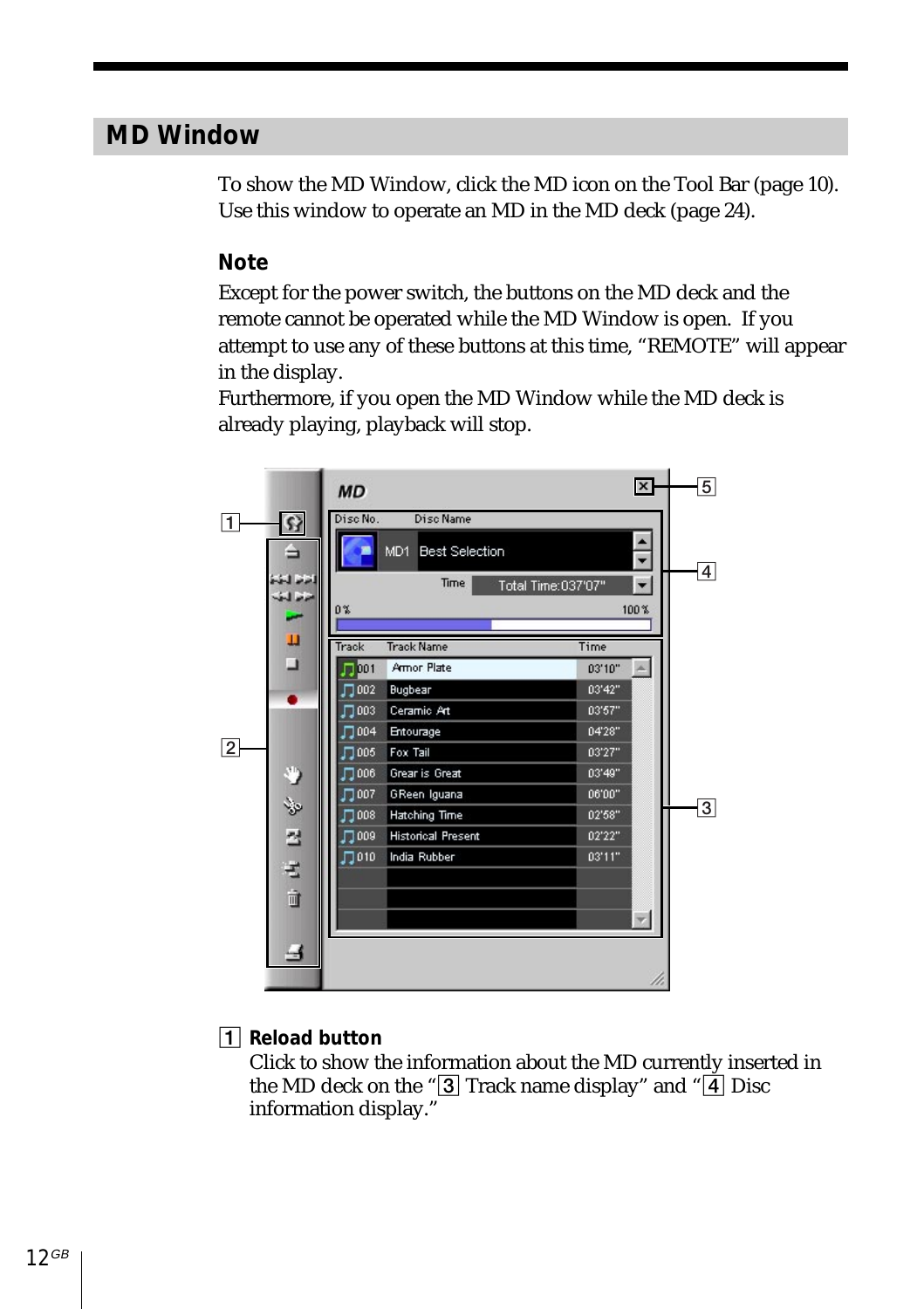

Click a track number to select the track.

Left-click a track name to rename the track.

Right-click a track name to save the currently displayed text information as a CSV (Comma Separated Value) formatted file. This file can be opened by spreadsheet software for use as a personal database.

Preparation **Preparation**

(continued)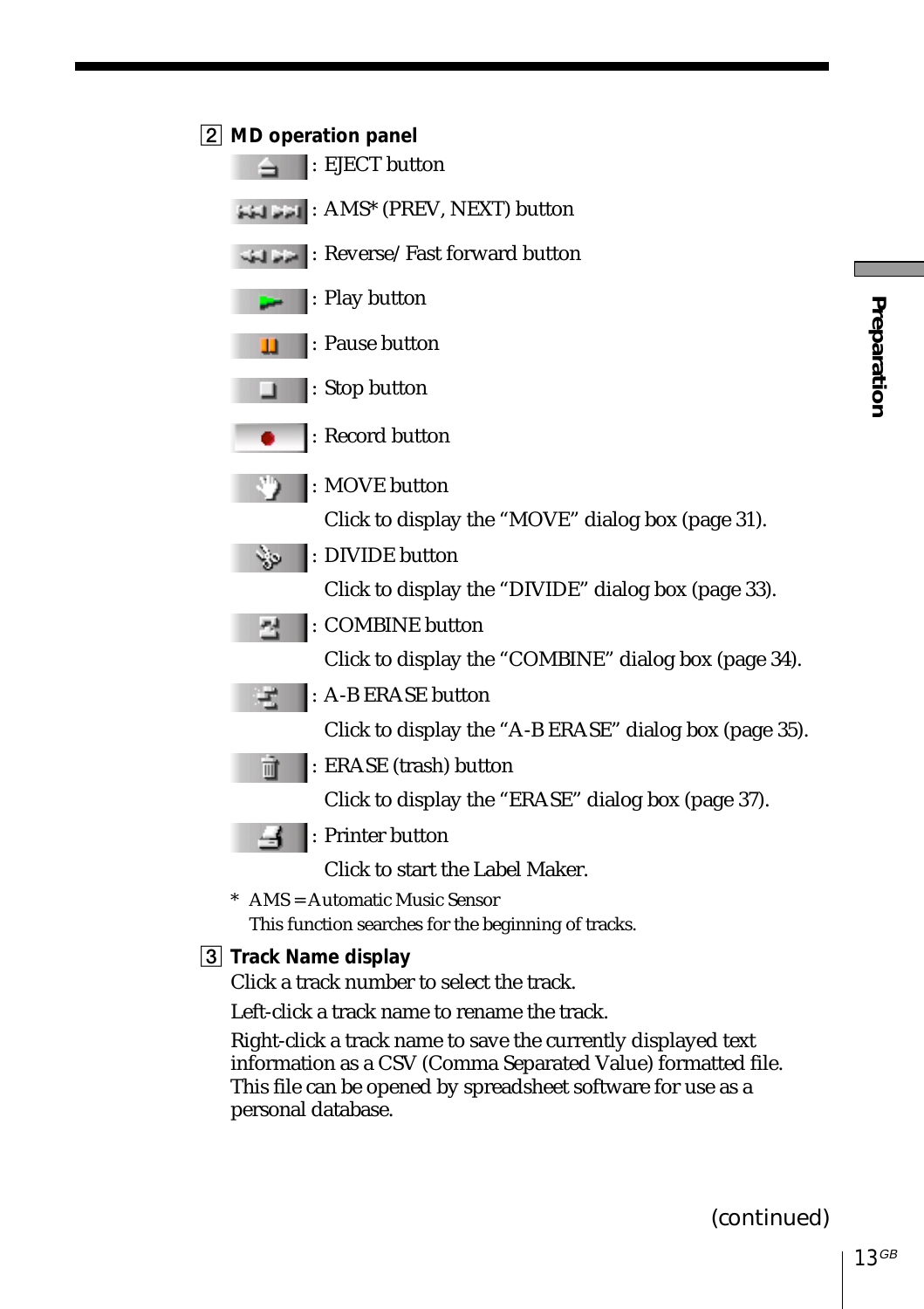#### 4 **Disc information display**



- (a) **MD** disc icon Click to select all the track names.
- b **Disc Name display**

Click to rename the disc.

 $©$  **Time display** 

Click  $\blacktriangleright$  to select a time display mode.

| Display mode        | What is displayed                                        |
|---------------------|----------------------------------------------------------|
| <b>Remain Time</b>  | Total time to be able to record the tracks on<br>the MD. |
| <b>Total Time</b>   | The total playing time of all tracks on the<br>MD.       |
| <b>Elapsed Time</b> | The elapsed playing time of the current<br>track.        |
| <b>Track Remain</b> | The remaining playing time of the current<br>track.      |

d **Disc capacity display**



#### 5 **Quit button**

Click to close the MD Window.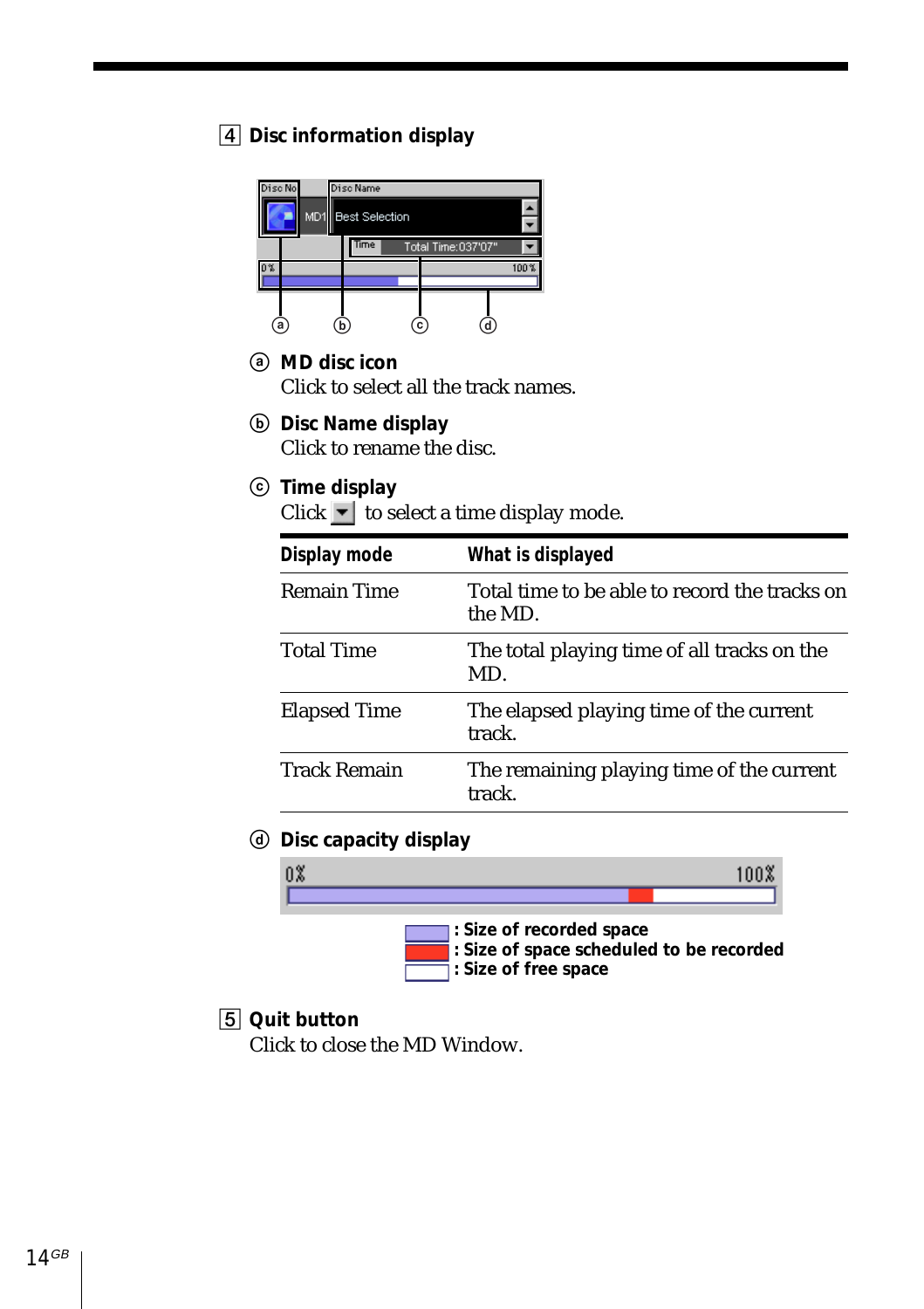# <span id="page-14-0"></span>**CD Bar**

To show the CD Bar, select CD in the Function name display (page 9) on the Main Bar. Use this bar to operate a CD in the CD player connected to the MD deck (page 39).

| SONY | CD             | Disc Dest Selection 01 - Armor Plate                                                | 000:00                     |                                                                    |  |
|------|----------------|-------------------------------------------------------------------------------------|----------------------------|--------------------------------------------------------------------|--|
|      |                |                                                                                     | 3                          | 5                                                                  |  |
|      |                | 1 Disc number/Disc name display                                                     |                            | Shows the disc name of the CD currently inserted in the CD player. |  |
|      |                | 2 Track number/Track name display<br>Click to select a track you are going to play. |                            |                                                                    |  |
|      | 3 Time display | Shows the playback time of the current track.                                       |                            |                                                                    |  |
|      |                | $\vert 4\vert$ CD operation buttons                                                 |                            |                                                                    |  |
|      |                | : Play button                                                                       |                            |                                                                    |  |
|      |                | : Pause button                                                                      |                            |                                                                    |  |
|      |                | : Stop button                                                                       |                            |                                                                    |  |
|      |                |                                                                                     | : AMS* (PREV, NEXT) button |                                                                    |  |
|      |                | AMS = Automatic Music Sensor<br>This function searches for the beginning of tracks. |                            |                                                                    |  |
| 151  |                | <b>MD Window button</b>                                                             |                            |                                                                    |  |
|      |                | Click to open the MD Window.                                                        |                            |                                                                    |  |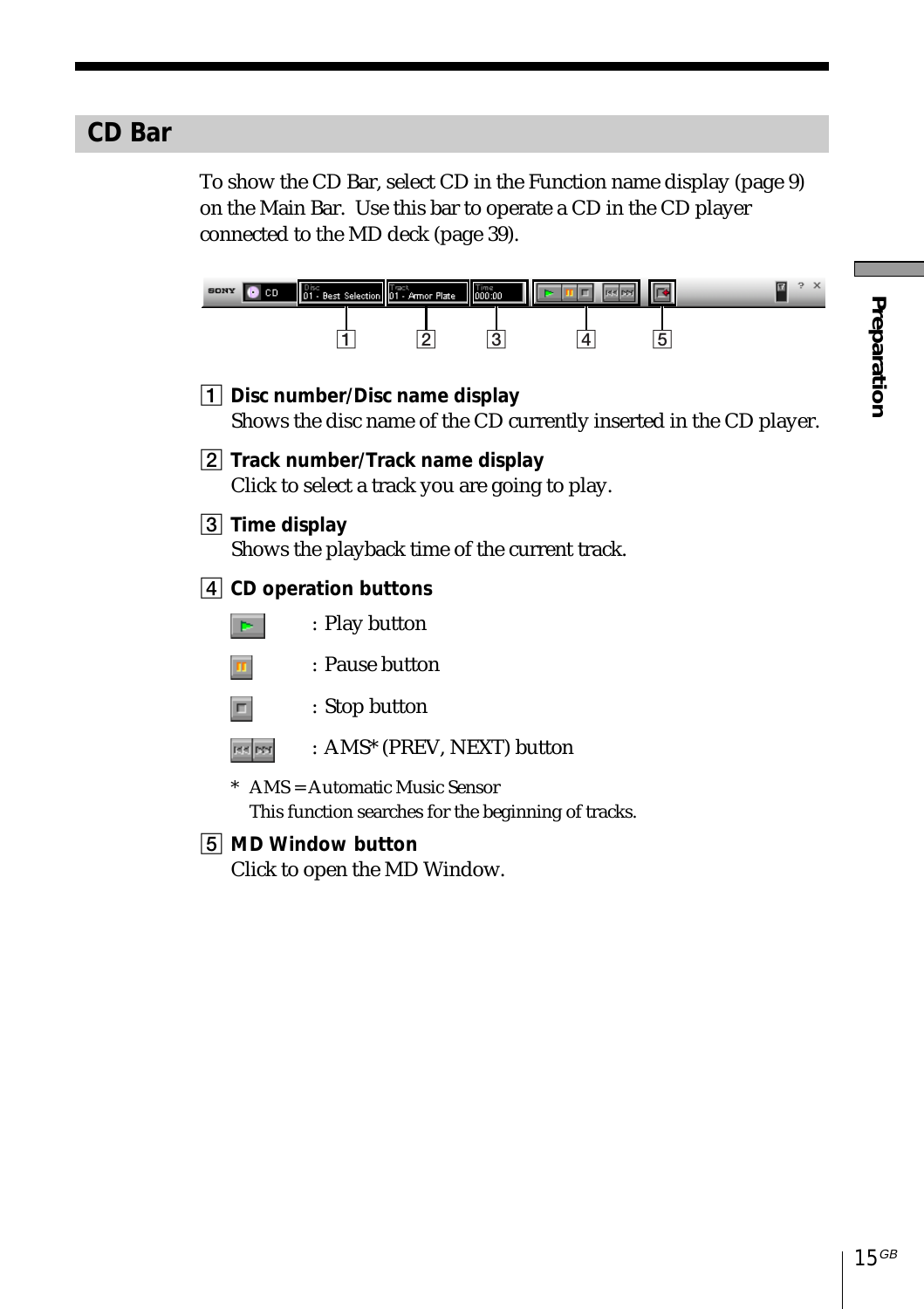# <span id="page-15-0"></span>**CD Window**

To show the CD Window, click the CD icon on the Tool Bar (page 10). Use this window to operate a CD player connected to the MD deck (page 39).



1 **Display switching button (when connectiong a CD changer only)**

Click to alternate the display on the " $\overline{5}$  Disc information display" between the "5-disc display mode" and "1-disc display mode."

#### 2 **Reload button**

Click to show the information about the CD currently inserted in the CD player on the " $\overline{4}$  Track name display" and " $\overline{5}$  Disc information display."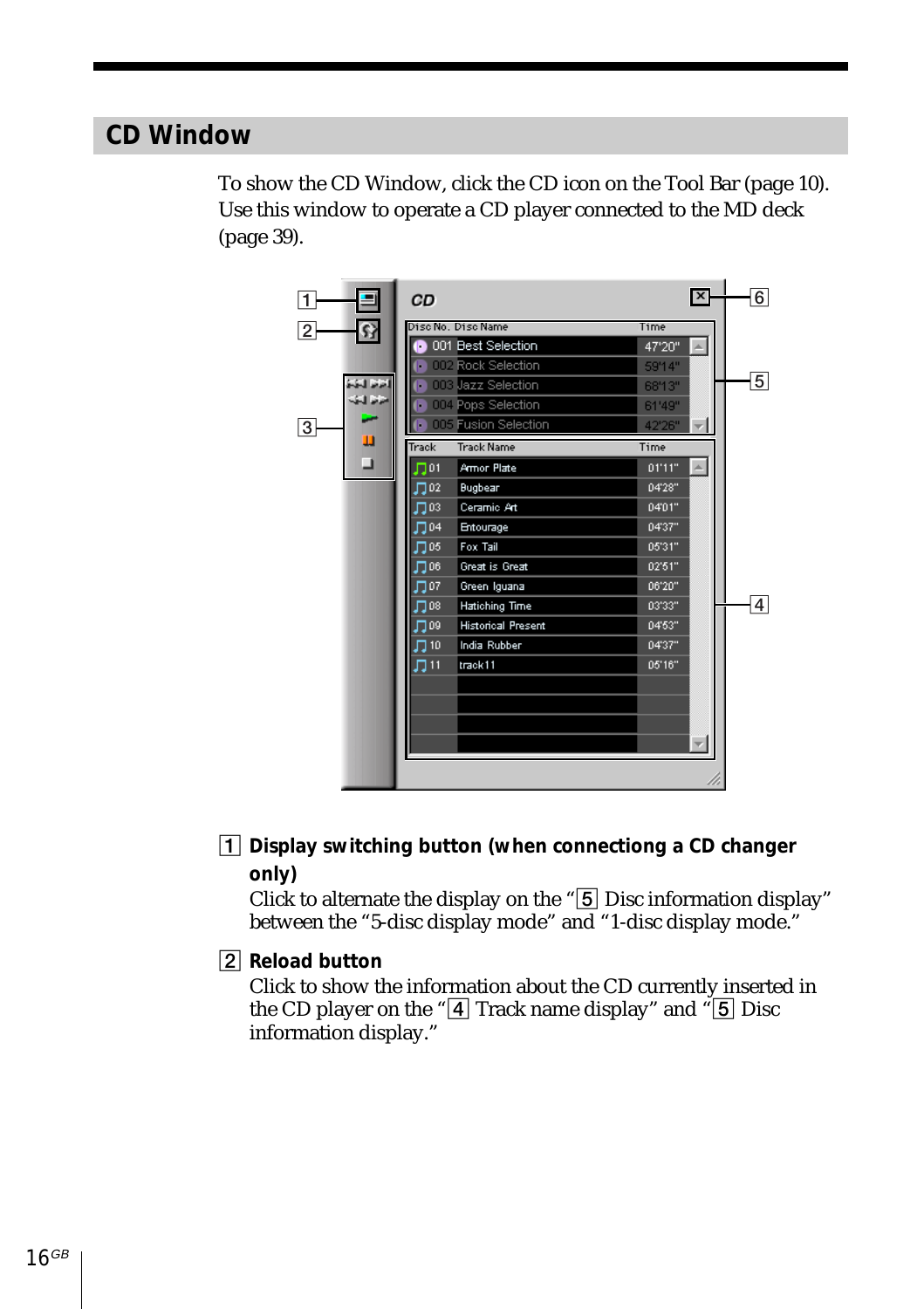#### 3 **CD operation panel**

: AMS\* (PREV, NEXT) button Operable during play.



: Pause button n

Stop button

\* AMS = Automatic Music Sensor This function searches for the beginning of tracks.

4 **Track name display**

Click a track number to select the track.

Left-click a track name to rename the track.

Right-click a track name to save the currently displayed text information as a CSV (Comma Separated Value) formatted file. This file can be opened by spreadsheet software for use as a personal database.

#### 5 **Disc information display**

Indicates either 5-disc or 1-disc display mode.

If a CD changer is connected to the MD deck, a 5-disc display mode appears in the display.



a **CD disc icon**

Click to select all the track names.

b **Disc Name display**

Click to rename the disc.

(continued)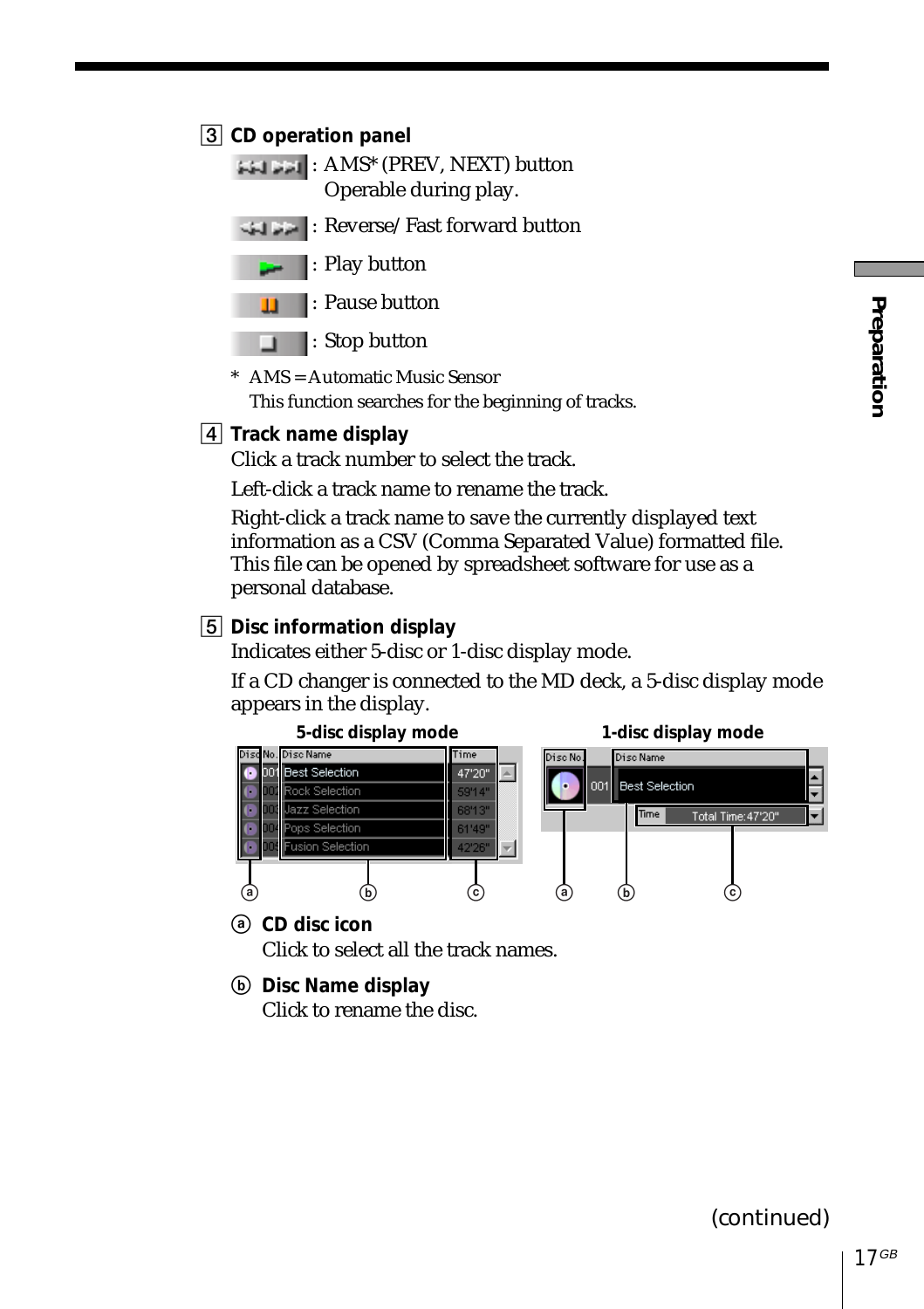#### $©$  **Time display**

Click  $\blacktriangleright$  in the 1-disc display mode to select a time display mode.

| Display mode        | What is displayed                                   |
|---------------------|-----------------------------------------------------|
| <b>Total Time</b>   | The total playing time of all tracks on the<br>CD.  |
| <b>Elapsed Time</b> | The elapsed playing time of the current<br>track.   |
| <b>Track Remain</b> | The remaining playing time of the current<br>track. |

Only Total Time is shown in the 5-disc display mode.

#### 6 **Quit button**

Click to close the CD Window.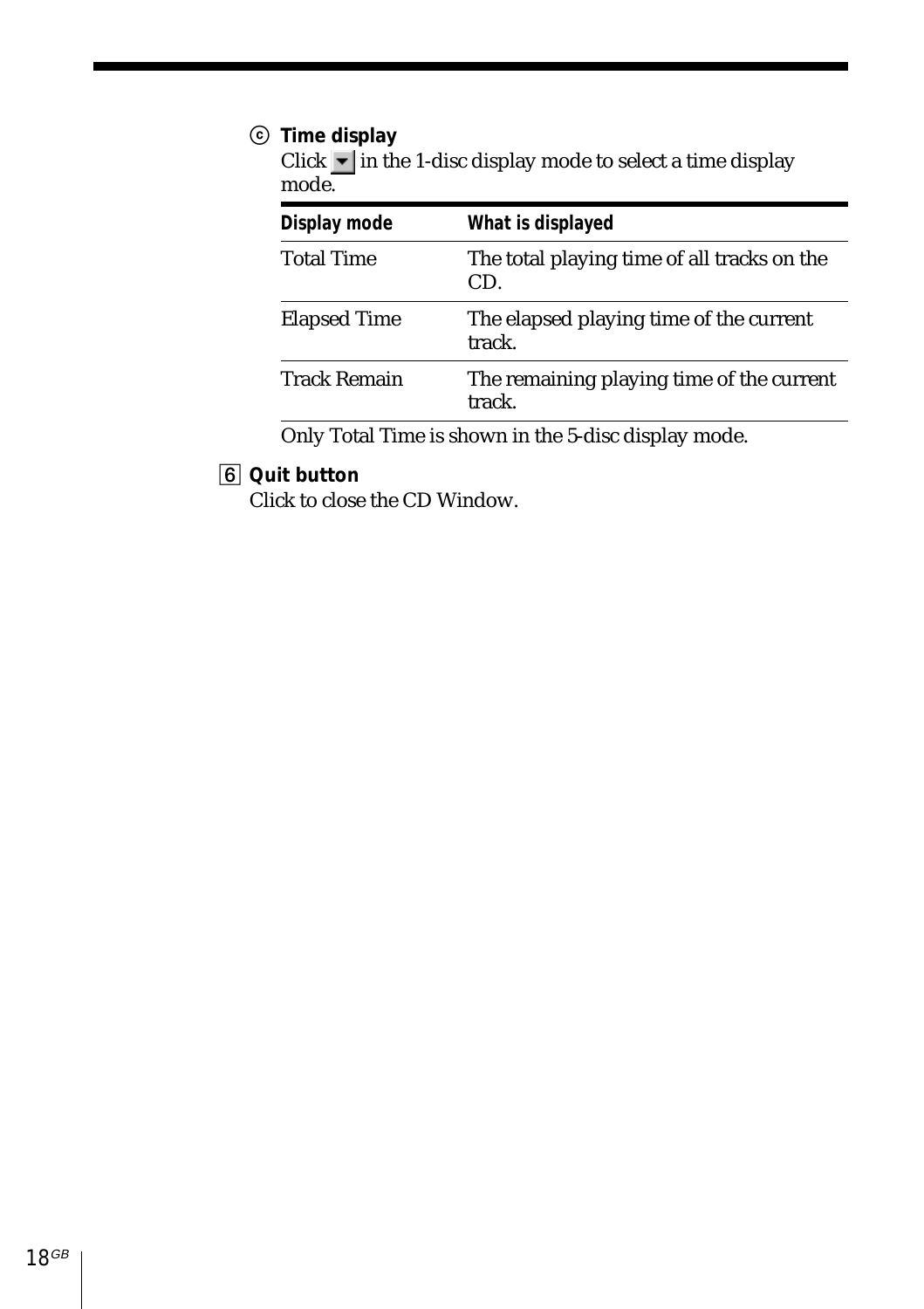# Preparation **Preparation**

# <span id="page-18-0"></span>**PC CD Bar**

To show the PC CD Bar, select PCCD in the Function name display (page 9) on the Main Bar. Use this bar to operate a CD in the CD-ROM drive of your computer (page 39).

| YKOB |                | PCCD 01 - Best Selection 01 - Armor Plate                                           | 000:00 |                                                     |   |                                                                |
|------|----------------|-------------------------------------------------------------------------------------|--------|-----------------------------------------------------|---|----------------------------------------------------------------|
|      |                |                                                                                     | 3      |                                                     | 5 |                                                                |
|      |                | 1   Disc number/Disc name display<br>drive of your computer.                        |        |                                                     |   | Shows the disc name of the CD currently inserted in the CD-ROM |
|      |                | 2 Track number/Track name display<br>Click to select a track you are going to play. |        |                                                     |   |                                                                |
|      | 3 Time display | Shows the playback time of the current track.                                       |        |                                                     |   |                                                                |
|      |                | $\vert 4\vert$ CD operation buttons                                                 |        |                                                     |   |                                                                |
|      |                | : Play button                                                                       |        |                                                     |   |                                                                |
|      |                | : Pause button                                                                      |        |                                                     |   |                                                                |
|      |                | : Stop button                                                                       |        |                                                     |   |                                                                |
|      |                | : AMS* (PREV, NEXT) button                                                          |        |                                                     |   |                                                                |
|      |                | AMS = Automatic Music Sensor                                                        |        | This function searches for the beginning of tracks. |   |                                                                |

5 **MD Window button**

Click to open the MD Window.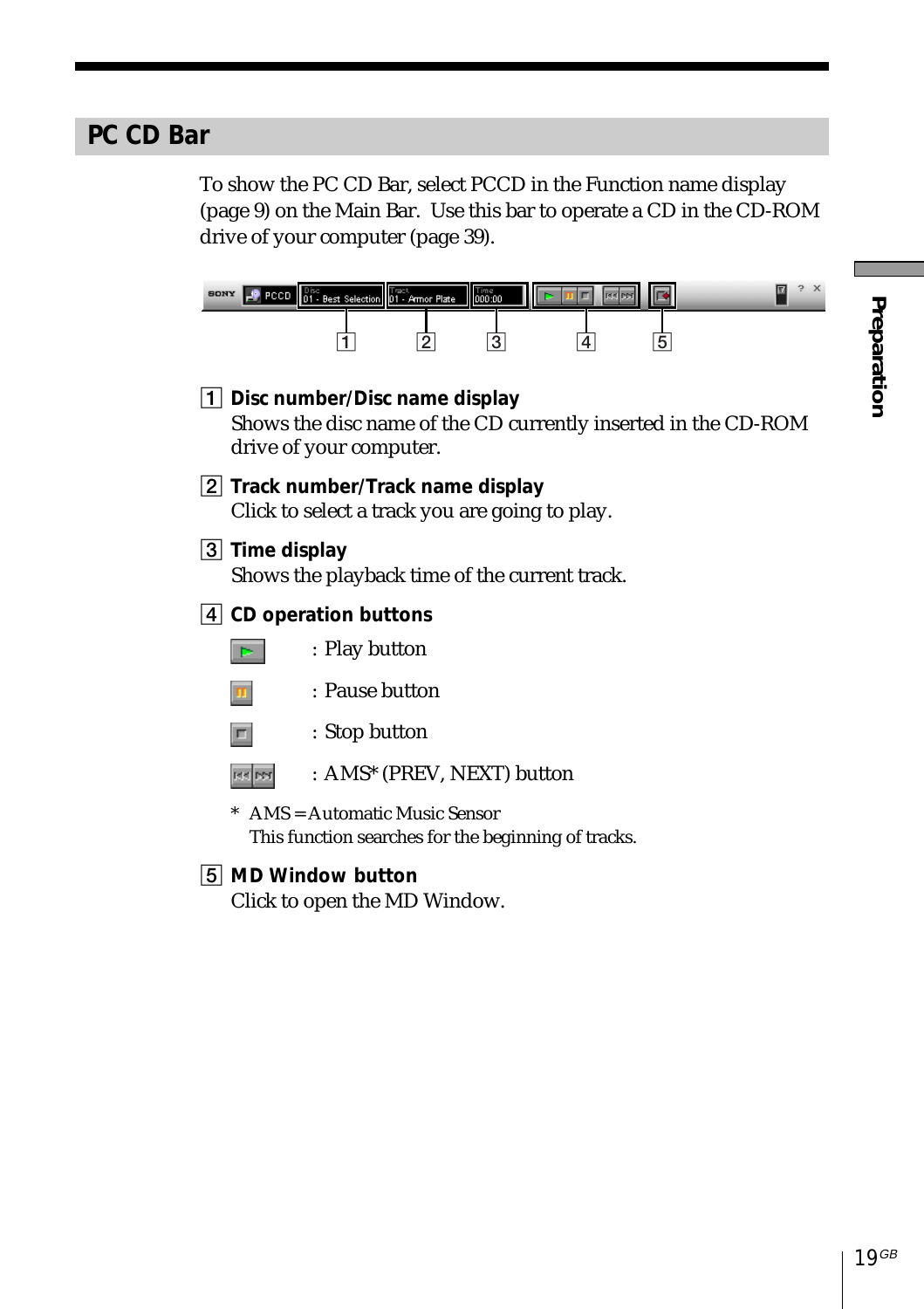# <span id="page-19-0"></span>**PC CD Window**

To show the PC CD Window, click the PC CD icon on the Tool Bar (page 10). Use this window to operate a CD in the CD-ROM drive of your computer (page 39).



#### 1 **Reload button**

Click to show the information about the CD currently inserted in the CD-ROM drive on the " $\overline{3}$  Track name display" and " $\overline{4}$  Disc information display".

#### 2 **CD operation panel**

: EJECT button

Inoperable depending on the type of CD-ROM drive.

: AMS\* (PREV, NEXT) button Operable during play.

: Reverse/Fast forward button



: Play button



□ : Stop button

\* AMS = Automatic Music Sensor This function searches for the beginning of tracks.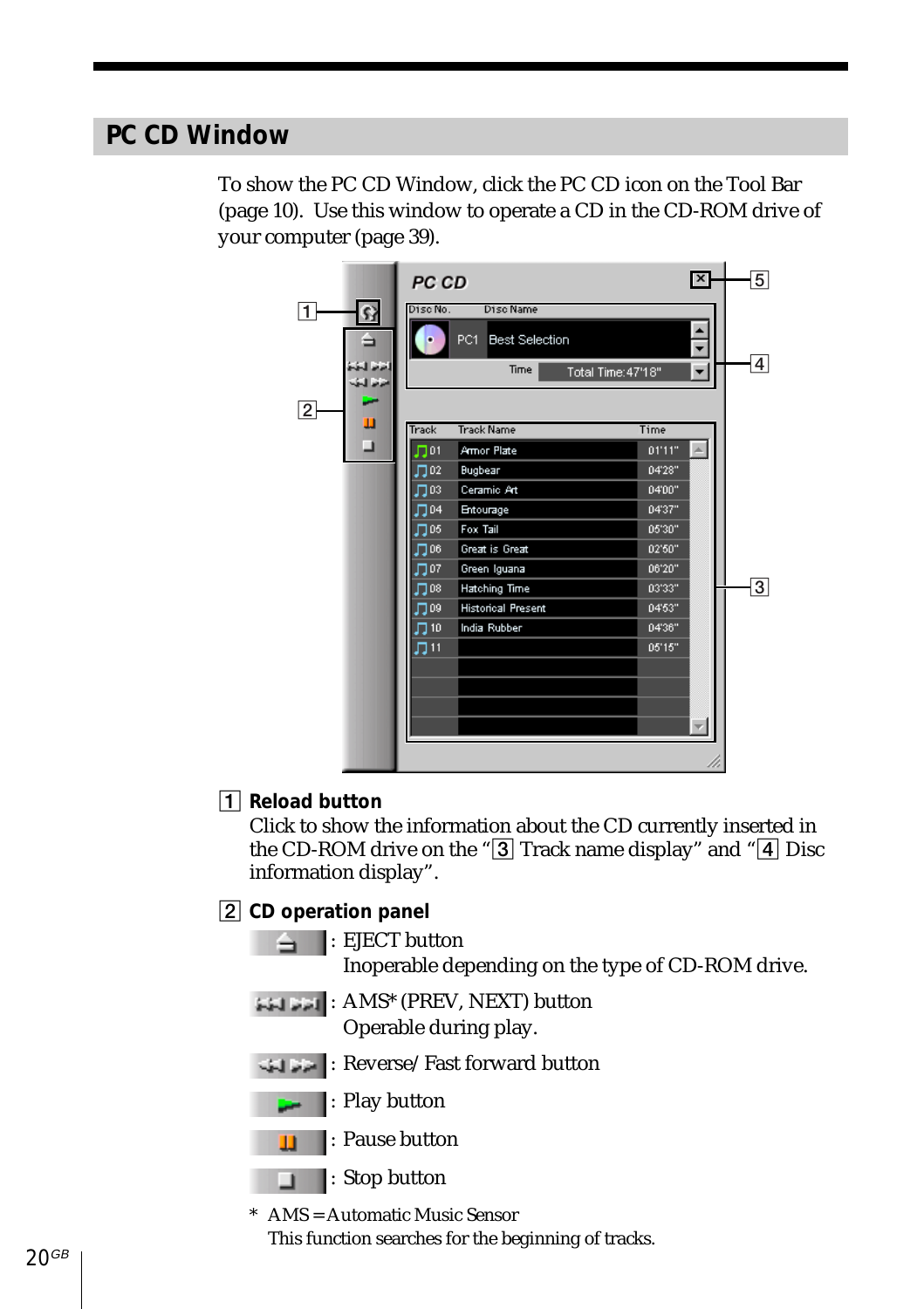#### 3 **Track name display**

Click a track number to select the track.

Left-click a track name to rename the track.

Right-click a track name to save the currently displayed text information as a CSV (Comma Separated Value) formatted file. This file can be opened by spreadsheet software for use as a personal database.

4 **Disc information display**



- a **CD disc icon** Click to select all the track names.
- b **Disc Name display** Click to rename the disc.
- c **Time display**

Click  $\blacktriangleright$  to select a time display mode.

| Display mode        | What is displayed                                   |
|---------------------|-----------------------------------------------------|
| <b>Total Time</b>   | The total playing time of all tracks on the<br>CD.  |
| <b>Elapsed Time</b> | The elapsed playing time of the current<br>track.   |
| <b>Track Remain</b> | The remaining playing time of the current<br>track. |

#### 5 **Quit button**

Click to close the PC CD Window.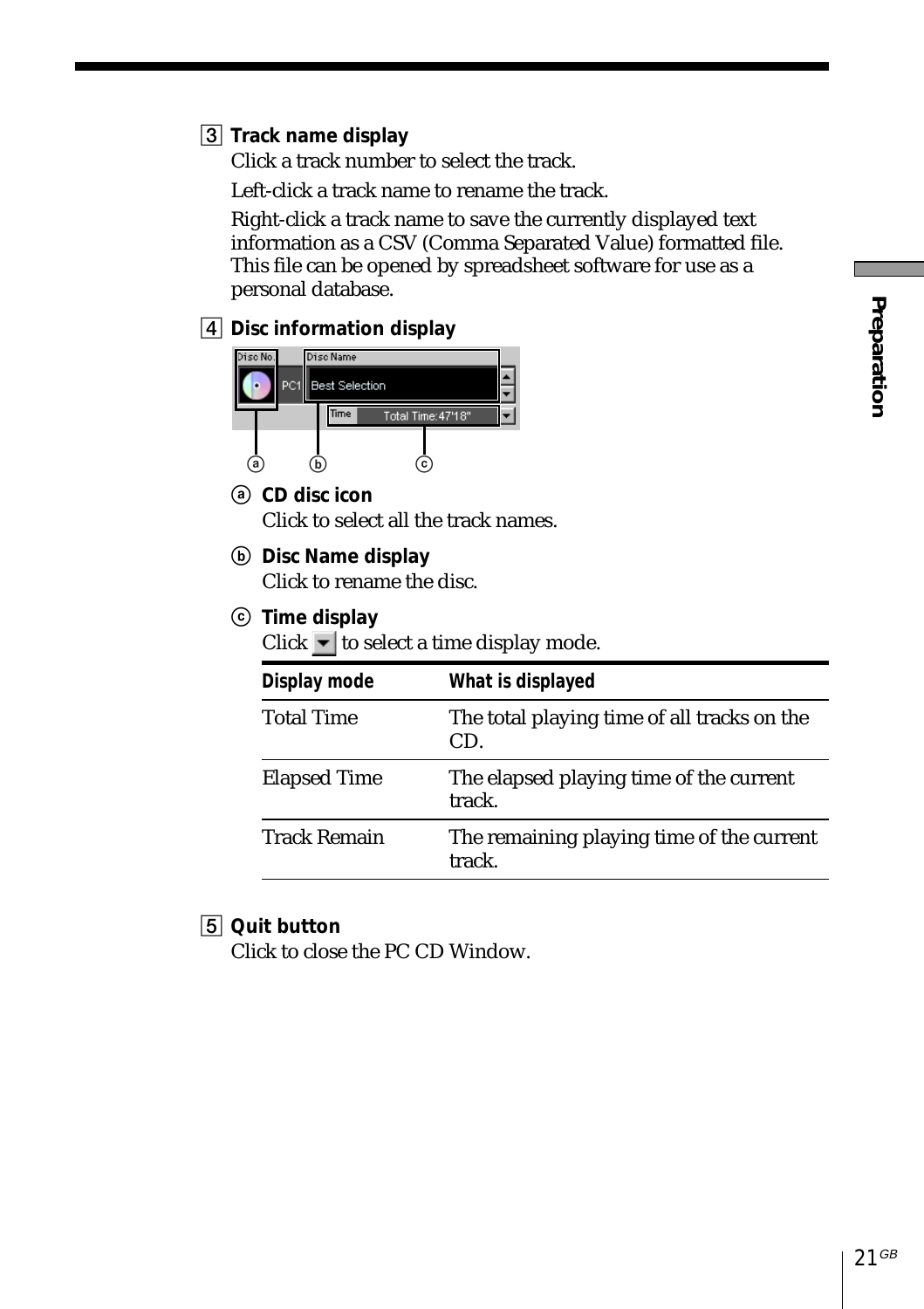## <span id="page-21-0"></span>**CD to MD Window**

To show the CD to MD Window, click the CD to MD icon on the Tool Bar. Use this window to record from a CD in the CD player to an MD in the MD deck.

| $\equiv$                                        | <b>CD</b>    |                                                            |        |                                                                           | <b>MD</b>     |                                                     | $\mathbf{x}$          |   |
|-------------------------------------------------|--------------|------------------------------------------------------------|--------|---------------------------------------------------------------------------|---------------|-----------------------------------------------------|-----------------------|---|
| $\Omega$<br>الغرام المؤمل<br>احتمالك<br>یس<br>ш |              | 005<br><b>Best Selection</b><br>Time<br>Total Time: 48'26" | 圖      | $\Omega$<br>$\triangleq$<br>العرف الخط<br>احتراكت<br><b>Contract</b><br>ш | Time<br>0%    | MD1<br><b>Best Selection</b><br>Total Time: 048'12" | $\frac{1}{2}$<br>100% |   |
| ⊒                                               | $\Pi$ 01     | <b>Bugbear</b>                                             | 04'28" | ⊐                                                                         | $\sqrt{1001}$ | <b>Bugbear</b>                                      | 04'26"                |   |
|                                                 | $\Pi$ 02     | Ceramic Art                                                | 05'21" |                                                                           | $\Box$ 002    | Ceramic Art                                         | 05'19"                |   |
|                                                 | Лоз          | Entourage                                                  | 04'40" |                                                                           | $\Box$ 003    | Entourage                                           | 04'39"                |   |
|                                                 | $\Box$ 04    | Fox Tail                                                   | n4'30" |                                                                           | $\Pi$ 004     | Fox Tail                                            | 04'29"                |   |
|                                                 | $\Pi$ 05     | Grear is Great                                             | 05'08" |                                                                           | $\Box$ 005    | Grear is Great                                      | 05'08"                |   |
|                                                 | $\Box$ 06    | Green Iquana                                               | 04'31" |                                                                           | $\Box$ 006    | Green Iquana                                        | 04'29"                |   |
|                                                 | $\Gamma$ 07  | Hatching Time                                              | 04'11" |                                                                           | Л 007         | <b>Hatching Time</b>                                | 04'08"                |   |
|                                                 | $\square$ 08 | <b>Historical Present</b>                                  | 05'15" |                                                                           | $\square$ 008 | <b>Historical Present</b>                           | 05'13"                |   |
|                                                 | $\Box$ 09    | India Rubber                                               | 05'31" |                                                                           | $\Box$ 009    | India Rubber                                        | 05'27"                |   |
|                                                 | $\Pi$ 10     | <b>Water Field</b>                                         | 04'49" |                                                                           | $\Pi$ 010     | Water Field                                         | 04'50"                |   |
|                                                 |              |                                                            |        | 市                                                                         |               |                                                     |                       |   |
|                                                 |              |                                                            | v.     | ⊌                                                                         |               |                                                     |                       |   |
|                                                 |              |                                                            |        |                                                                           |               |                                                     |                       | h |

# **PC CD to MD Window**

To show the PC CD to MD Window, click the PC CD to MD icon on the Tool Bar. Use this window to record from a CD in the CD-ROM drive to an MD in the MD deck.

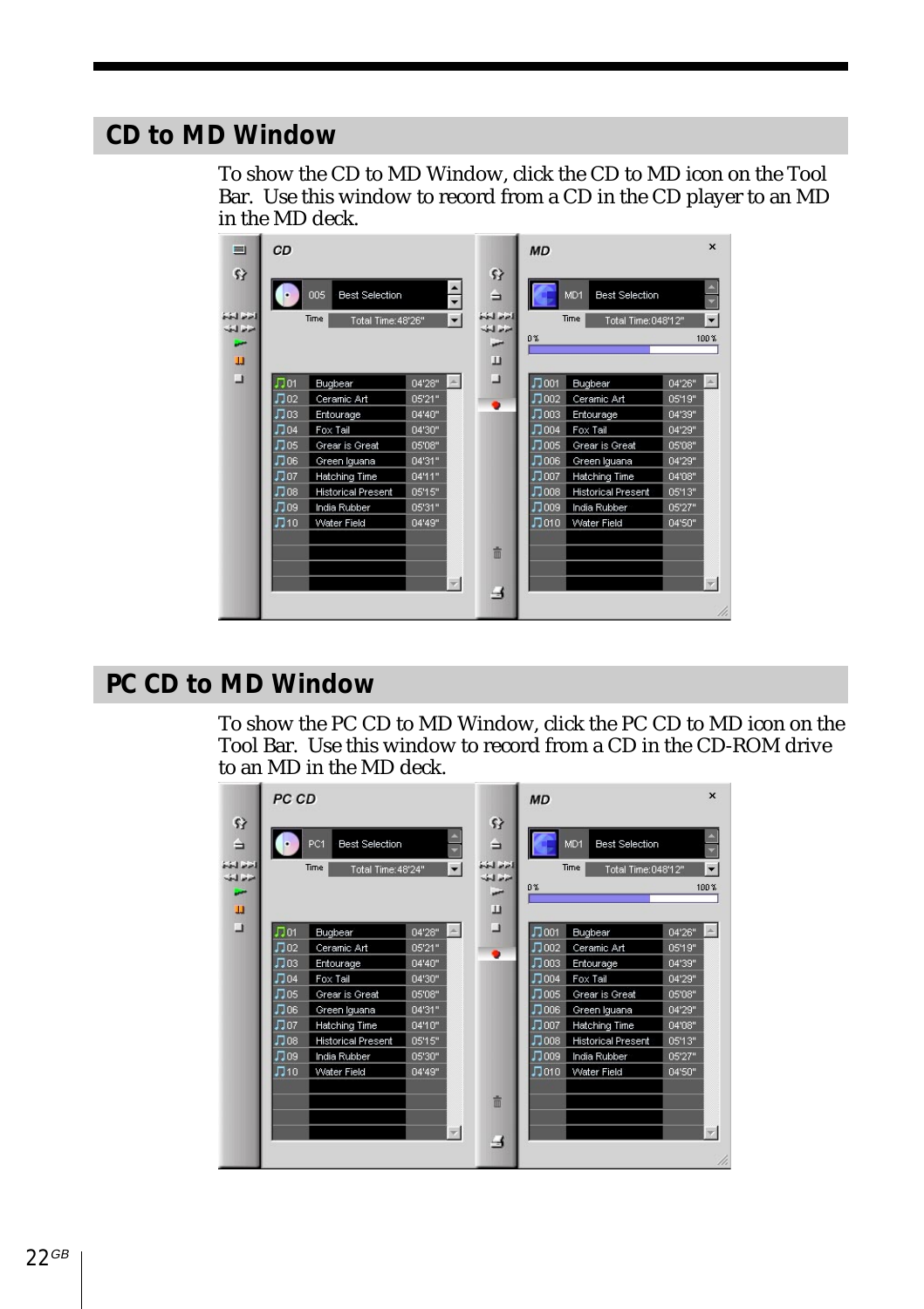# <span id="page-22-0"></span>**Quitting the software**

| $\rightarrow$ Click $\times$ on the Main Bar (page 9).           |
|------------------------------------------------------------------|
| The message "How do you quit MD Editor2 ?" appears in the        |
| display.                                                         |
| Click "Power OFF" if you want to turn the MD deck's power off as |
| quitting, "Exit" if you want to leave the MD deck's power on, or |
| "Cancel" if you want to cancel quitting.                         |
|                                                                  |
|                                                                  |
|                                                                  |
|                                                                  |
|                                                                  |
|                                                                  |
|                                                                  |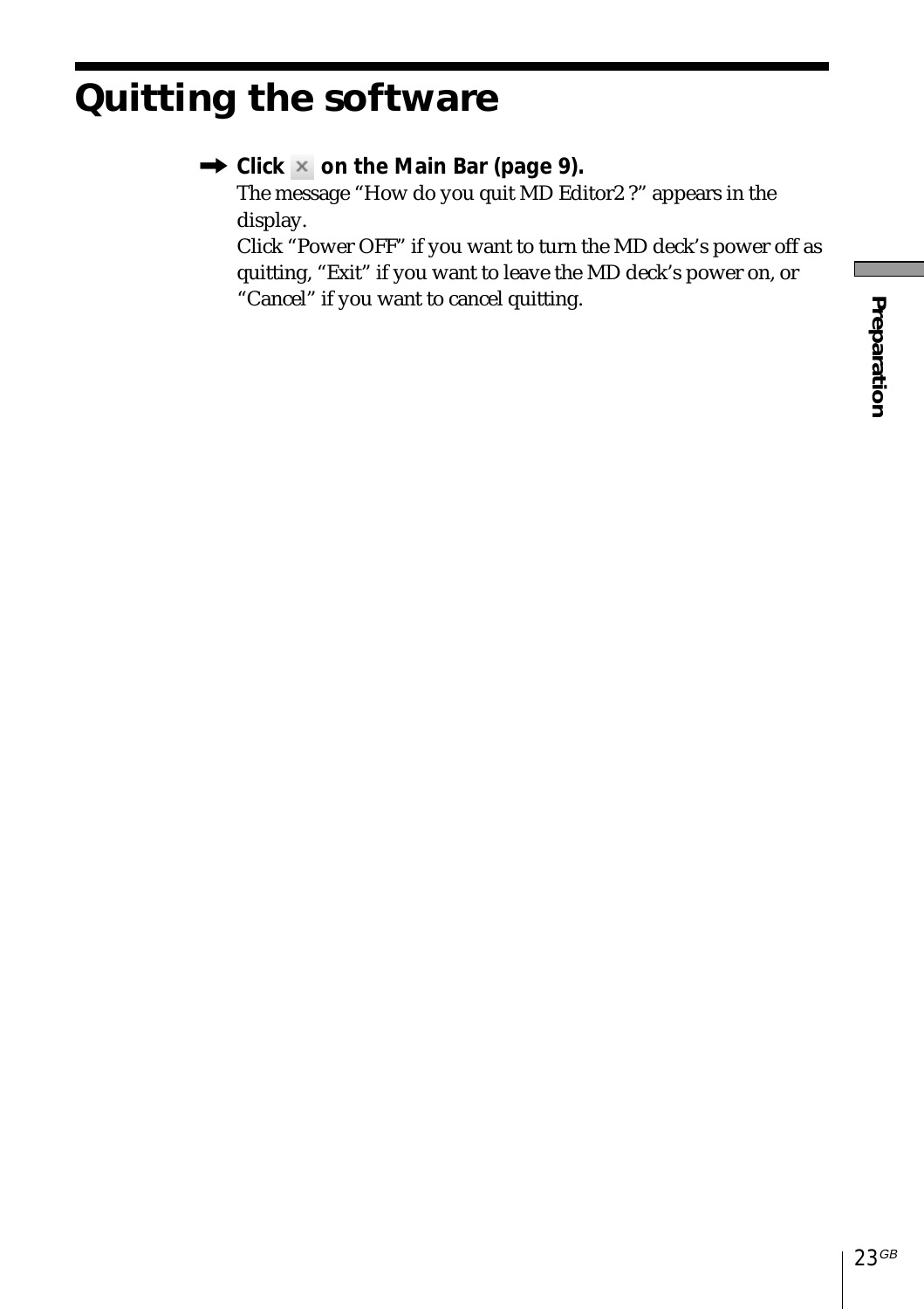# <span id="page-23-0"></span>**Listening to an MD**

# **Listening to an MD using the MD Bar**

- **1** Show the MD Bar.
- **2** Click Track number/Track name display on the MD Bar. A list of tracks in the MD appears.
- **3** Click the track you want to play from the track list box. Playback starts at the track you clicked.

# **Listening to an MD using the MD Window**

- **1** Open the MD Window. A list of tracks in the MD appears.
- **2** Click the track number of the track you want to play from the Track Name display. Double-clicking the track number starts the playback of the track.
- **3** Click in the MD Window (valid only when you clicked a track number in step 2). Playback starts at the track you clicked in step 2.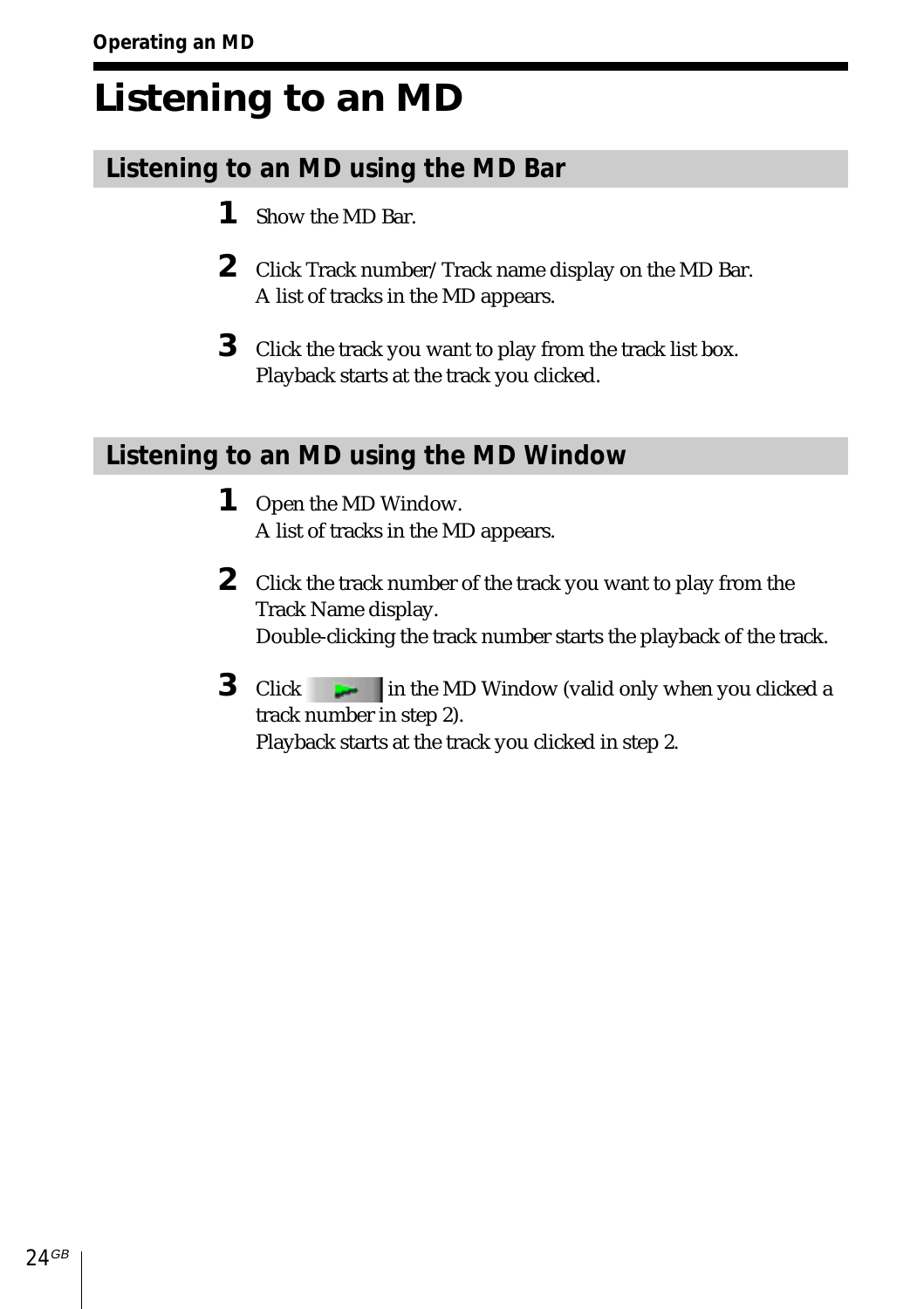# <span id="page-24-0"></span>**Assigning names to MDs**

## **Notes**

• You can only input alphanumeric characters and the following symbols:

! "  $\# S \% \& '() * +, - \cdot / : ; < = > ? @$ 

If an MD encoded with the letters other than those above is played back, the correct letters will not be displayed.

• If the disc's write protect tab is set to protect, character input, recording, editing etc., will not be possible. Slide the record-protect tab so that recording is possible.

# **Assigning a disc (or track) name**

- **1** Open the MD Window.
- **2** Click Disc Name display (or Track Name display) on the MD (or track) to which you want to assign a name. You are ready to enter disc (or track) names.
- **3** Input the desired name. You can cut and paste an existing string using the menu which appears when you right-click in the edit mode.
- **4** Press the Enter key.

The disc (or track) name you entered is saved and you are ready to enter another track name.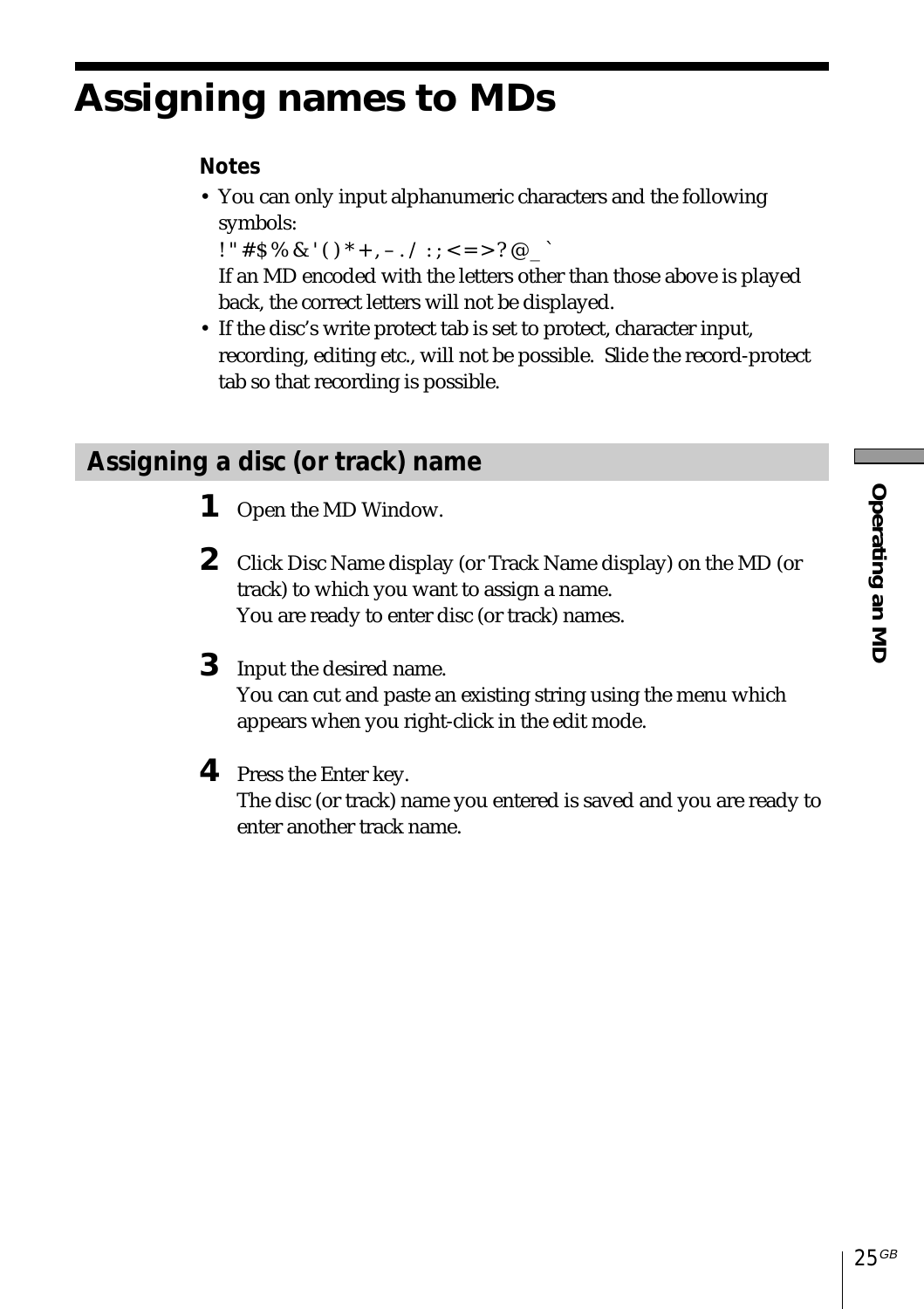# <span id="page-25-0"></span>**To use the text data input by other application**

If you input track name beforehand using other text editing software, you can assign all names with one copy and paste operation.

- **1** Input the track name by using other text editing softwares. Delimit each name by pressing the Enter key on the computer's keyboard.  $(ex.)$ track 3 name <Enter> track 4 name <Enter> track 5 name <Enter> : track 8 name <Enter>
- **2** Select all text and copy it into the clipboard. The actions you must take in this step varies according to the text editing software you use. For the procedure to copy text, refer to the instruction manual for the text editing software.
- **3** Click the Track Name display on the track to which you want to assign a name. You are ready to enter track names. Click the third track name if you entered track names as shown in (ex.).
- **4** Select "Paste" from the displayed edit menu by right-clicking. The track names are pasted in the same way as they are entered with the text editing software. In the example given above, from the third track name to the eighth track name are entered in the same way as they are entered with the text editing software.

#### **Note**

More than 255 letters cannot be input in a track.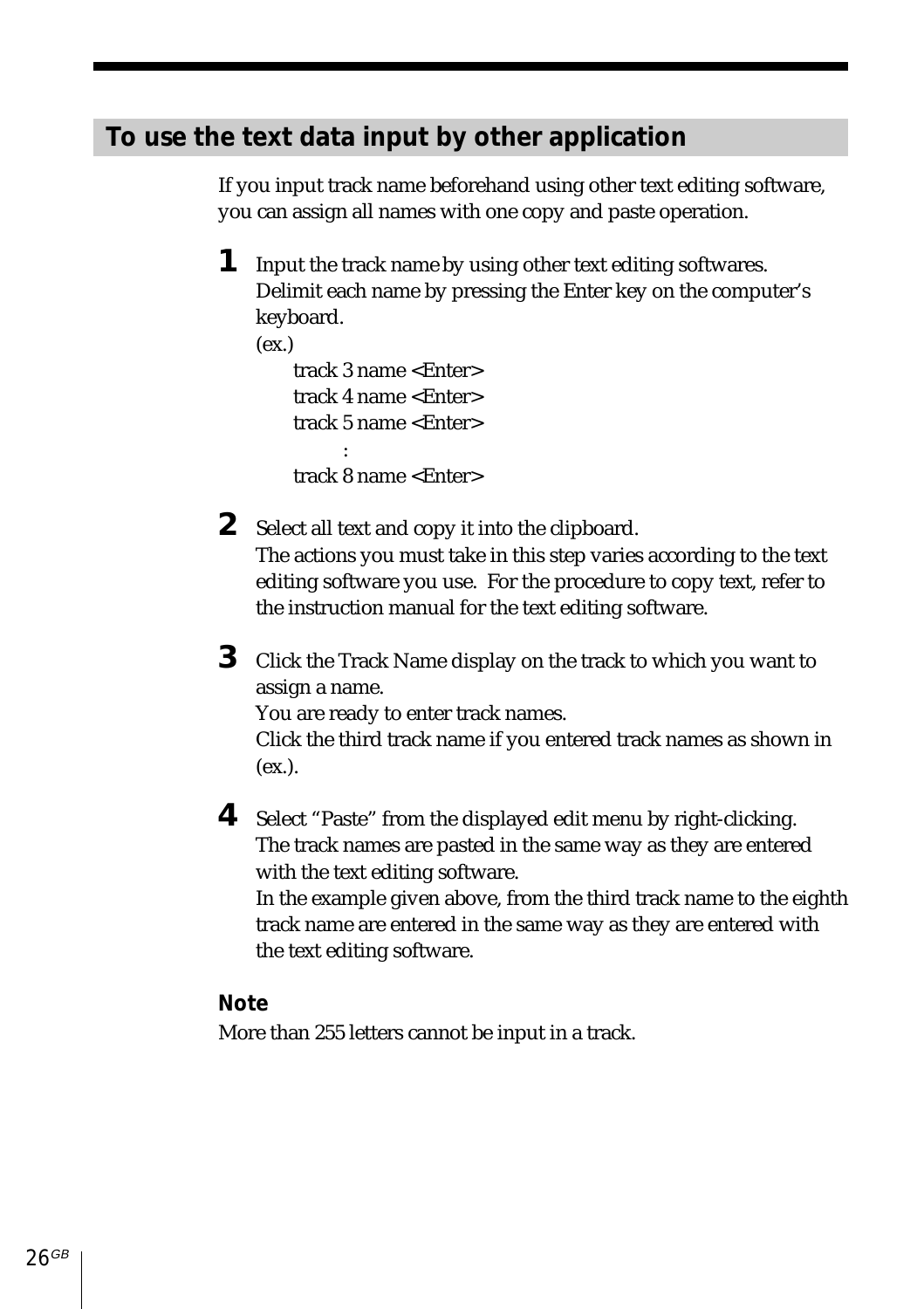# <span id="page-26-0"></span>**Recording from a CD to an MD**

#### **Notes**

- If the disc's write protect tab is set to protect, character input, recording, editing, etc., will not be possible. Slide the record-protect tab so that recording is possible.
- Before recording, click all the MD icons to be recorded. The TOC information necessary for recording will be read.
- You cannot click any icon on the Tool Bar while the MD Editor 2 is recording on an MD. To stop recording, click the Stop button.

# **Recording from a CD to an MD**

**1** Adjust the recording level on the MD deck. For details, see the operating instructions supplied with the MD deck. When recording from a CD in the CD-ROM drive, you must first

make the proper settings for the playback devices and playback volume. For details see "Settings for recording from a CD in the CD-ROM drive" on page 29.

**2** Open the CD to MD or PC CD to MD Window (page 22). The tracks on the MD and CD appear in each window.

**During connection of a Sony CD changer with CONTROL A1 (or CONTROL A1) jacks** Click the CD you want to play in the Disc Name display.

(continued)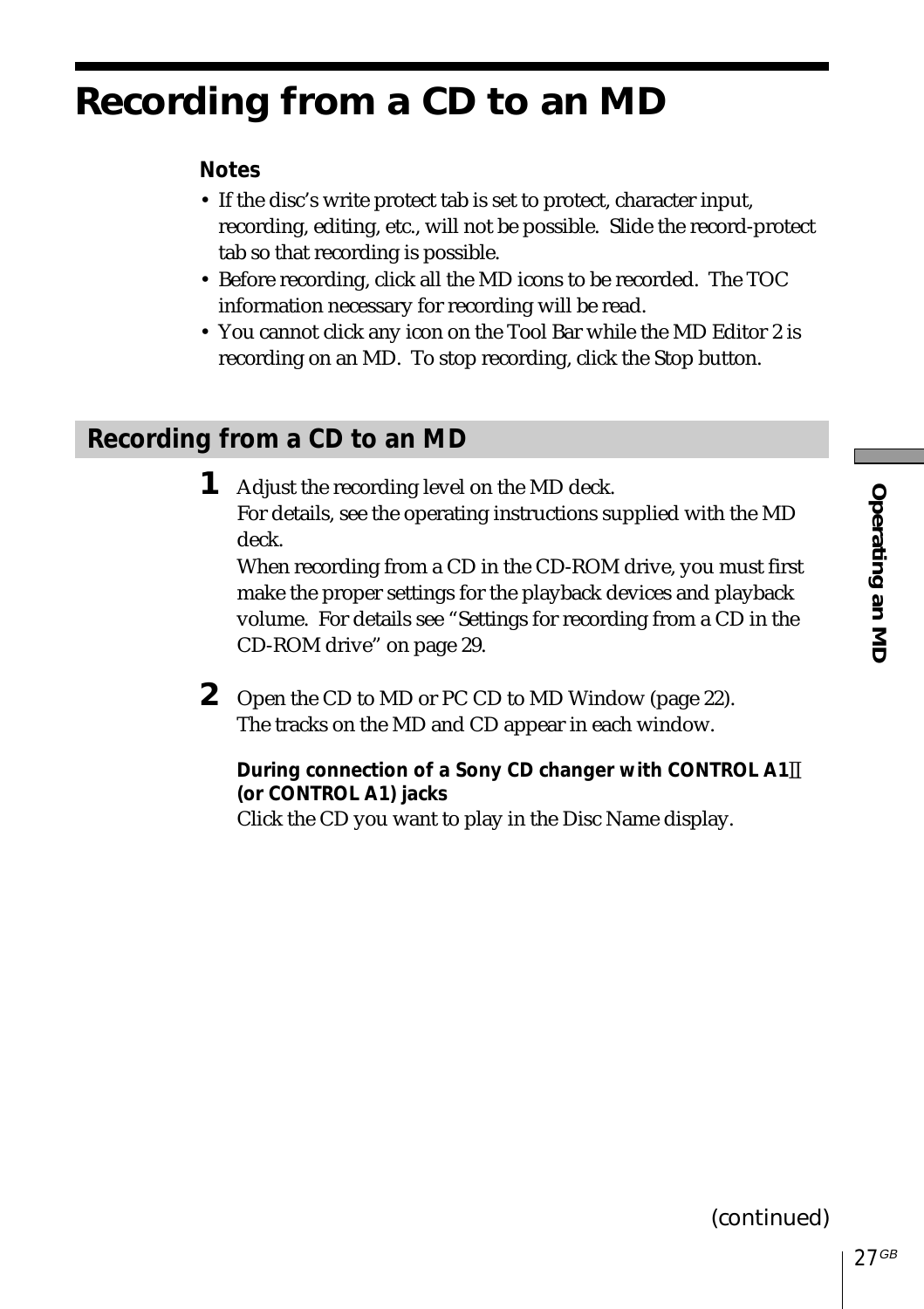**3** Drag the track number of a track you want to record from the Track Name display in the CD or PC CD Window and drop it into the Track Name display or Disc Name display in the MD Window. When dragging and dropping a track to the Track Name display or Disc Name display in the MD Window for the first time, a dialog box showing the selected input selector appears. Check that the correct one is selected.

The dropped track is shown in red in the Track Name display or Disc Name display in the MD Window as a candidate for recording.

Repeat step 3 if you have another track you want to record. You can also select two or more tracks at a time by clicking the desired track numbers while holding down the Ctrl key.

To select all tracks in the CD as candidates, drag and drop the CD disc icon (pages 17, 21) into the Track name display or Disc Name display in the MD Window.

#### **Note**

The dragging operation is canceled and displays the message "Insufficient free recording space" if it finds that the track you have just dropped do not fit on a single MD.

**4** Click or **in** the MD Window. Recording starts.

#### **Notes**

- Do not activate any music CD software while MD Editor 2 is active. If such an application is already started when you start up MD Editor 2, quit that application.
- If you record a CD which contains many tracks on the nearly full MD, the message "Insufficient free recording space" appears in the display and the dragging operation is canceled.
- If the CD or MD information is not displayed properly after recording, click the Reload button. The information is updated.
- If the track number or name which has been recorded is displayed in red, restart the MD Editor 2. Otherwise, the MD Editor 2 may not function properly.
- If several CD-ROM drives are connected, do not change the CD in any of the drives while recording using MD Editor 2. If you do, the recording may be canceled.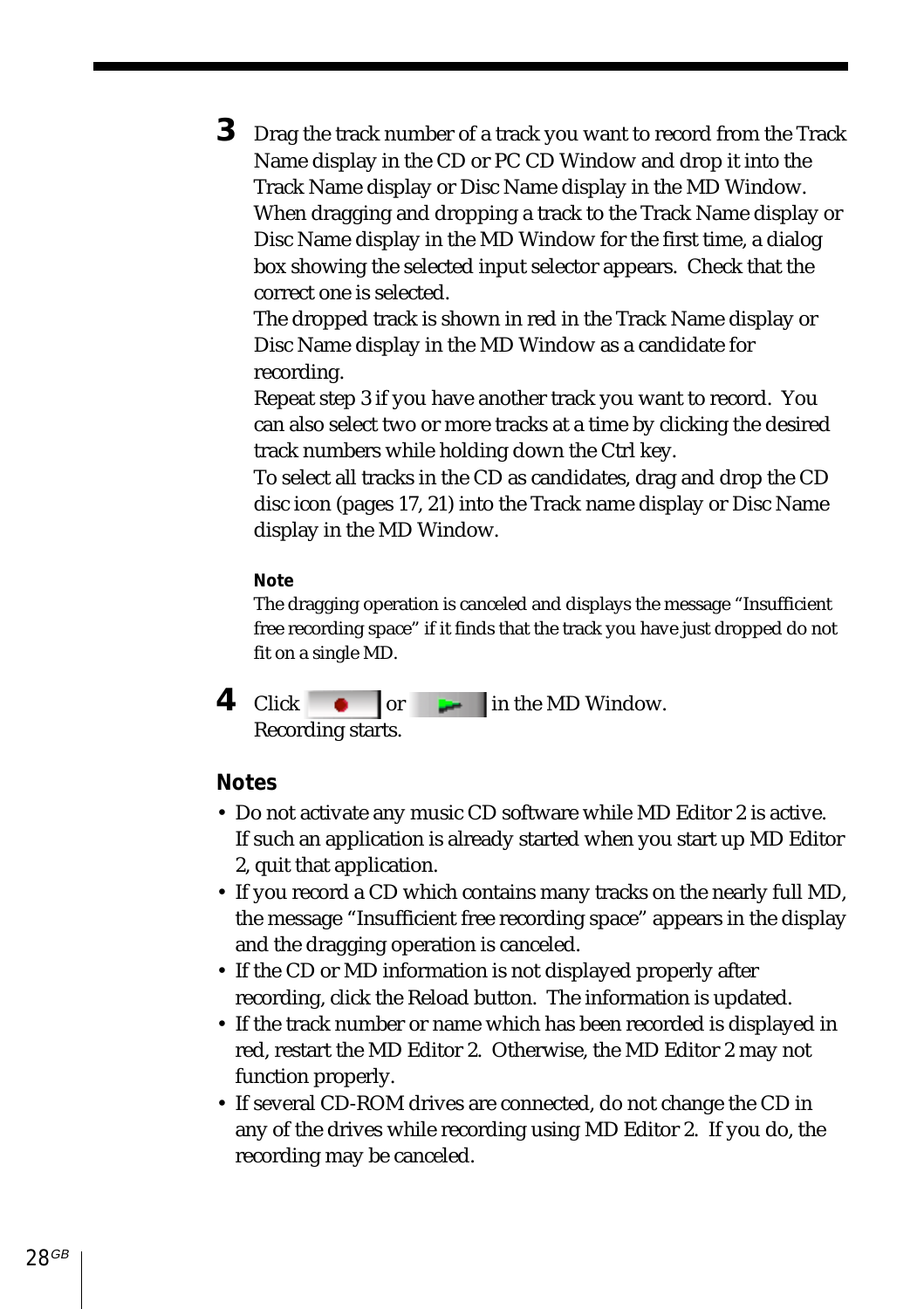# Operating an ML **Operating an MD**

# <span id="page-28-0"></span>**Settings for recording from a CD in the CD-ROM drive**

When recording from a CD to an MD using the PC CD to MD Window, you should set the playback devices\*1 and the playback volume in the "Volume Control" window\*2 .

Click "Volume Control" in the folder shown below to display the "Volume Control" window.

**For Windows 98** Start menu — Programs — Accessories — Entertainment — Volume Control

**For Windows 95** Start menu — Programs — Accessories — Multimedia — Volume Control

#### **Setting for playback devices**

This procedure is unnecessary if the MD deck is connected to the PHONES jack on the CD-ROM drive.

- **1** Display the "Volume Control" window, click "Options", and then click "Properties." The "Properties" window appears.
- **2** Click "Playback" and check all the playback devices in "Show the following volume controls."
- **3** Click "OK." The "Volume Control" window appears again.
- **4** Check "Volume Control" and "Mute"\*3 for all the devices except "CD Audio."

The computer is now set up to output only the "CD Audio" sound.

- \*1 If you change the mixer device in the "Properties" window, the "Volume Control" window may appear with a different name such as "Playback Volume."
- \*2 The playback devices that appear here refer to computer components that process audio and music. All the devices in your computer can be seen in "Show the following volume controls" in step 2.
- \*3 If you change the mixer device in the "Properties" window, "Mute" may be appeared as "Choice." In this case, check "CD Audio" and uncheck the other devices.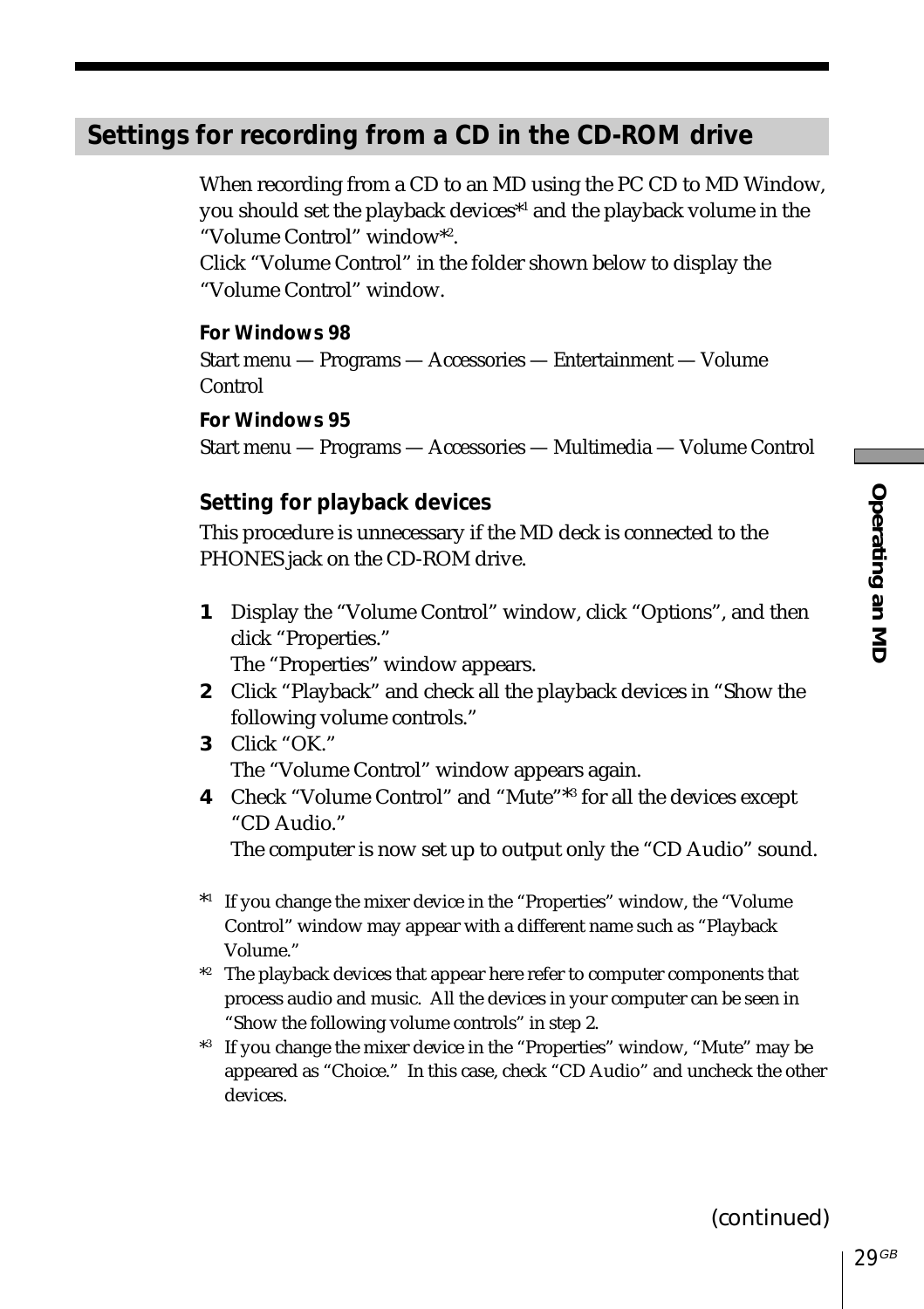#### **Setting the playback volume**

#### **When connecting the MD deck to the LINE OUT jack or the PHONES jack on your computer**

- **1** Display the "Volume Control" window, move the "Volume" control to the highest position.
- **2** Adjust the CD volume.
	- When the MD deck is connected to the LINE OUT jack. Move the "Volume" control for "CD Audio" to the highest position.
	- When the MD deck is connected to the PHONES jack. Move the "Volume" control for "CD Audio" to the center position.
- **3** Move the "Balance" control for "Volume Control" and "CD Audio" to the center position.

#### **When the MD deck is connected to the PHONES jack on the CD-ROM drive**

Adjust the volume to the maximum level.

#### **Notes**

- After recording to an MD through the PC CD to MD window, make sure to reset the playback devices in the "Volume Control" window. If you use the settings for the procedure above, no sound will be output except for "CD Audio."
- The above settings may automatically be modified depending on the software that you use. If such software is installed in your computer, do not activate them while MD Editor 2 is active.
- A low output level or distortion may occur depending on the computer that you use. If this happens, adjust the output level with the "Volume" control for "CD Audio" or "Volume Control."
- When the MD is connected to the PHONES jack on the CD-ROM drive, a high output level may cause distortion. If this happens, adjust the output level with the "Volume" control for the PHONES jack.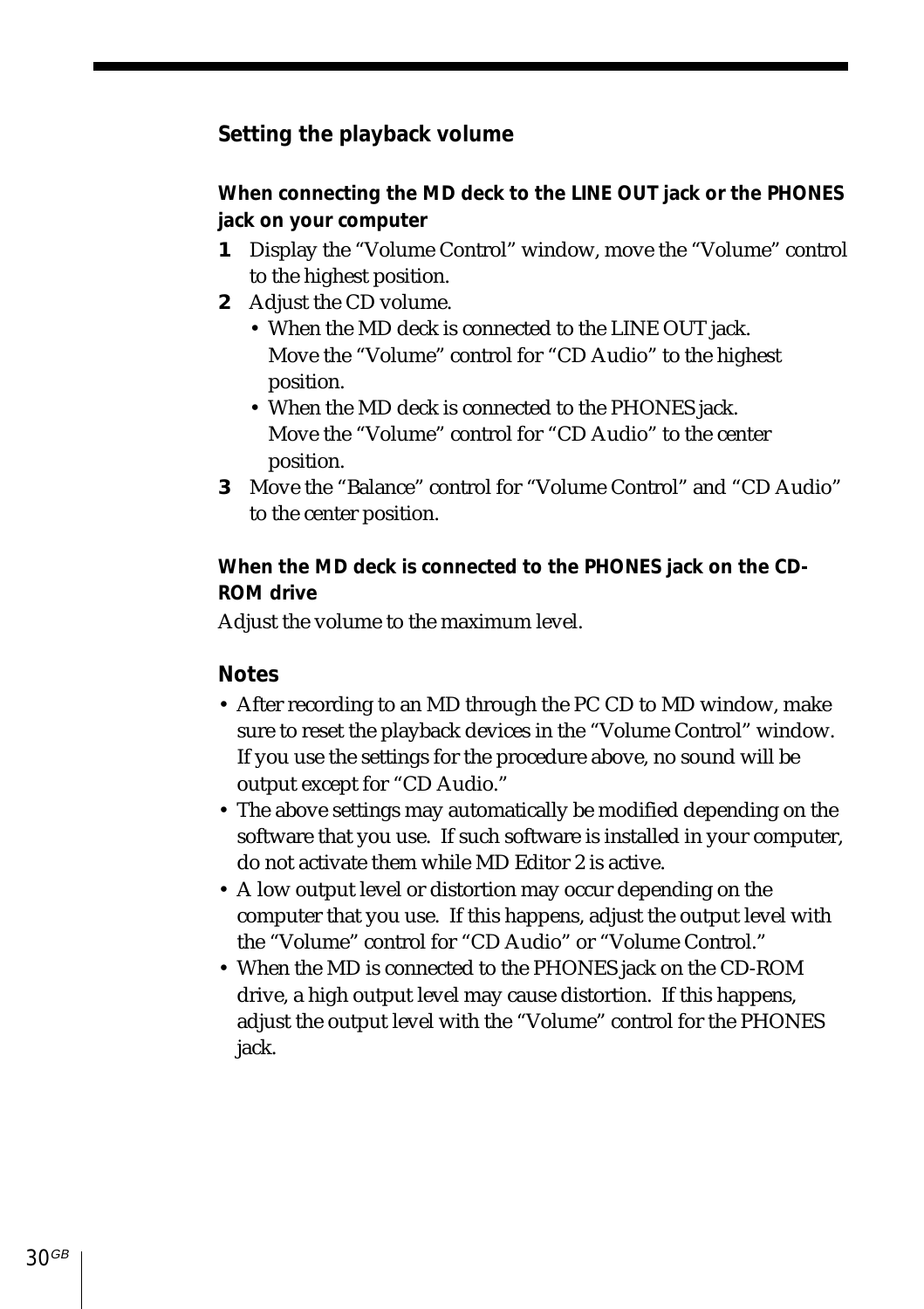# <span id="page-30-0"></span>**Editing recorded MDs**

# **Note**

You cannot undo any edit functions you performed on an MD.

You can rearrange the order of tracks on an MD.

- **1** Open the MD Window (page 12).
- **2** Click the track number of the track you want to move from the Track Name display in the MD Window. The track name's color you clicked changes.

#### **Note**

You can move only one track in a single move operation. The move function is disabled if you select more than one track.

**3** Click **on** the MD operation panel. The "MOVE" dialog box appears.

| MOVE               |  |        |
|--------------------|--|--------|
| Moving No. 1 to No |  |        |
| OK                 |  | Cancel |

To cancel the MOVE function, click Cancel).

**4** Select the track number of the location you are moving the track to.

 $5$  Click  $\frac{8}{x}$ 

The selected track is moved to the designated location.

## **To move a track by dragging**

- **1** Open the MD Window (page 12).
- **2** Drag the track number of the track you want to move from the Track Name display in the MD Window.
- **3** Drop it to the desired location.

(continued)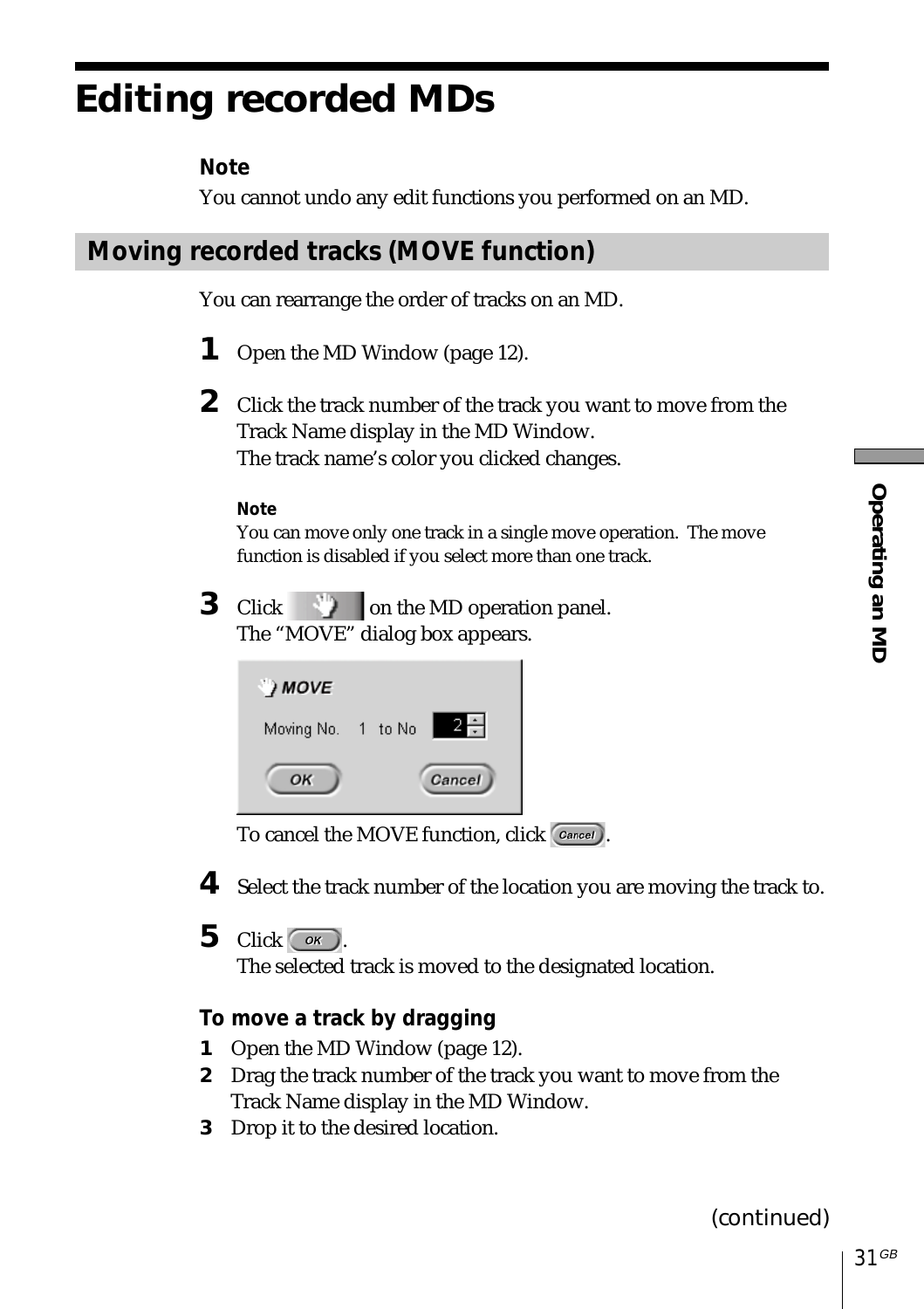#### **To move a track during playback**

- **1** Open the MD Window (page 12).
- **2** Playback the track you want to move (page 24).
- **3** Click **on the MD** operation panel.

The "MOVE" dialog box appears.

To cancel the MOVE function, click Cancel).

#### **Note**

Check the track you are going to move in the "MOVE" dialog box.

- **4** Select the track number of the location you are moving the track to.
- **5** Click  $\circ$ The track in playback moves to the designated location.

#### **Note**

To deselect a track, click at a blank background in the MD Window. For example, click below the ERASE (trash) button on the MD operation panel.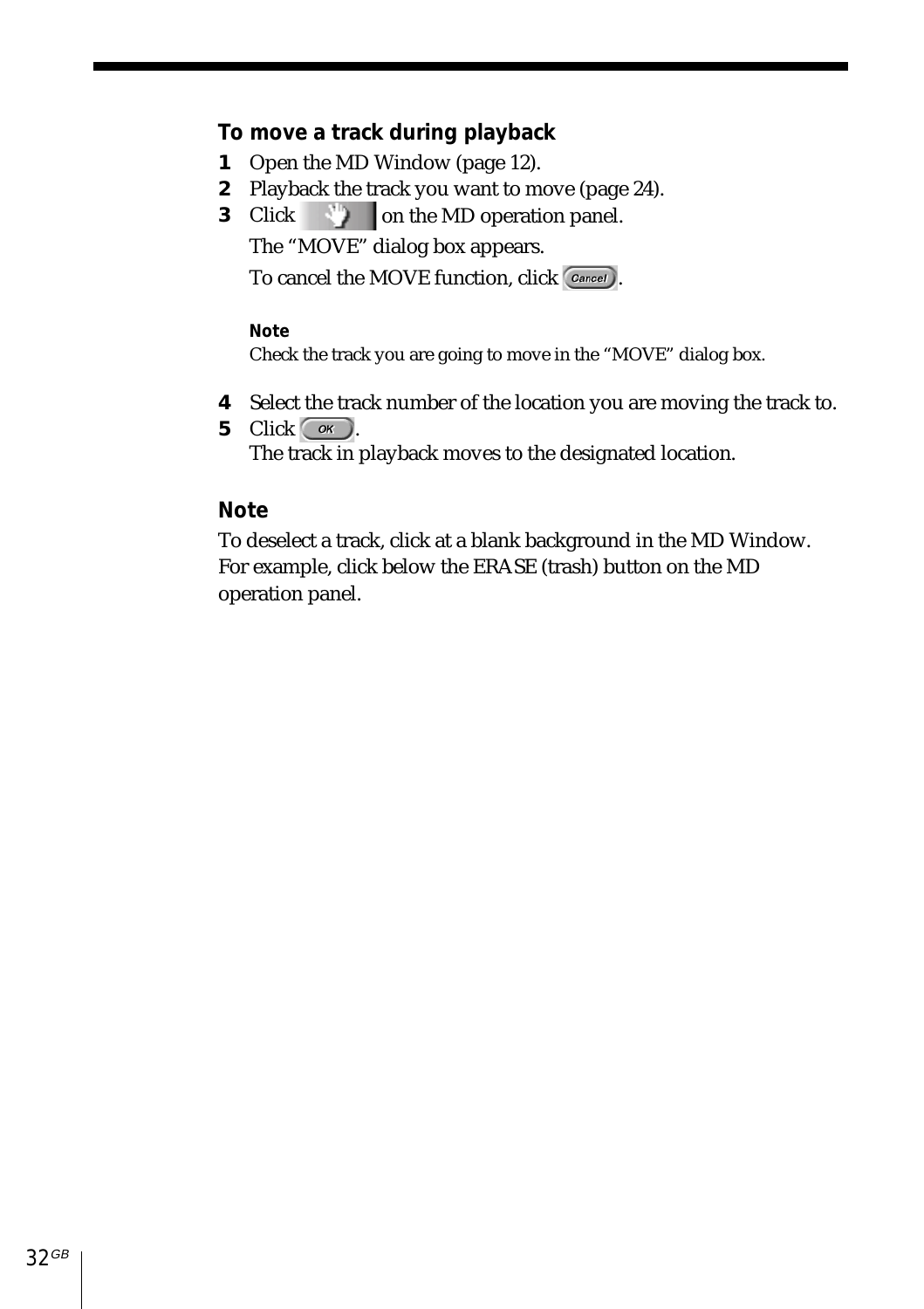# <span id="page-32-0"></span>**Dividing recorded tracks (DIVIDE function)**

- **1** Open the MD Window (page 12).
- **2** Playback the track you want to divide (page 24).
- **3** During playback, click  $\leq \qquad$  on the MD operation panel at the position where you want to divide the track.

The position is temporarily set.

The "DIVIDE" dialog box appears, and rehearsal playback starts from the position you clicked.



To cancel the DIVIDE function, click  $\boxed{\text{Cancel}}$ .

**4** Adjust the position to divide.

Click  $\overline{\phantom{a}}$  /  $\overline{\phantom{a}}$  in the "DIVIDE" dialog box. You can shift the dividing position in 1 step (= approximately 0.06 second) increments and can also drag  $\Box$  to the left or right for adjustment. Rehearsal playback starts from the shifted position.

**5** Click when the rehearsal playback proves satisfactory. The track is divided.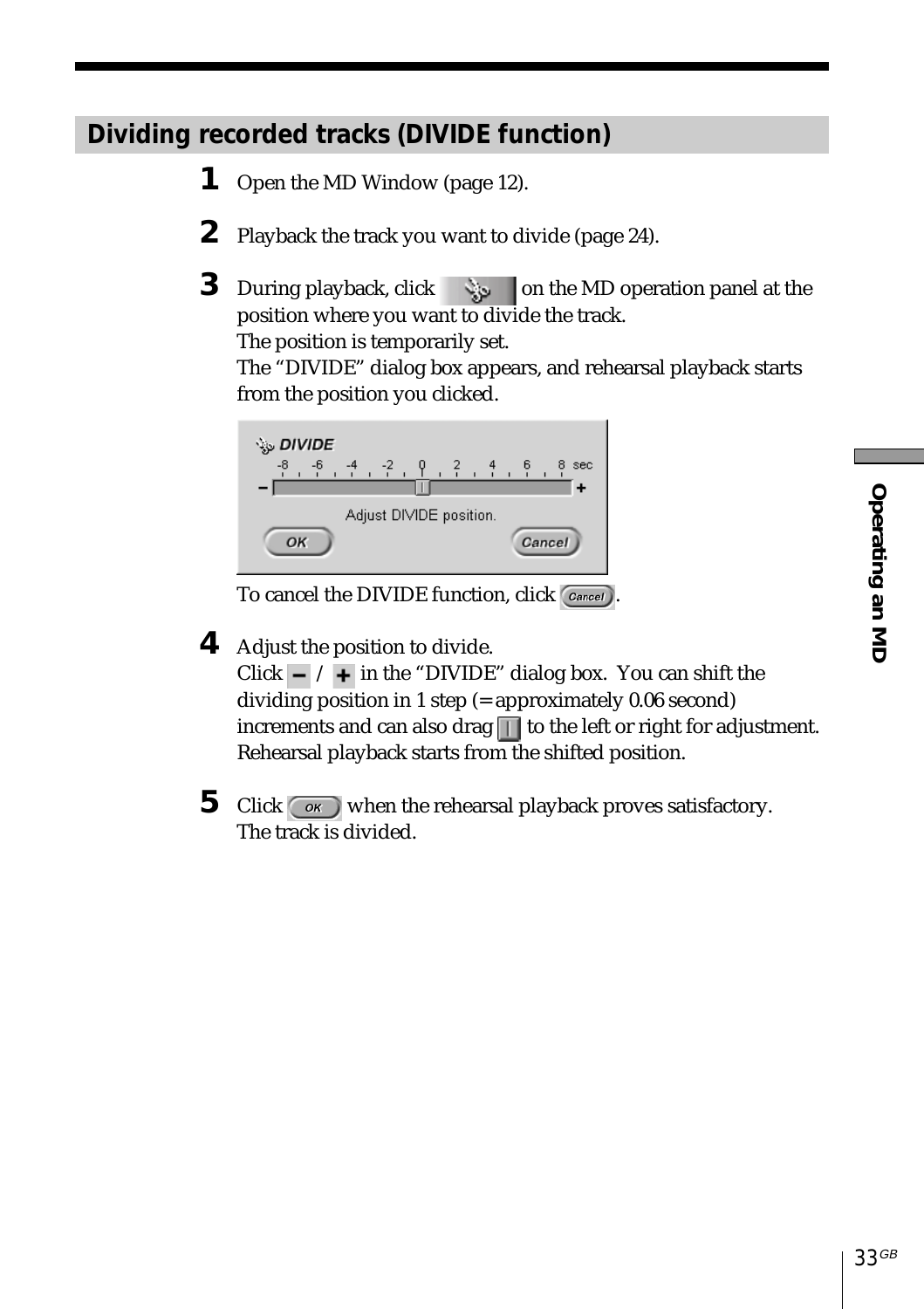# <span id="page-33-0"></span>**Combining recorded tracks (COMBINE function)**

- **1** Open the MD Window (page 12).
- **2** Select two tracks you want to combine from MD Window. Click the track number of the first track, then, while holding down the Ctrl key, click the track number of the latter track.

#### **Note**

You can select a track and the subsequent track by proceeding to step 3 immediately after selecting one track.

**3** Click **definition** che MD operation panel.

The "COMBINE" dialog box appears.

At the same time, the last 2-second part of the first track and the first 2-second part of the latter track are put together, and starts a rehearsal playback of approximately 4 seconds.



To cancel the COMBINE function, click  $(\overline{C_{\text{ancell}}})$ 

If the indicated track order is found incorrect, transpose the tracks by clicking  $\sqrt{\frac{Rev}{\pi}}$  or restart the steps starting at step 2 after clicking Cancel<sub></sub>.

**4** If the displayed tracks are correct, click  $\overline{\left(\begin{array}{cc} \circ\kappa \end{array}\right)}$ . The selected tracks are joined. The name of the first track becomes the name of the new track.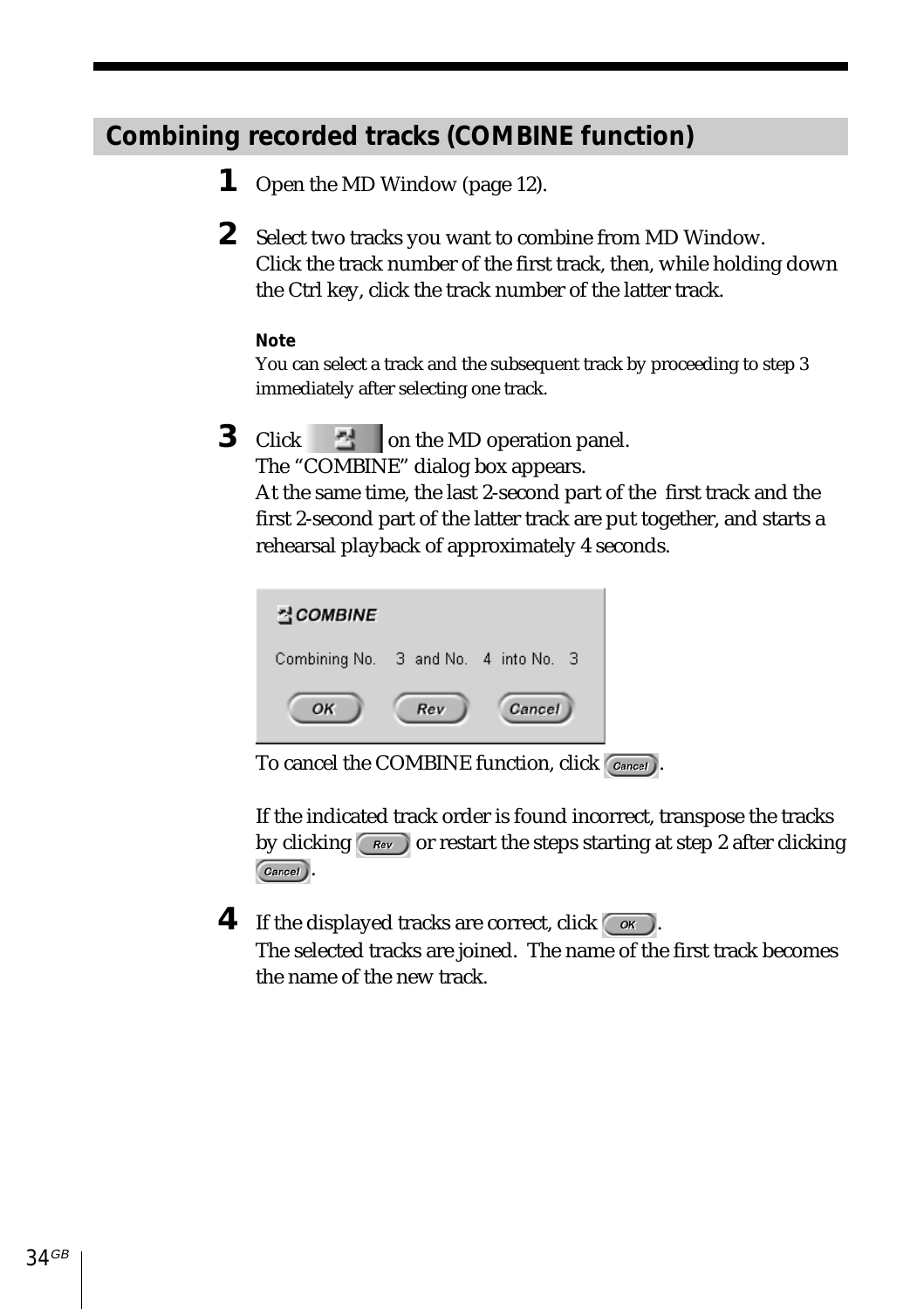#### <span id="page-34-0"></span>**Combining the track in playback and the immediately following track**

- **1** Open the MD Window (page 12).
- **2** Playback the first track (page 24).
- **3** Click **definition** the MD operation panel. The "COMBINE" dialog box appears.

At the same time, the last 2-second part of the first track and the first 2-second part of the latter track are put together, and starts a rehearsal playback of approximately 4 seconds.

To cancel the COMBINE function, click Cancel).

If the indicated track order is found incorrect, transpose the tracks by clicking  $\sqrt{\frac{Rev}{m}}$  or restart the steps starting at step 2 after clicking Cancel).

**4** If the displayed tracks are correct, click  $\circ$ The selected tracks are joined. The name of the first track becomes the name of the new track.

#### **Notes**

- To deselect a track, click at a blank background in the MD Window. For example, click below the ERASE (trash) button on the MD operation panel.
- You cannot combine the track in playback with any track other than the one that immediately follows the current track.

## **Erasing a part of a track (A-B ERASE function)**

- **1** Open the MD Window (page 12).
- **2** Playback the track of which you want to erase a part (page 24).

(continued)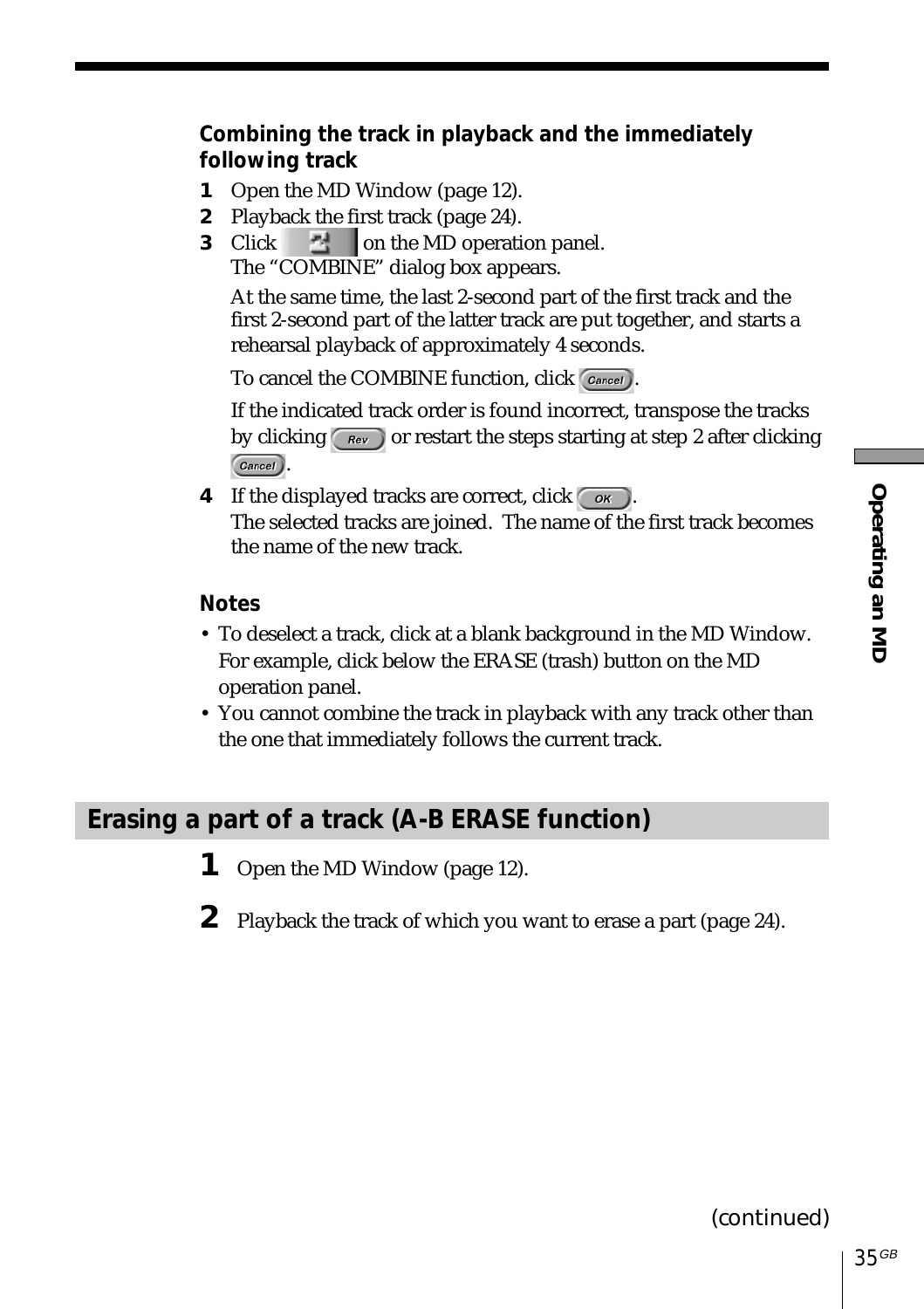**3** During playback, click  $\begin{array}{c} \hline \end{array}$  on the MD operation panel when the playback of the part you want to erase starts (point A). The starting point (point A) is temporarily set. The "A-B ERASE" dialog box appears and starts the rehearsal playback of approximately 2 seconds up to point A.



To cancel the A-B ERASE function, click  $\overline{C_{\text{ancell}}}$ 

- **4** Adjust the position of point A. Click  $\overline{\phantom{a}}$  /  $\overline{\phantom{a}}$  in the "A-B ERASE" dialog box. You can adjust the position in  $\overline{1}$  step (= approximately 0.06 second) increments and can also drag  $\overline{A}$  to the left or right for adjustment.
- **5** After the adjustment, click  $\circ$ Playback then starts at point A.
- **6** Continue playback, or click  $\left(\begin{array}{c} \overline{ } \end{array}\right)$  or  $\left(\begin{array}{c} \overline{ } \end{array}\right)$  to go to the point where you want the erase to stop (point B), and click  $\sim$  . The ending point (point B) is temporarily set. Then the 2-second part up to point A and the 2-second part from point B are put together, and a rehearsal playback of approximately 4 seconds starts.
- **7** Adjust the position of point B. Click  $\overline{\phantom{a}}$  /  $\overline{\phantom{a}}$  in the "A-B ERASE" dialog box. You can adjust the position in 1 step (= approximately 0.06 second) increments and can also drag  $\blacksquare$  to the left or right for adjustment.
- **8** After the adjustment, click  $\circ$ The specified A-B part is erased.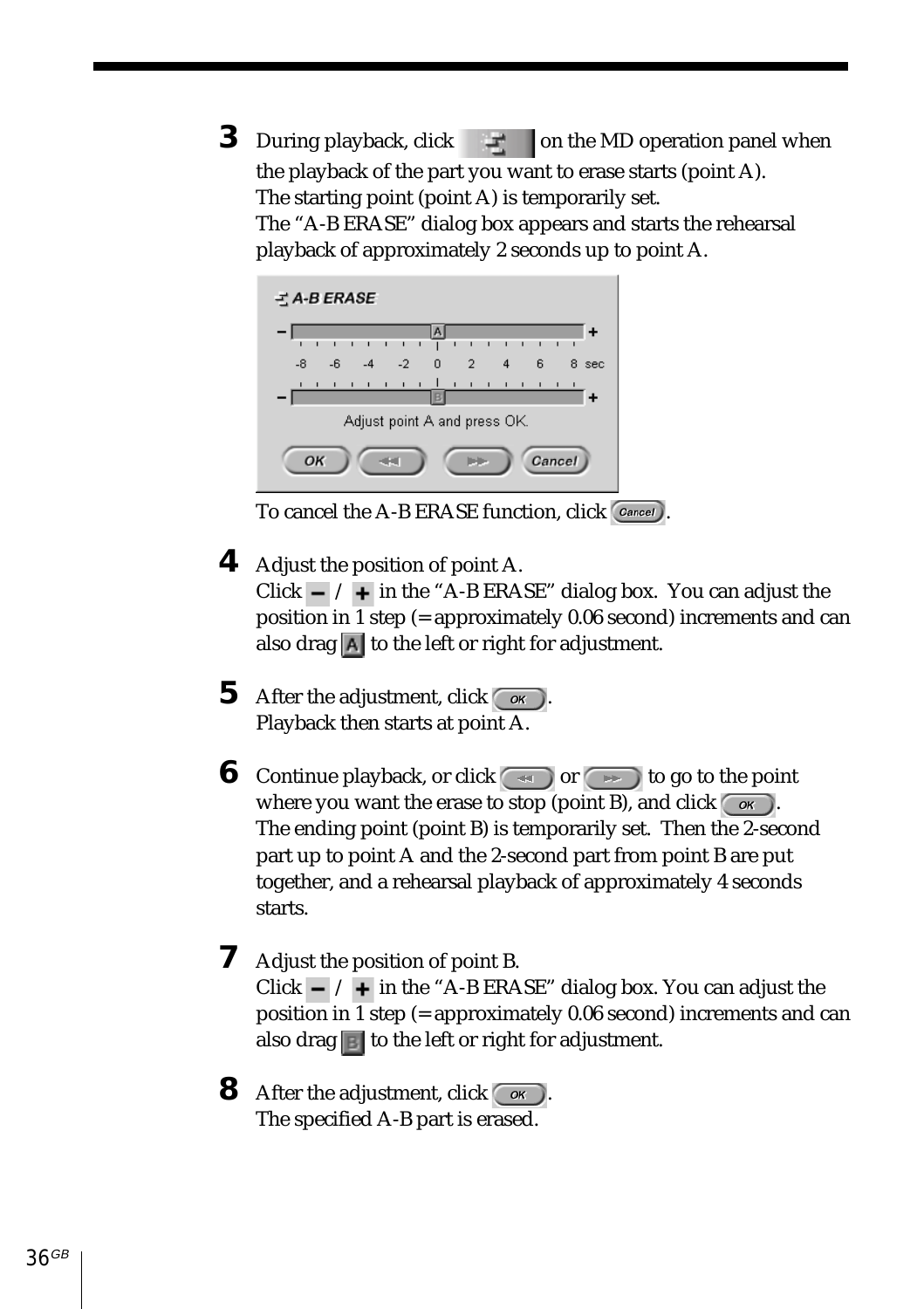# <span id="page-36-0"></span>**Erasing recordings (ERASE function)**

#### **Note**

Erased tracks cannot be recalled.

- **1** Open the MD Window (page 12).
- **2** Click the track number of the track you want to erase from the Track Name display in the MD Window. When selecting more than one track, click the numbers while holding down the Ctrl key. To erase all tracks, click the MD disc icon (page 14). To erase the current track, skip to step 3, selecting no track.
- **3** Click **on** on the MD operation panel. The "ERASE" dialog box appears.

| $\mathbb{\hat{I}}$ ERASE     |        |  |
|------------------------------|--------|--|
| <b>Erase selected track?</b> |        |  |
| OK                           | Cancel |  |

To cancel the ERASE function, click Cancel).

**4** If it is ok to erase the track(s), click  $\overline{\hspace{1cm} \bullet \hspace{1cm}}$ The selected track(s) is erased. The current track is erased if no track is selected.

#### **To erase by dragging**

| tο |  |  |
|----|--|--|
|----|--|--|

- **1** Open the MD Window (page 12).
- **2** Click the track number of the track you want to erase from the Track Name display in the MD Window. When selecting more than one track, click the numbers while holding down the Ctrl key.
- **3** Drag the selected track(s) into  $\vec{m}$  on the MD operation panel. The tracks you selected are all erased.

(continued)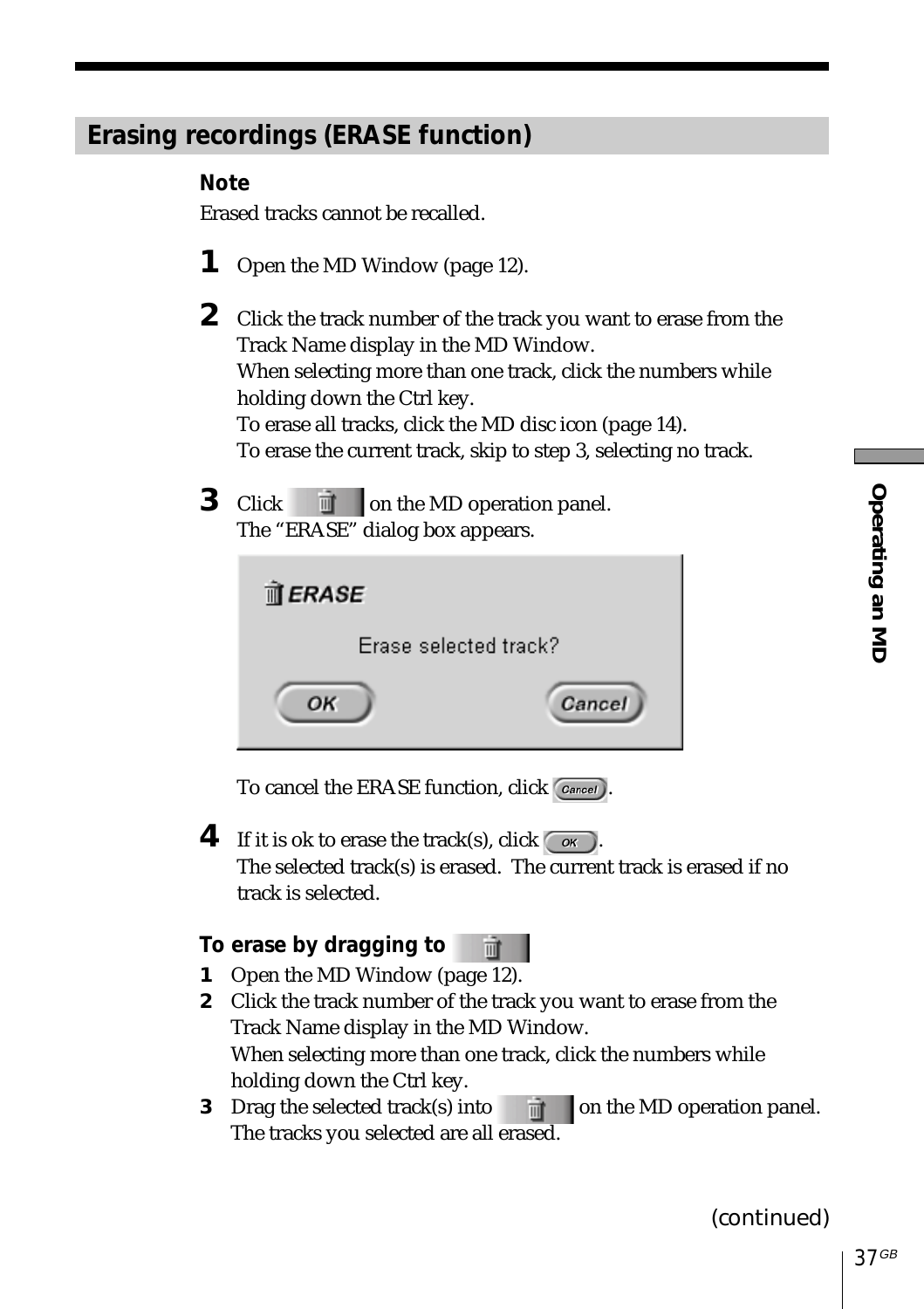#### **Erasing all tracks**

You can erase all tracks that are recorded on an MD and all the tracks that are registered with that MD in a single operation.

- **1** Open the MD Window (page 12).
- **2** Click the MD disc icon.
- **3** Drag the MD disc icon (page 14) into  $\mathbb{R}$  on the MD operation panel.

#### **Note**

To deselect a track, click at a blank background in the MD Window. For example, click below the ERASE (trash) button on the MD operation panel.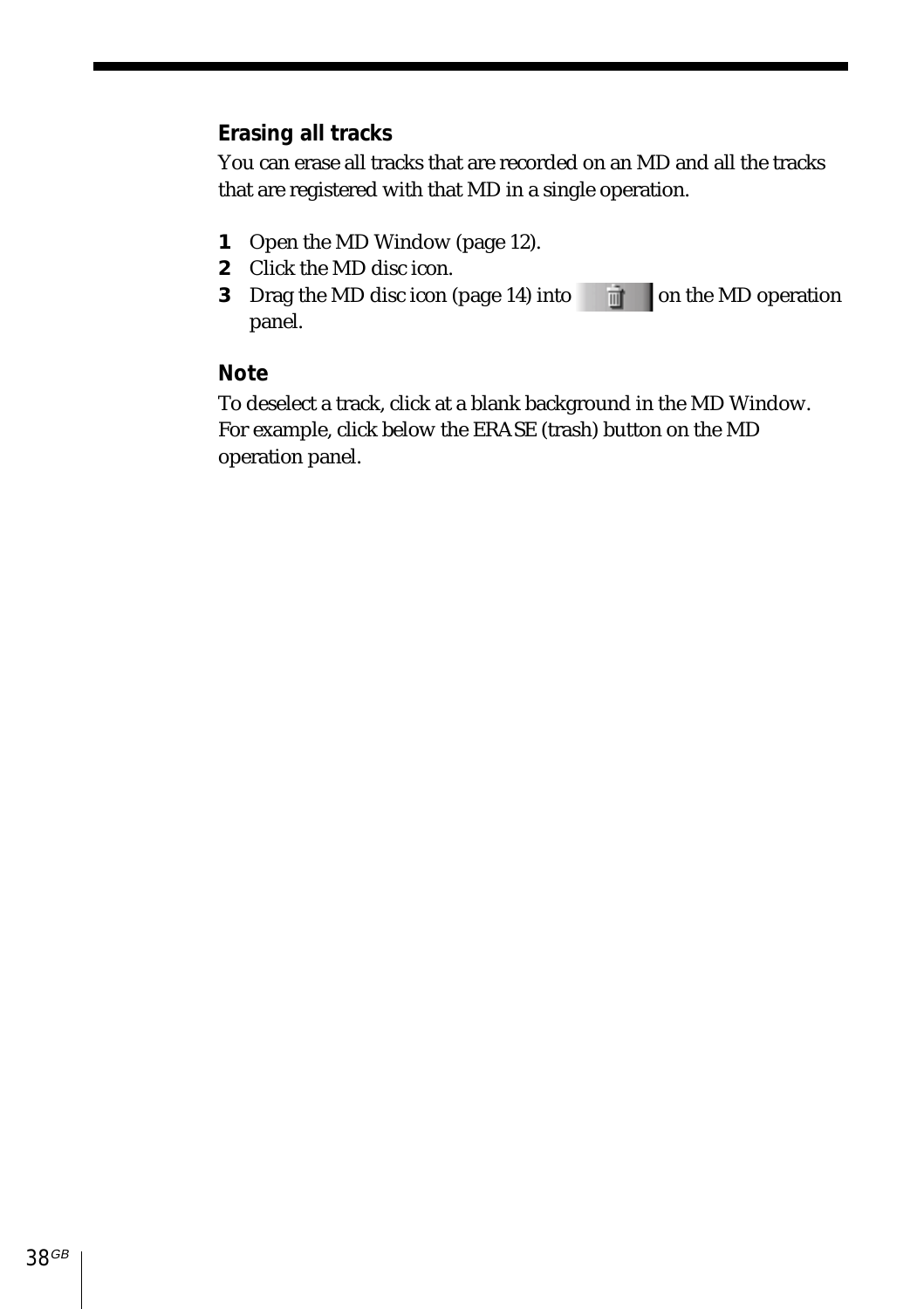# <span id="page-38-0"></span>**Listening to a CD**

MD Editor 2 allows you to control a CD player using operations almost identical to those for the CD-ROM drive.

# **Listening to a CD using the CD or PC CD Bar**

**1** Show the CD or PC CD Bar.

**During connection of a Sony CD changer with CONTROL A1 (or CONTROL A1) jacks** Click the Disk number/Disc name display to show a list of the available CDs. Then click the CD that you want to play.

- **2** Click Track number/Track name display on the CD Bar. A list of tracks appears.
- **3** Click the track you want to play from the track list box. Playback starts at the track you clicked.

# **Listening to a CD using the CD or PC CD Window**

**1** Open the CD or PC CD Window.

**During connection of a Sony CD changer with CONTROL A1 (or CONTROL A1) jacks** Click the CD that you want to play in the Disc Name display.

A list of the tracks on the CD appears in the Track Name display.

- **2** Click the track number of the track you want to play from the Track Name display. Double-clicking the track number starts the playback of the track.
- **3** Click in the CD or PC CD Window (valid only when you clicked a track number in step 2). Playback starts at the track you clicked in step 2.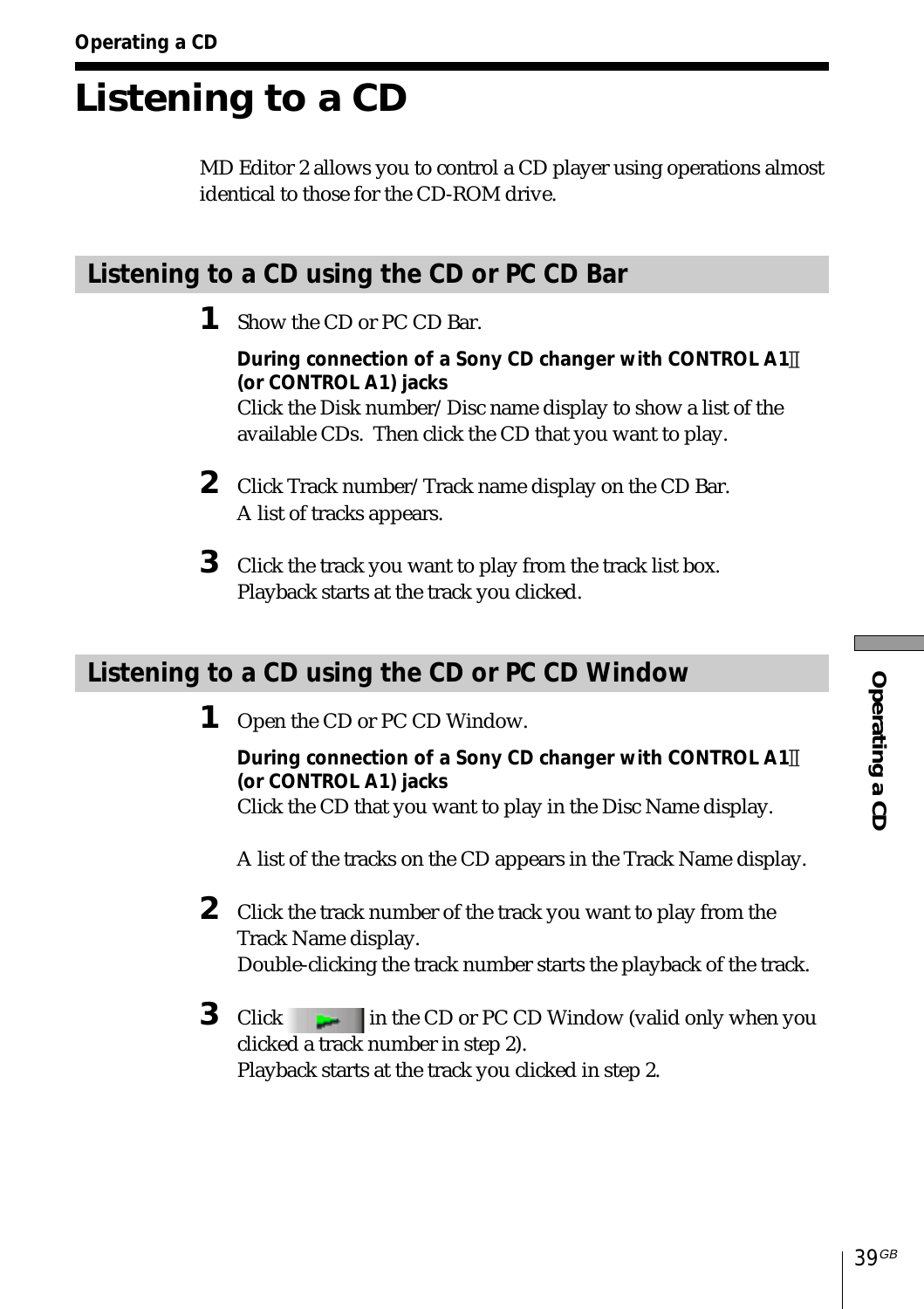# <span id="page-39-0"></span>**Assigning names to CDs**

Names assigned to a CD are stored on the computer's hard disc. Those names appear in the display on MD Editor 2 when the CD is inserted. Do the procedure below to assign names to a CD in the CD-ROM drive or CD player.

- **1** Open the CD or PC CD Window.
- **2** Click Disc Name display (or Track Name display) on the CD (or track) to which you want to assign a name.

**During connection of a Sony CD changer with CONTROL A1 (or CONTROL A1) jacks** Click the CD you want to name in the Disc Name display.

You are brought into the edit mode in which you can enter disc (or track) names.

**3** Input the desired name.

You can cut and paste an existing string using the menu which appears when you right-click in the edit mode.

**4** Press the Enter key.

The disc (or track) name you entered is saved and you are ready to enter another track name.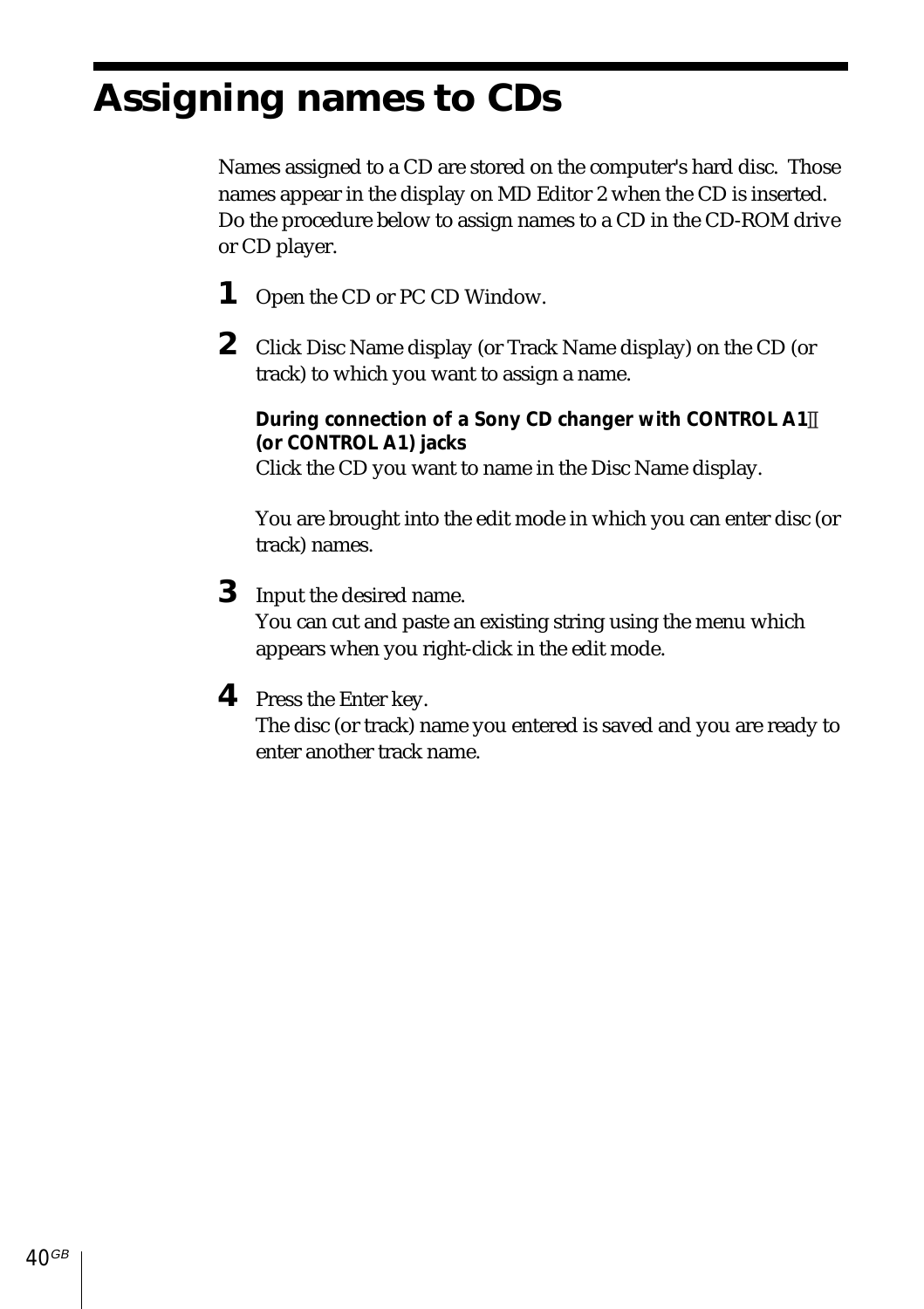#### **Notes**

- Assigned names on a CD are stored in the folder on the computer's hard disc. Names appear in the display unless you click the Reload button.
- Assigned names on a CD are stored in the folder on the computer's hard disc. Do not erase, move, or change the contents of this folder.
- You can view the names you entered here are only from the MD Editor 2; they are not reflected in the CD player. The names you entered from the CD player (Disc memo) are shown only on the CD player's display and not reflected in the MD Editor 2.
- If you assign a name to a CD to which a CD text is assigned, you cannot see the CD text information in the MD Editor 2. To show the CD text information, click the Reload button in the CD or PC CD Window. The disc and track names assigned to the CD disappear when you click the Reload button.
- CD text information appears in the display only when the connected CD player supports CD text. CD text is not displayed when the CD is inserted in the CD-ROM drive, even the drive supports CD text.
- When you replace a CD in the CD-ROM drive with a new one, the name of the previous CD will continue to be displayed. Click the Reload button to display the name of the newly inserted disc.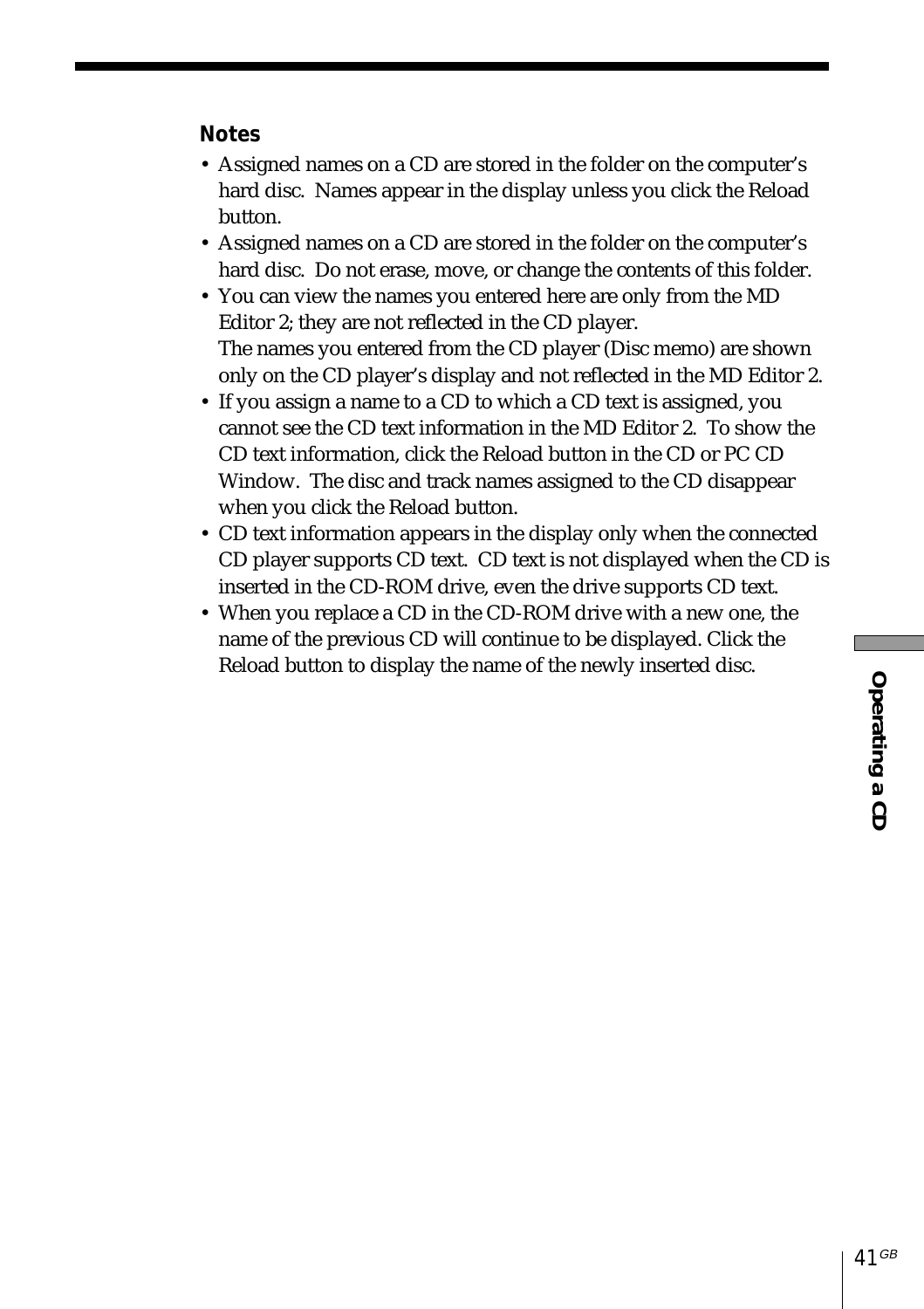# <span id="page-41-0"></span>**About the Label Maker**

This chapter explains how to create MD labels using the supplied PictureGear Label Maker software.

To create and print labels, you must first install the PictureGear Label Maker (page 5).

**Note**

Do not attach labels near the disc shutter, or at any other place not specifically designated for label attachment. Be sure to position the label inside the recessed area reserved for labels. The shape of the recessed area will vary from disc to disc.

# **Starting up the Label Maker**

There are two ways to activate the Label Maker.

- Click  $\overrightarrow{ }$  on the MD Window.
- Double-click "PicLabel" placed on the folder shown below.
- X drive Program files Sony PictureGear 3.2 Goodies X drive is a name of the hard disc.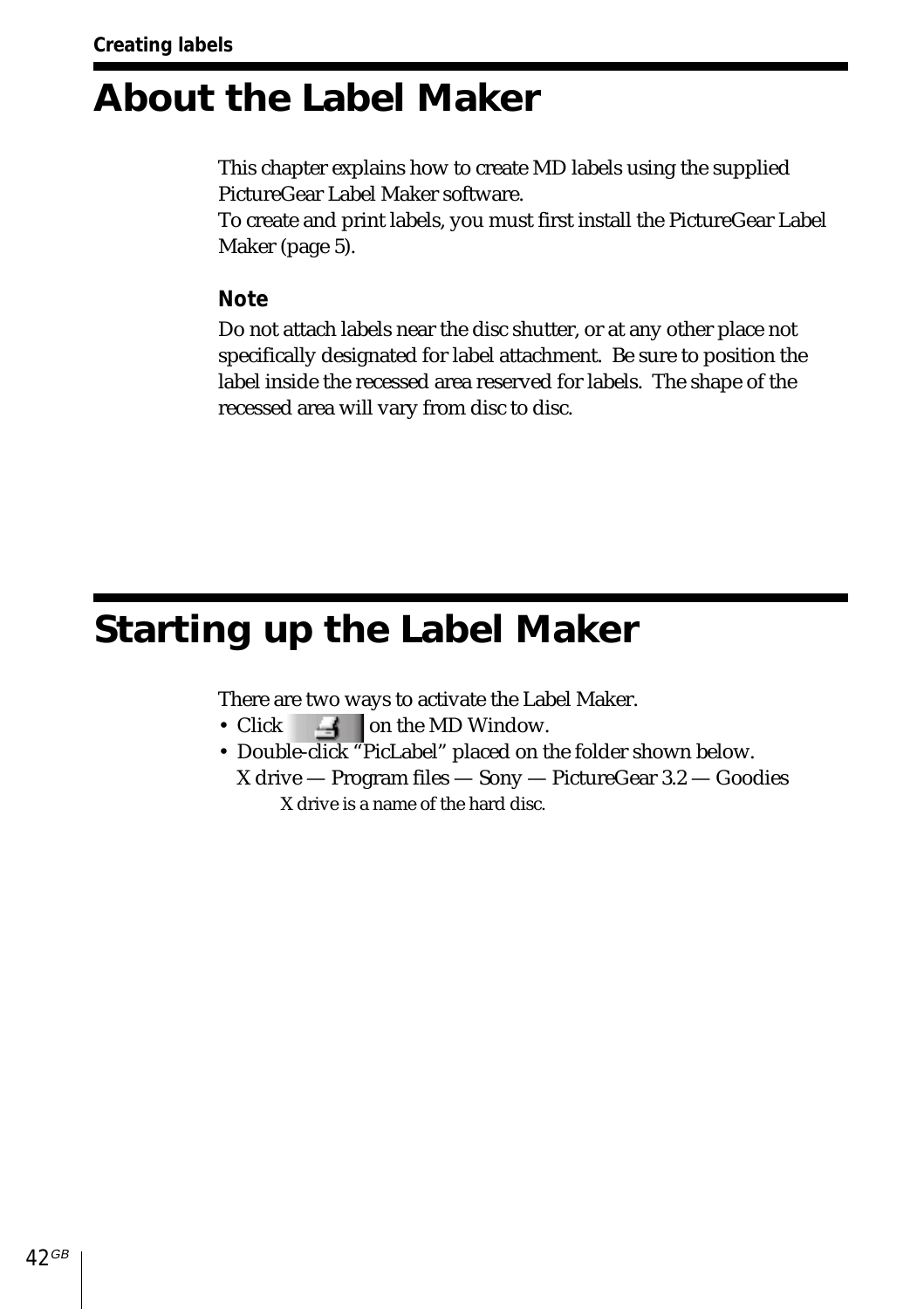# <span id="page-42-0"></span>**Creating labels with Label Maker**

You can create labels with graphics or text for MDs and other media.

- **1** Display the MD Window.
- **2** Click  $\rightarrow$  to activate the Label Maker.

A template of an MD label appears in the main display. The disc and track names that are currently displayed in the MD Window appear on the MD label. If you want to print the label with this information go to step 9.

#### **To adjust the display size**

Select the zoom magnification from the drop-down list in the main window.

#### **To select another template**

Click "Open Template" in the "File" menu. The "Open Template" dialog box appears.

Select the file and click "Open" to display the template in the main window.

The templates below can be selected:

3.5-inch floppy disk, 3.5-inch MO disk, Hi8/8mm video cassette, CD-R, DV, Memory stick, MD, Mini DV, VHS video cassette, Audio cassette

- **3** Click "Add Image" in the "File" menu. The "Add Image" dialog box appears.
- **4** Select the file containing the image that you want, and then click "Open."

The main window appears again with image in the image palette on the right.

(continued)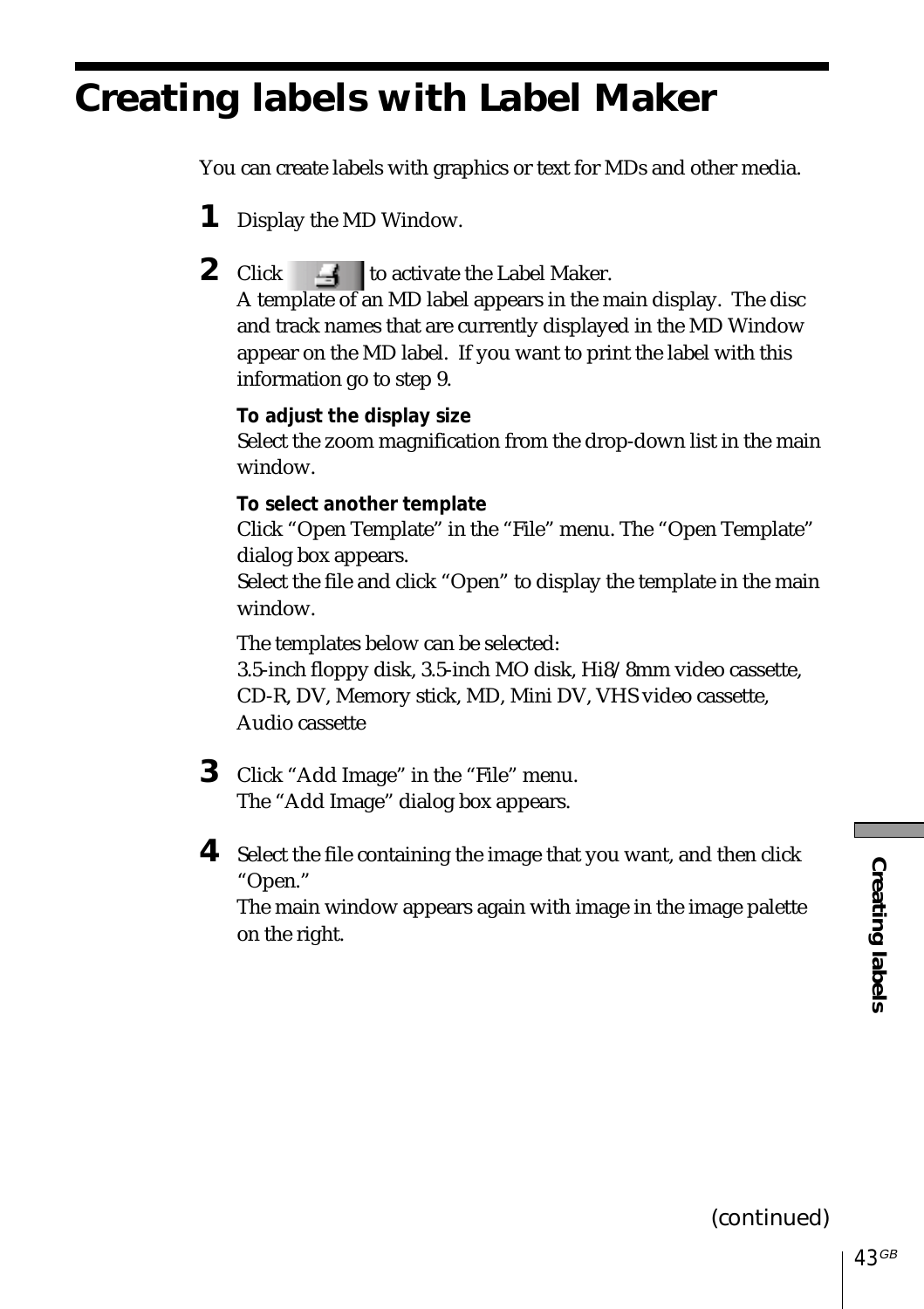| File format   | File extension      |
|---------------|---------------------|
| <b>Bitmap</b> | .BMP                |
| <b>JPEG</b>   | JPG                 |
| <b>TIFF</b>   | .TIF                |
| FlashPix      | .FPX                |
| <b>GIF</b>    | .GIF                |
| Mavica        | JPG                 |
| Slipclip      | .BMP (16-bit color) |

The file formats displayed by Label Maker are as follows.

## **5** Place the image.

Drag the desired image from the image palette onto the label Creation area.<br>**If Md** - PictureGear Label Make



**To place images automatically**

Select the images and click "Autocopy" in the "Edit" menu. The image is pasted into the template area without changing the aspect ratio.

#### **To make images round or square**

Select the image in the label creation area and click "Round" or "Square" in the "Edit" menu.

You can change the size of an image in the label creation area but not the size of an image in the template area.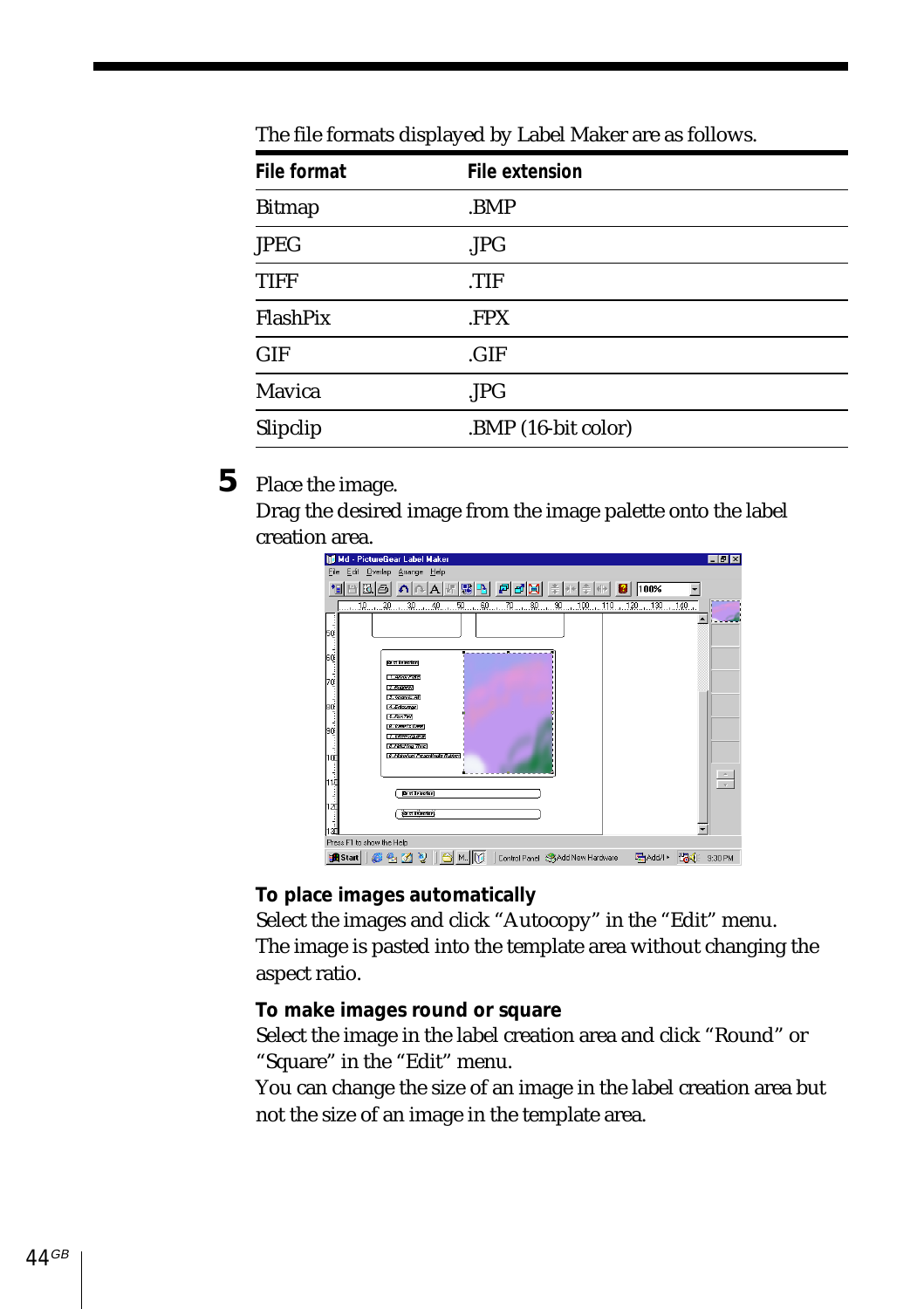#### **To rotate the image 90 degrees**

Select the image in the label creation area and click "Rotate" in the "Edit" menu.

#### **To change the size of the image**

Select the image and drag the frame. To change the size without changing the aspect ratio, drag the image while holding down the Shift key.

**To switch the positions of overlapping images or text** Select the image or text in the label creation area, and then click "Front" or "Back" in the "Overlap" menu to bring the selected item to the front or move it to the back.

#### **To realign multiple images**

Select images while pressing down the Shift key, or drag the images you want to realign and click "Align," "Display Evenly," "Condense," or "Expand."

If you selected "Align," select the type of alignment by clicking "Align to Left," "Align to Right," "Align to Top," or "Align to Bottom," "Align to Center [Vertical]," or "Align to Center [Horizontal]."

If you selected "Display Evenly," "Condense," or "Expand," select the orientation by clicking "Vertical" or "Horizontal."

#### **To add color to an image**

Click "Add Color" in the "File" menu to open the "Color" dialog box.

Select the desired color and the color is displayed in the image palette.

The color, like other images, can be assigned to a template.

#### **To delete an image**

Select the image you want to delete in the image palette and click "Delete" in the "Edit" menu.

(continued)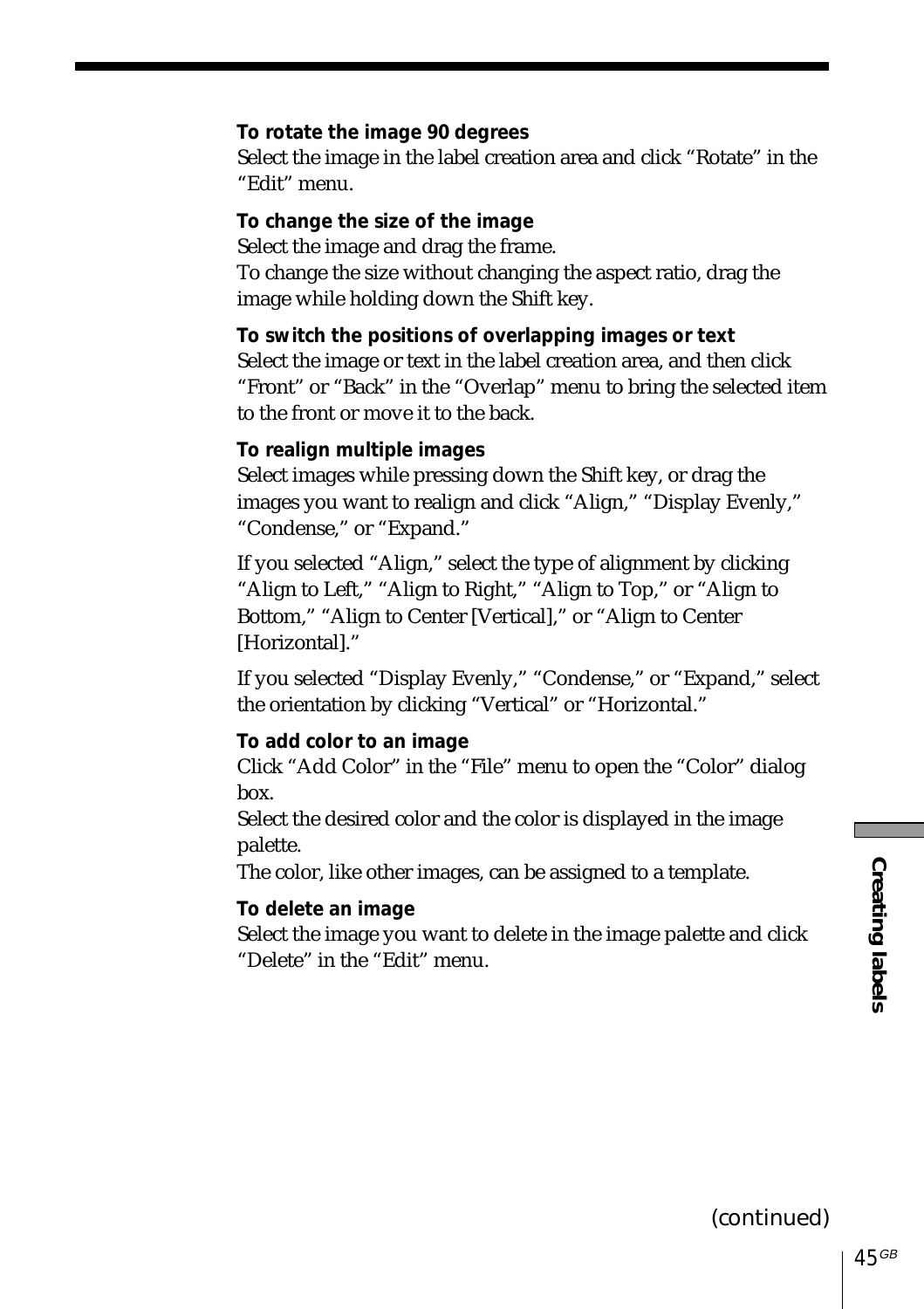## **6** Enter the label text.

Click "Text" in the Edit menu or  $\overline{A}$  and click at the desired position on the label creation area to open the "Text" dialog box. Click "Properties" to set the text attributes.

| Text                                               |                                                  | ×                                                   |
|----------------------------------------------------|--------------------------------------------------|-----------------------------------------------------|
| Text                                               |                                                  |                                                     |
|                                                    |                                                  |                                                     |
| <b>OK</b>                                          | Cancel                                           | Properties <                                        |
| Font                                               |                                                  |                                                     |
| Arial                                              | 匝<br>Regular                                     | Change Font                                         |
| Color                                              | Line Direction                                   | Rotation                                            |
| Text Color                                         | G Horizontal                                     | $G$ 0.                                              |
|                                                    | C Vertical                                       | 90-<br>C                                            |
| Background                                         |                                                  | $C$ 180 $\cdot$                                     |
| $\nabla$ Transparent                               |                                                  | $C$ 270                                             |
| Align<br>罩<br>E<br>寚<br>G Left C Center<br>C Right | Spacing<br>Line Spacing: 0.00<br>0.00<br>Spacing | point<br>(0.00100.00)<br>point<br>÷<br>(0.00100.00) |

#### **To change the font**

Click "Change Font" to display the "Font" dialog box. Select the font name, style and size as needed. Then click "OK."

#### **To change the color of the text**

Click "Text Color" or "Background" button according to the item whose color you want to change. The "Color" dialog box appears. You can specify a transparent background color by checking "Transparent."

**To change vertical/horizontal text direction** Check "Horizontal" or "Vertical."

**To rotate the text** Select the angle from the "Rotation" group box.

**To change the text alignment position** Click "Left," "Center," or "Right" in the "Align" group box.

**To change the text spacing** Enter the desired line spacing and character spacing in points.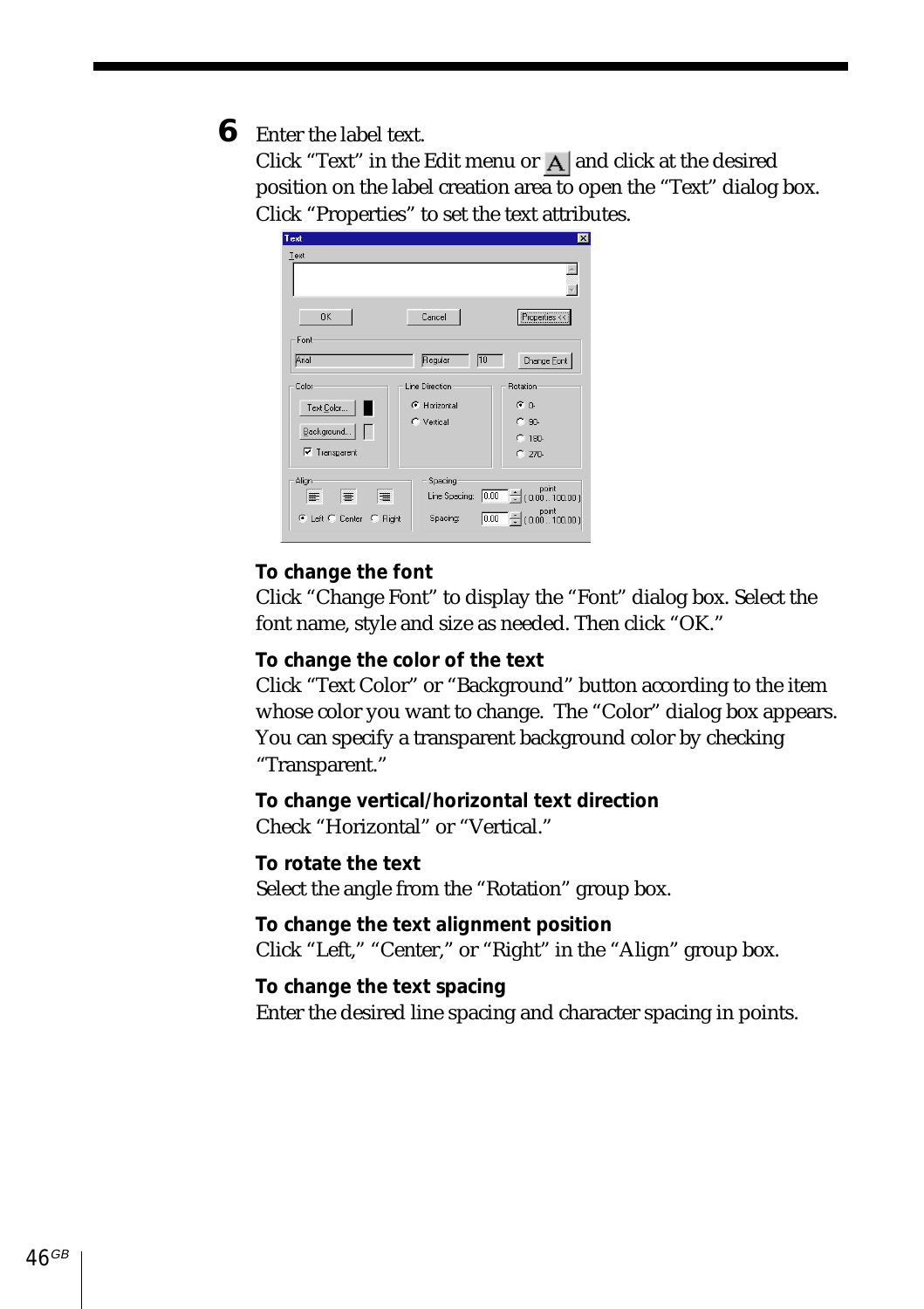**7** Click "OK."



#### **To delete the text**

Select the text you want to delete in the label creation area and click "Delete" in the "Edit" menu.

#### **To rotate the text 90 degrees**

Select the text in the label creation area and click "Rotate" in the "Edit" menu.

#### **To move overlapping texts to the front or back**

Select the text in the label creation area and click "Front" or "Back" in the "Overlap" menu.

**8** Save the label.

Click "Save As" in the "File" menu to open the "Save As" dialog box.

Select the folder, input file name, and then click "Save" to save the file.

The "Save As" dialog box closes.

**9** Print the labels.

Click "Page Setup" in the "File" menu to select the page settings. Click "Print" in the "File" menu, and then click "OK."

## **10** Quit the Label Maker.

Click "Exit" in the "File" menu or click the close button in the top right corner of the window.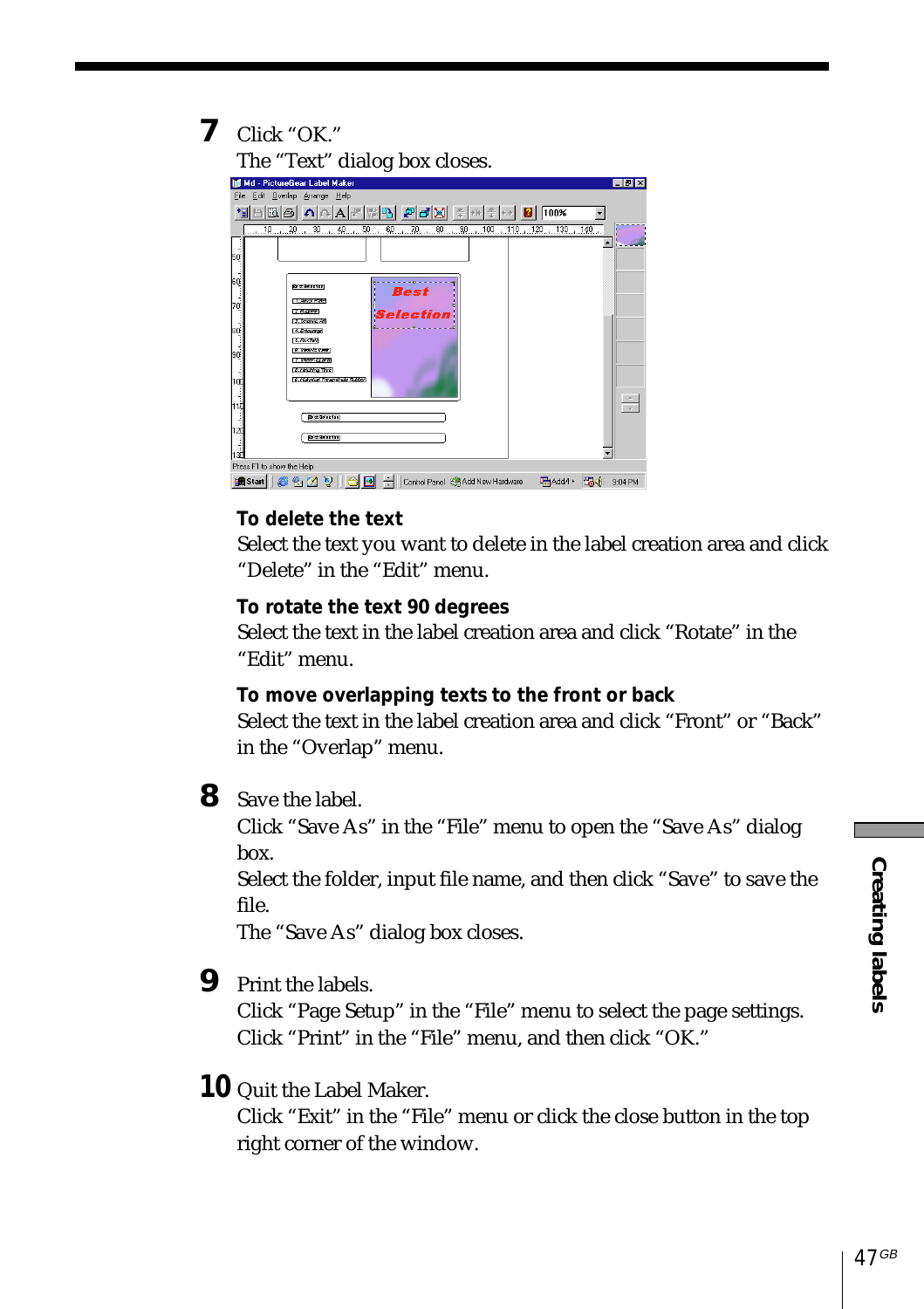# <span id="page-47-0"></span>**Troubleshooting**

If you experience any of the following difficulties while using this software, use this troubleshooting guide to remedy the problem. Should any problem persist, consult your nearest Sony dealer. Please also refer to your computer's manual, as well as the "Readme.txt" file installed on the hard disc with the software.

| Problem                                                           | Cause/countermeasure                                                                                                                                                                                                                                                                                                        |
|-------------------------------------------------------------------|-----------------------------------------------------------------------------------------------------------------------------------------------------------------------------------------------------------------------------------------------------------------------------------------------------------------------------|
| The message "Communication<br>port cannot be opened." appears.    | Another application may be using the serial port.<br>$\rightarrow$ Quit the other application.                                                                                                                                                                                                                              |
| The message "Port not registered<br>in System was used." appears. | You selected a port that is not available on your<br>computer during serial port setup.<br>$\rightarrow$ Select a valid port while referring to the<br>instruction manual for your computer.                                                                                                                                |
| The message "Cord Connection<br>Error" appears.                   | The connector from the computer adapter is not<br>connected properly to the serial port of the<br>computer, or connected to a port that is not<br>selected during serial port setup.                                                                                                                                        |
|                                                                   | $\rightarrow$ Check the connector for normal connection.<br>The monaural (2P) mini-plug cord from the<br>computer connector is not connected properly to<br>the MD deck, or MD deck power cord is not<br>connected to a power outlet.<br>$\rightarrow$ Check the monaural (2P) mini-plug cord for                           |
|                                                                   | normal connection.<br>$\rightarrow$ Make sure that the power cord from the MD<br>deck is connected to a power outlet.                                                                                                                                                                                                       |
| No screen response or screen<br>error.                            | $\rightarrow$ Turn the power of the MD deck off and on,<br>and then restart the MD Editor 2.<br>$\rightarrow$ Start up another application often used and<br>check if computer functions properly.<br>$\rightarrow$ After uninstalling (page 6), try re-installing<br>$(page 4)$ .                                          |
| Character input, recording,<br>editing etc., cannot be done.      | The disc's protect tab may be set for write protect.<br>$\rightarrow$ Slide the tab so that recording is possible.<br>The MD may probably be a commercial playback-<br>only MD (an MD with prerecorded tracks).<br>$\rightarrow$ Character input, recording, editing, etc., are<br>not possible on commercial playback MDs. |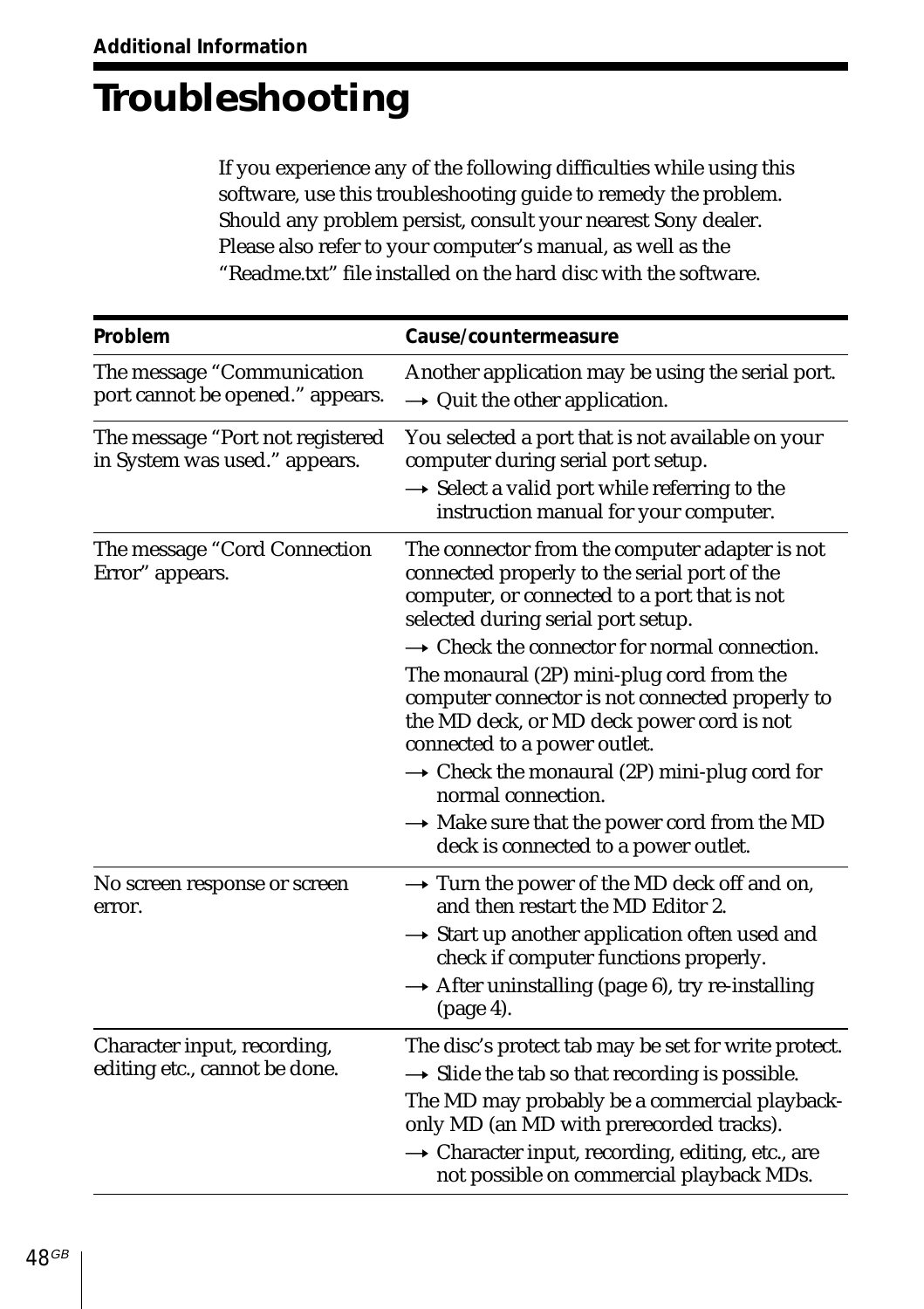| Problem                                                                                                                            | Cause/countermeasure                                                                                                                                                                                                  |
|------------------------------------------------------------------------------------------------------------------------------------|-----------------------------------------------------------------------------------------------------------------------------------------------------------------------------------------------------------------------|
| The MD deck does not respond<br>as a whole.                                                                                        | $\rightarrow$ Check the cables are connected properly.<br>$\rightarrow$ Check that "Serial Setup" has been done<br>properly (page 8).<br>$\rightarrow$ Disconnect cables of the connector and then<br>reconnect them. |
| Displayed name of MD or CD<br>does not match the disc's data.                                                                      | $\rightarrow$ Click the Reload button (pages 12, 16, 20).<br>$\rightarrow$ Restart the MD Editor 2.                                                                                                                   |
| Recording from a CD in the CD-<br>ROM drive to an MD in the MD<br>deck cannot be done.                                             | $\rightarrow$ Check that the audio connecting cord is<br>correctly connected.<br>$\rightarrow$ Check that the settings for the devices in the<br>"Volume Control" window are correct<br>(page 29).                    |
| Sound from the MD in the MD<br>deck connected to the LINE IN<br>jacks of a computer is not output<br>from the computer's speakers. | $\rightarrow$ Check that the audio connecting cord is<br>correctly connected. Verify that the settings for<br>the devices in the "Volume Control" window<br>are correct.                                              |

E